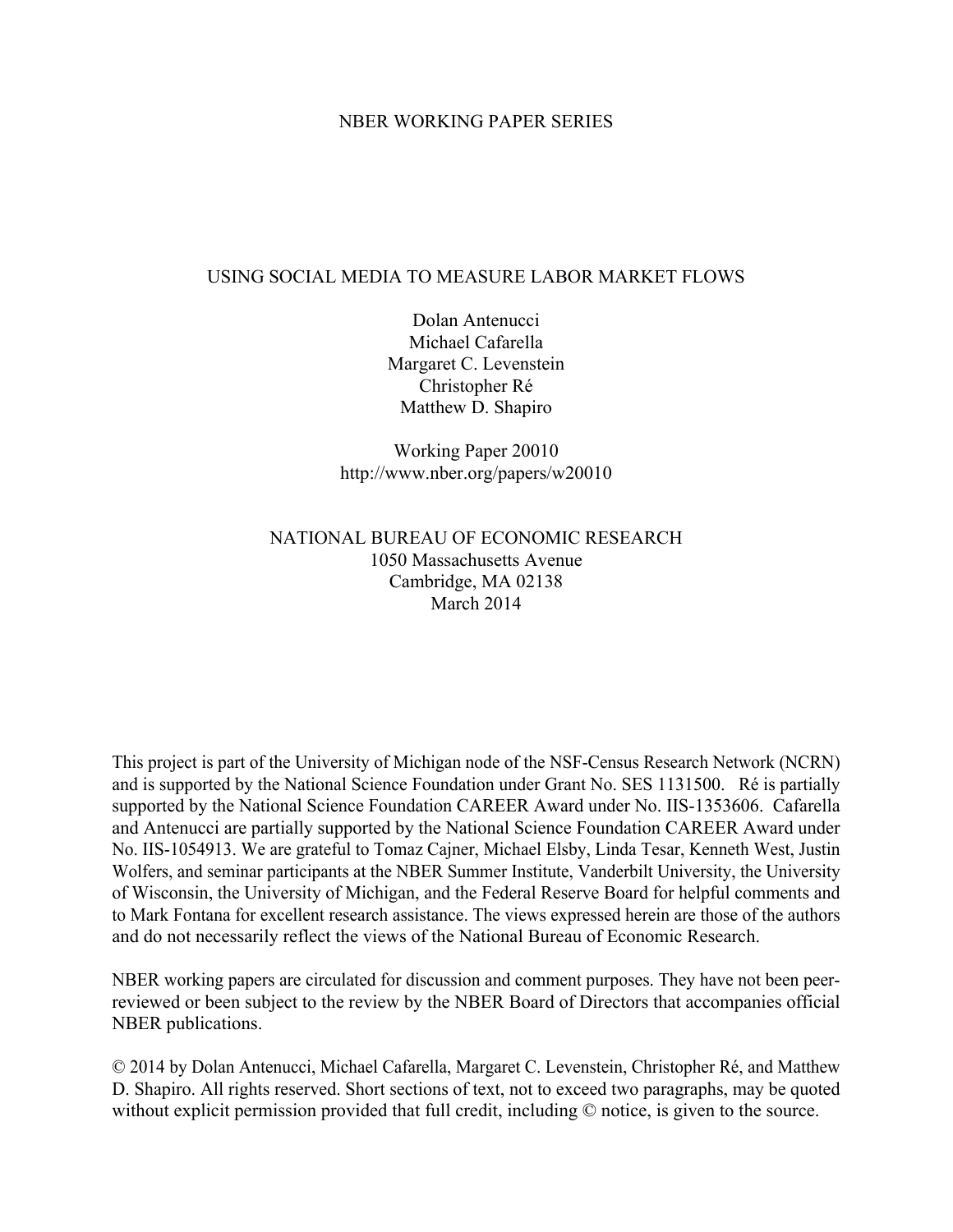Using Social Media to Measure Labor Market Flows Dolan Antenucci, Michael Cafarella, Margaret C. Levenstein, Christopher Ré, and Matthew D. Shapiro NBER Working Paper No. 20010 March 2014 JEL No. C81,C82,E24,J60

# **ABSTRACT**

Social media enable promising new approaches to measuring economic activity and analyzing economic behavior at high frequency and in real time using information independent from standard survey and administrative sources. This paper uses data from Twitter to create indexes of job loss, job search, and job posting. Signals are derived by counting job-related phrases in Tweets such as "lost my job." The social media indexes are constructed from the principal components of these signals. The University of Michigan Social Media Job Loss Index tracks initial claims for unemployment insurance at medium and high frequencies and predicts 15 to 20 percent of the variance of the prediction error of the consensus forecast for initial claims. The social media indexes provide real-time indicators of events such as Hurricane Sandy and the 2013 government shutdown. Comparing the job loss index with the search and posting indexes indicates that the Beveridge Curve has been shifting inward since 2011.

The University of Michigan Social Media Job Loss index is update weekly and is available at http://econprediction.eecs.umich.edu/.

Dolan Antenucci Department of Computer Science and Engineering University of Michigan Ann Arbor MI 48109 dol@umich.edu

Michael Cafarella Department of Computer Science and Engineering University of Michigan Ann Arbor MI 48109 michjc@umich.edu

Margaret C. Levenstein Ross School of Business and Survey Research Center University of Michigan Ann Arbor, MI 48106-1248 maggiel@umich.edu

Christopher Ré Department of Computer Science 353 Serra Mall Stanford, CA 94305-9025 chrismre@cs.stanford.edu

Matthew D. Shapiro Department of Economics and Survey Research Center University of Michigan Ann Arbor, MI 48109-1220 and NBER shapiro@umich.edu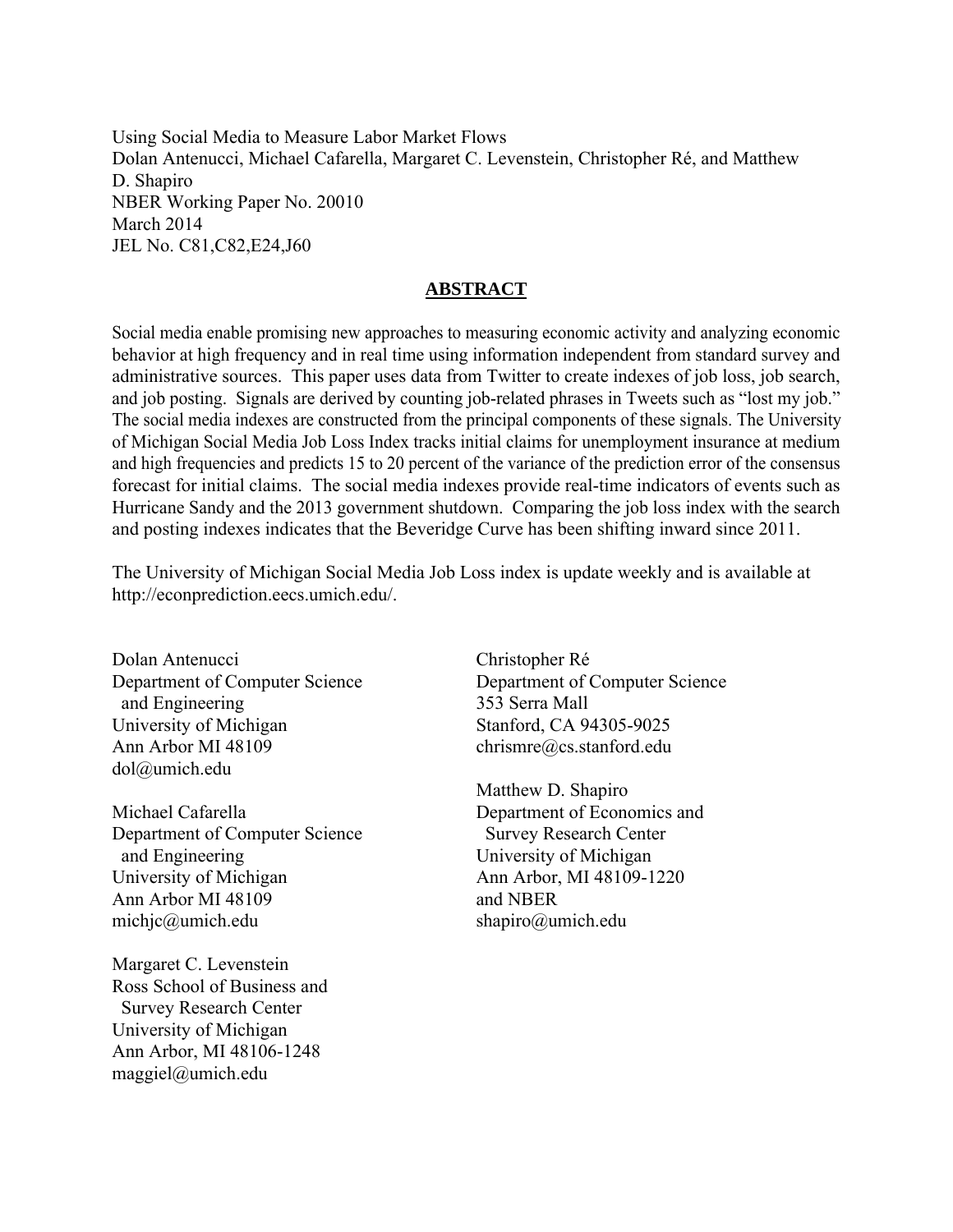This paper develops new measures of flows in the labor market using social media data. Specifically, we use Twitter data to produce and analyze new weekly estimates of job flows from July 2011 to early November 2013. We present methods for validating such novel economic measures and articulate principles for assessing the usefulness of time series derived from social media (Section I). We do this first by comparing our estimates with official data. Our Twitterderived job loss index tracks initial claims for unemployment insurance (UI) and carries incremental information relative to both lagged UI data and the consensus forecast (Section II). We also propose social media indexes to measure concepts with weaker analogues in official statistics—job search and job posting—and then use these measures to study shifts in the relationship between posting and job loss (Section III).

Social media provide an enormous amount of information that can be tapped to create measures that potentially serve as both substitutes and complements to traditional sources of data from surveys and administrative records. The use of social media to construct economic indicators has a number of potential benefits. First, social media data are available in real time and at very high frequency. Such timely and high-frequency data may be useful to policymakers and market participants who often need to make decisions prior to the availability of official indicators. The fine time-series resolution may be particularly helpful in identifying turning points in economic activity. Second, social media data are potentially a low-cost source of valuable information, in contrast to traditional surveys that are costly for both the respondent and the organization collecting the data. Third, social media offer a distinctive window into economic activity. They represent naturally-occurring personal communication among individuals about events in their everyday lives without reference to any particular economic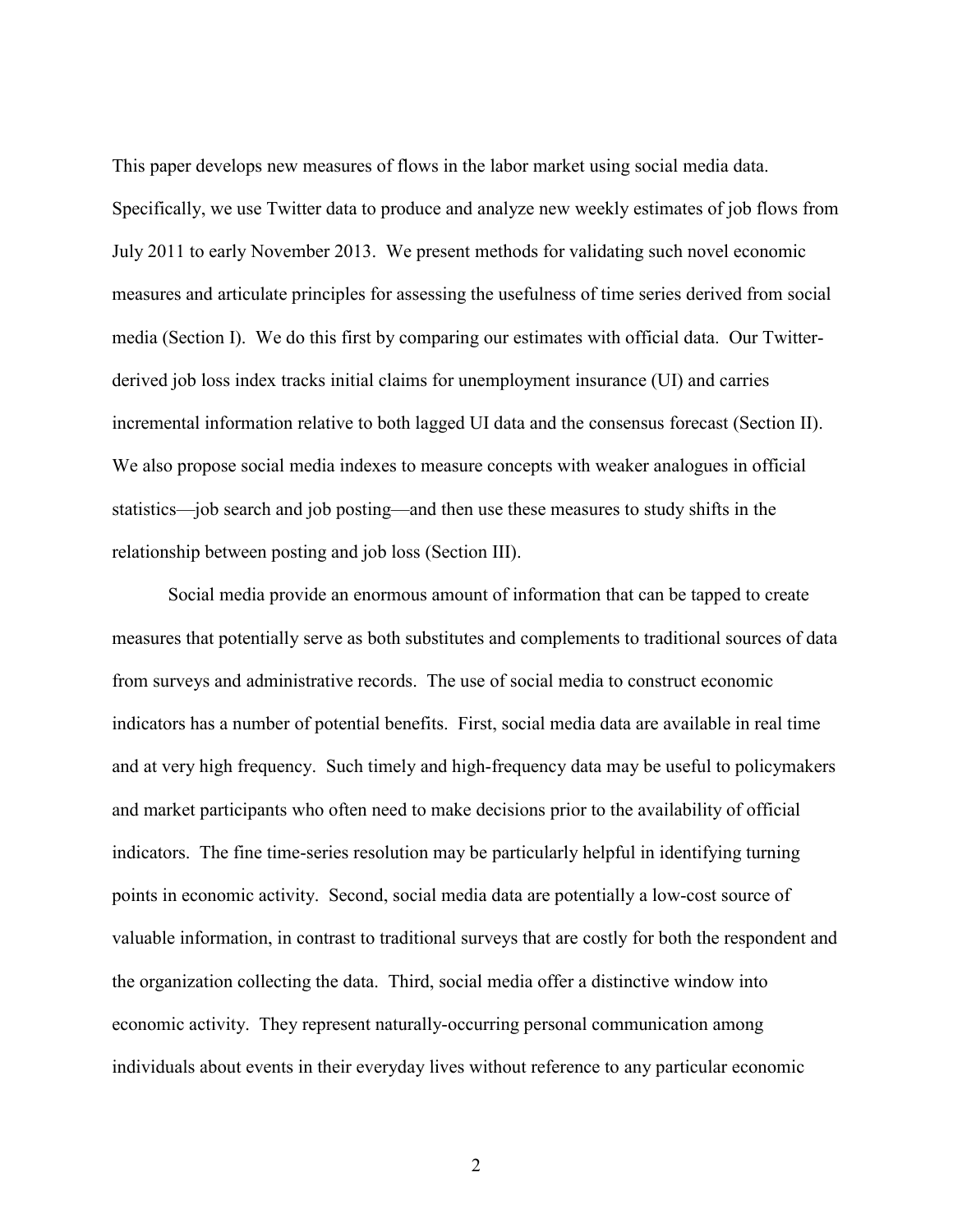concept. Like administrative data, but unlike surveys, social media challenge economists to map the observed information into the economic concept being measured. Fourth, social media can be used to answer questions we would have liked to ask in surveys had we known about events in advance. In ordinary survey design, we frame the questions and then collect the data. Social media allows us to reverse this order and generate *ex post* "surveys." For example, we use the indexes to examine the impact of two shocks to the labor market, Hurricane Sandy in October 2012 and the October 2013 government shutdown.

This paper implements social media indexes for job flows. Why do we focus on job flows? Substantively, job flows are of central interest to economists, market participants, and policymakers. Practically, the weekly frequency of the official UI claims data makes them a good benchmark for testing the performance of our social media measures. We have Twitter data for only 28 months, so there is insufficient time-series variation against which to compare national aggregates such as GDP or employment. Given that the UI series is available at high frequency and without sampling error, one might ask what the Twitter signal has to add. We chose the unemployment flows concept as the case study for this paper precisely because of the availability of a high quality, frequent series against which to compare it. This comparison should give researchers confidence to use the techniques developed in this research to study domains that are not as well-covered by official statistics.

Official UI data and our job loss index track related but not identical phenomena. Our aim is therefore to track the official index with our social media index, but not perfectly so. Since they are designed to measure the same general economic concept, they should certainly have strong co-movements. Yet they should not be perfectly correlated because of differences in population, timing, and the underlying data generation process. Indeed, one of the promises of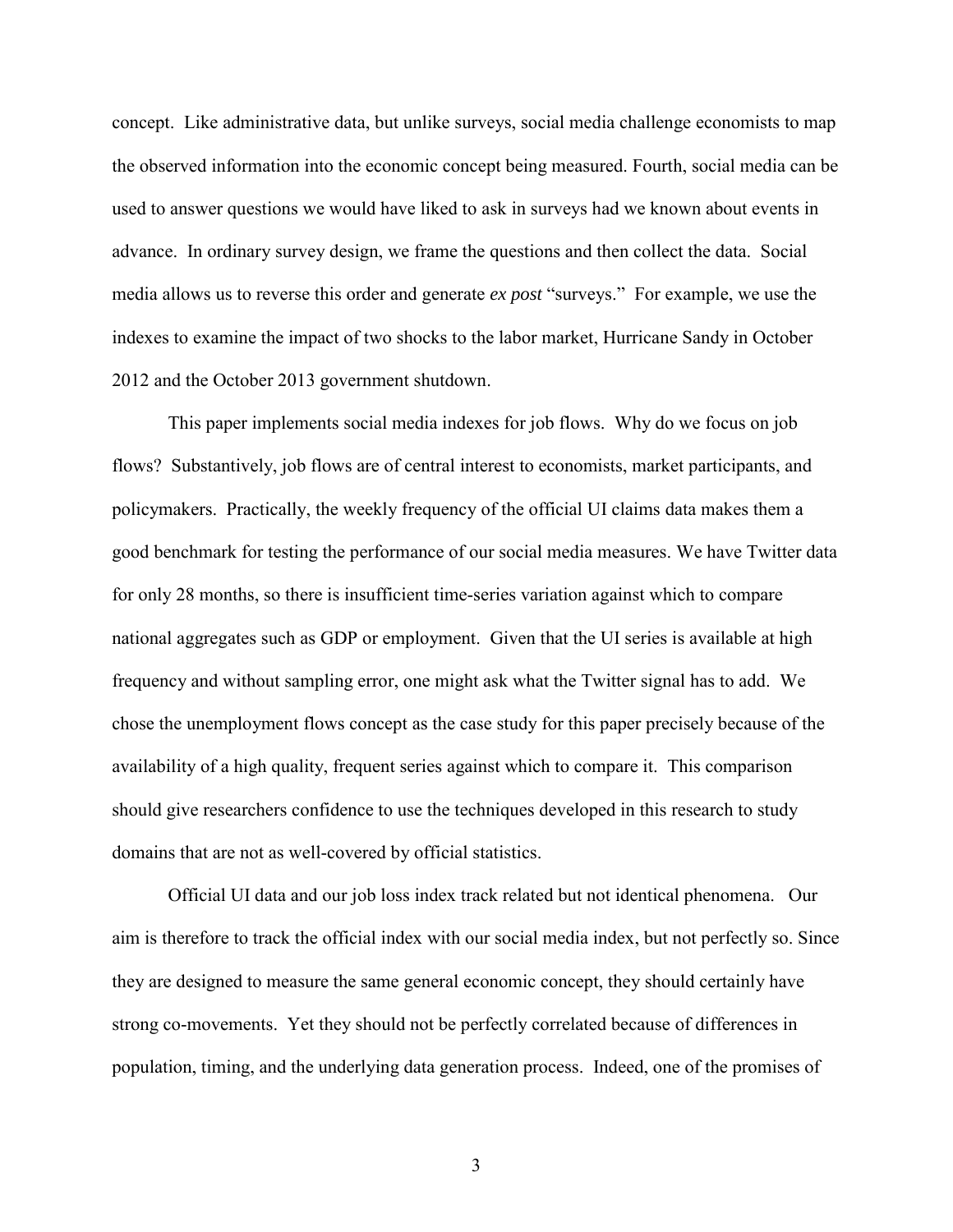social media for measuring economic concepts is that it will provide incremental information relative to official statistics. We find that the social media index not only does a very good job of tracking the official data, it also has important independent movements that we show—both statistically and anecdotally—carry incremental information.

#### **I. Twitter Data**

Twitter is a social media service through which individuals and enterprises can post short, 140- character messages of any subject of their choosing. These messages are known as Tweets.<sup>[1](#page-4-0)</sup> Unless restricted by the user, they are available publicly. These messages can be read on the web through internet browsers and by a variety of other software. Individuals can subscribe to the Tweets of particular users, or subscribe to them by topic (denoted by a hash tag, i.e., a keyword with a "#" prefix). A common use of Twitter is to communicate news about life events to a community of friends. These can be mundane ("I am standing at  $3<sup>rd</sup>$  and Elm waiting for a bus"), communicate plans or whereabouts ("Let's meet at Showcase Cinema at 7:15 to see the new Bond film"), or momentous ("George and I are pleased to announce the birth of Polly, 7lb, 8oz"). The following Tweet contains a job loss phrase of the type we analyze.

> 2011 was interesting. I ended an engagement, got laid off, started a small biz, and it looks like I'll be moving this year too. Whew!

Our analysis is based on a roughly 10 percent sample of all Tweets between July 2011 and early November 2013. The dataset contains 19.3 billion Tweets and is 43.8 terabytes (TB) in size.

<span id="page-4-0"></span> $1$  The length of a Tweet derives from the 160 character limit on an SMS text message. Twitter reserves 20 characters for the identifier.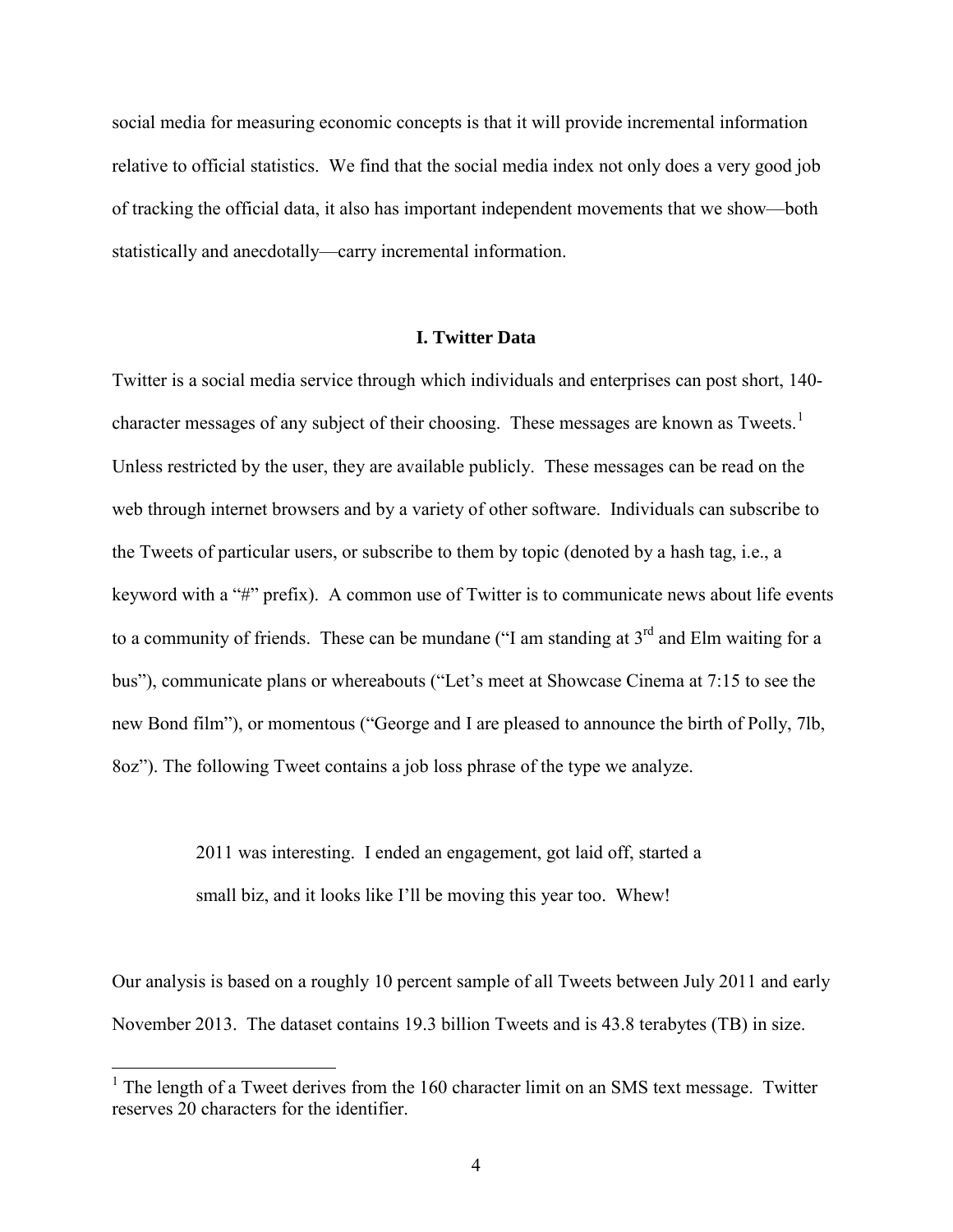Web search queries, an alternative source of naturally-occurring web data, have also been examined for their economic content. Web search queries are framed very differently from social media data and contain different types of information. Our approach based on social media thus is both similar and complementary to approaches based on web searches (Choi and Varian 2009a, b, Scott and Varian 2013). There are several differences in technique between our system and that of Choi and Varian. First, web search queries and social media data likely capture different kinds of information. Social media data capture communications among individuals about their lives, while web search queries reflect individuals trying to find information on the web. These datasets capture phenomena that likely overlap, but are not identical. For example, an individual may be likelier to announce a new job to friends via social media, but may be more willing to reveal personal health information via a web search query. Second, Twitter messages are tied to a user, who exists in a public social network. User metadata can be used, for example, to classify messages by demographic groups or geography. Potentially, user information could be used to relate Twitter messages across users. As of this writing, Google Trends does not give information about the person who generated the search query, so controlling for individual characteristics or following a user over time is not possible. (The current version of Google Trends does give country-level geographic distributions of the users who generated the search queries.) Last, but not least, raw Google search queries are not public and so cannot be analyzed directly; in contrast, Tweets are public. Google's web search query data are made public only via the Google Trends tool. It currently does not reveal actual frequencies for search terms, but instead places frequencies on a 0-100 scale, making some uses of the data difficult or impossible. The techniques used to collect and prepare the data are not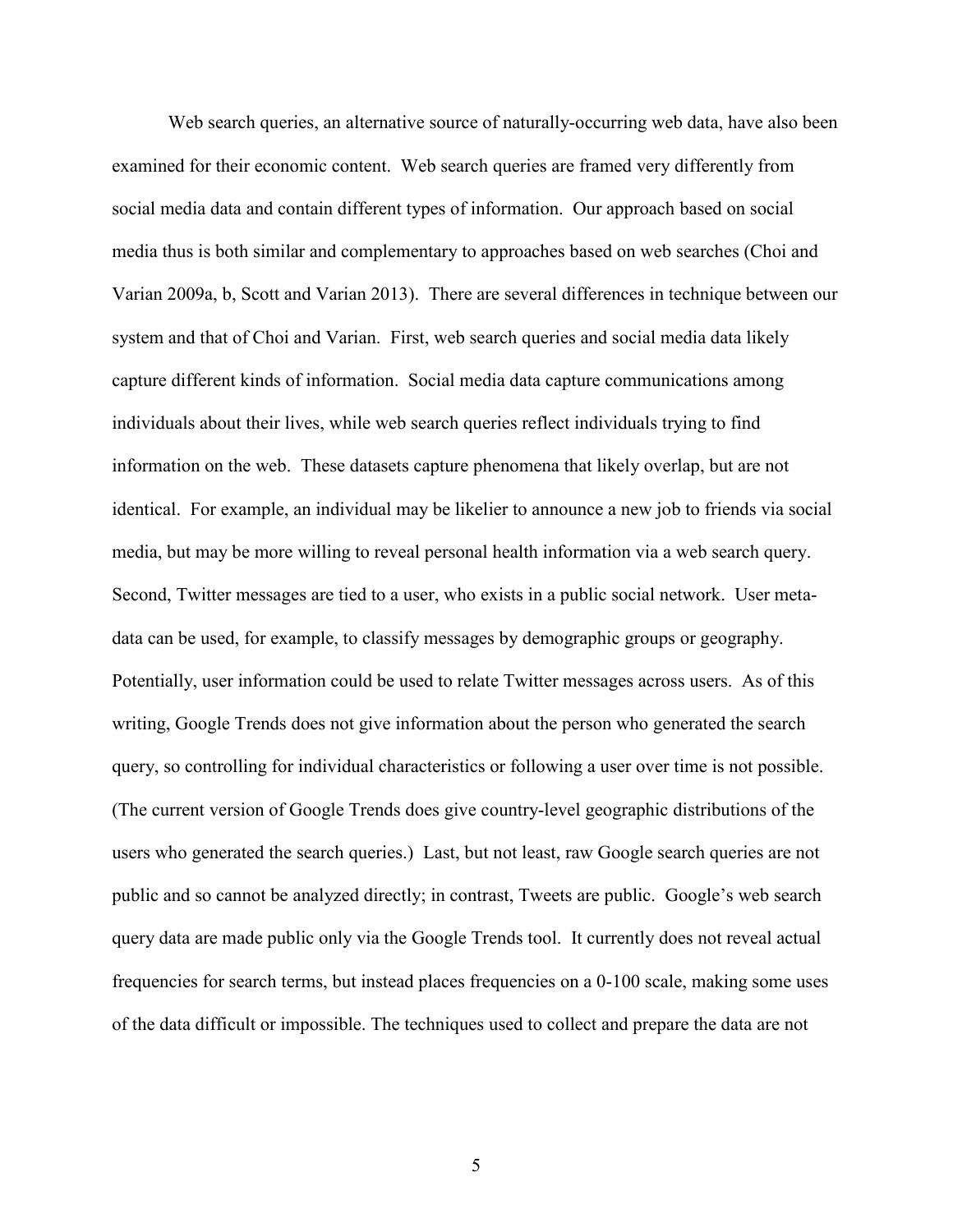public. In contrast, the methods we propose here are transparent, so researchers can more easily inspect and reproduce analyses performed on the resulting signal data.

## A. Strategies for Converting Social Media into Data

A core challenge in this work is to develop a rigorous methodology to convert the corpus of social media texts into time-varying signals that have both predictive and explanatory power for labor market flows. We can convert a given set of relevant Tweets into a signal by first counting their frequency in each 24-hour period in the sample period and then compiling these daily counts into a single time-varying signal. Obtaining *m* signals amounts to choosing *m* relevant sets of Tweets. Clearly, the power of our social media index depends on how well we choose these sets.

Given the very large number of Tweets, automated statistical techniques for choosing predictive features—in our case, sets of Tweets—are appealing (Guyon and Elisseeff, 2003). These techniques, however, pose serious challenges for our task. First and most basic, the technique for enumerating all the possible signals in the Tweet collection—i.e., modeling the feature space—is not obvious. One approach is to create a Tweet set for each unique Twitter author; another is to compose a Tweet set for every *k-gram*, in which a *k-gram* is a sequence of *k* or fewer consecutive ordered words found in the Tweet corpus. Considering a restrictive set of features may make feature selection easier, while a larger set of features may enable creation of an index with better predictive power. Second, even a relatively restrictive set of potential features, such as *k-grams* with *k*≤4, yields vastly more features than we have time-series macroeconomic data.<sup>[2](#page-6-0)</sup> (There are roughly one billion 4-grams that occur at least 20 times in our

<span id="page-6-0"></span><sup>2</sup> In their development of a flu index using Google web search queries, Ginsberg, *et al.* (2009) followed a variable ranking strategy that chose signals that were highly correlated with a target signal. In preliminary work, we considered the correlation of phrases found in Tweets with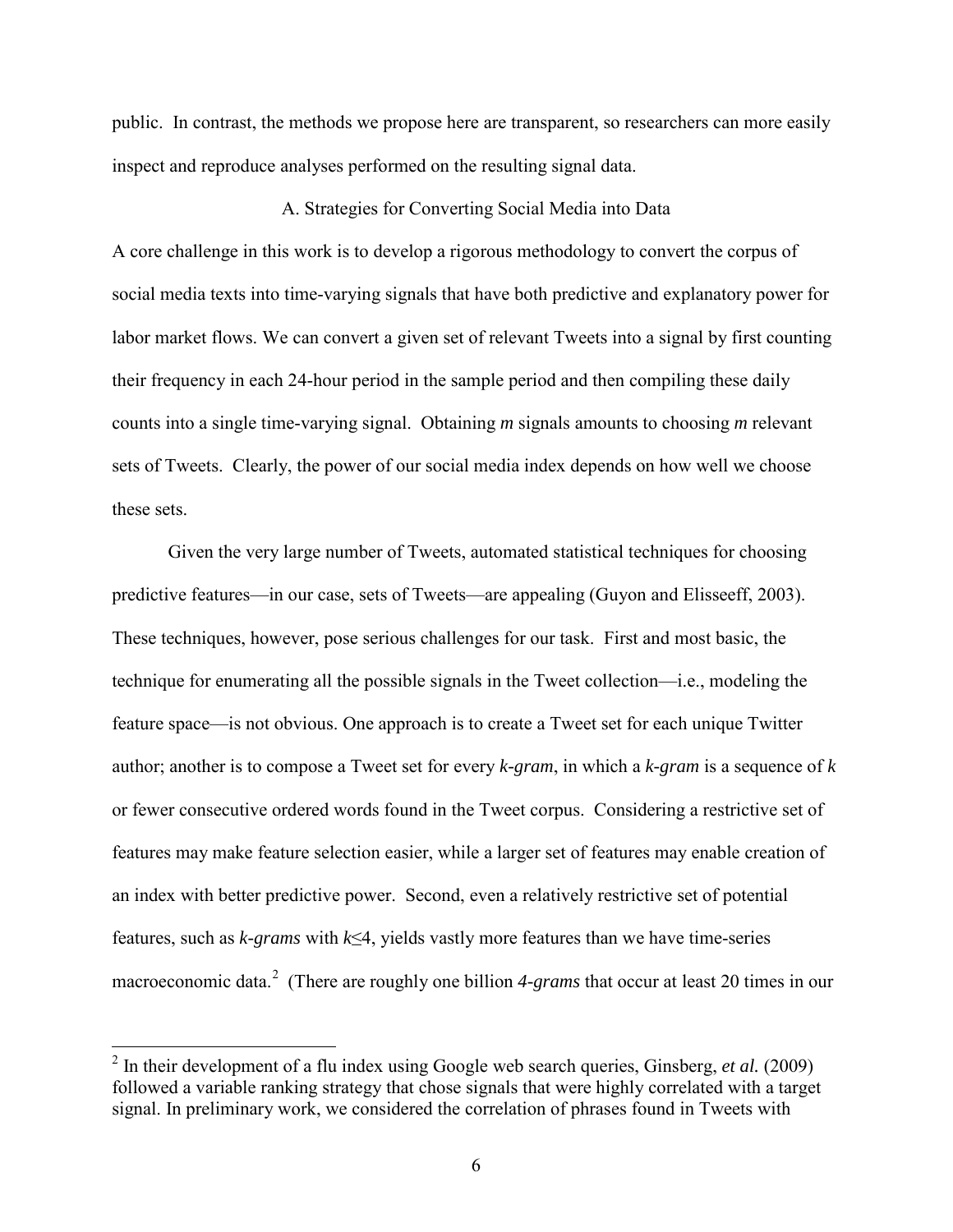data.) Some features with high correlations will in fact be entirely spurious and thus carry no predictive power. Other features may be predictive but not causal (e.g., Lysol as a feature for flu). Such features can be useful for the predictive model but may be logically opaque to human observers (that is, the Tweets in a set will not have an obvious common thread or will have a common thread that appears to be nonsensical).

The computer science members of the research team are exploring the problem of feature selection when applied to social media and any macroeconomic or similar topic. Macroeconomic tasks tend to offer very small in-sample datasets in comparison to other dataintensive *trained system* tasks in computer science. For example, web search engines can exploit billions of human judgments about web page relevance, derived by observing users' clicks on search engine result pages. In the absence of large datasets that can automatically validate feature selections, the techniques under development would have the researcher describe feature preferences (that is, provide "domain knowledge") and then observe a set of features suggested by the system. The researcher would then reject features that violate real but implicit researcher preferences. (We give several examples of this procedure from our own experience in the section below.) One early version of this automated system offered suggestions based on a combination of user-suggested terms, thesauri, and statistics derived from web text (Antenucci et al. 2013a,b). Ideally, this system would give results in interactive timeframes, but the massive number of possible feature combinations (roughly  $2.7 \times 10^{103}$  when choosing 10 features from among *4-grams* in our corpus) makes known suggestion techniques infeasible. Solving these problems is the subject of ongoing research, and could substantially lower the researcher burdens associated with applying social media techniques to any novel topic.

weekly unemployment. None of the top 100 most correlated phrases had any plausible connection to unemployment (Antenucci *et al.* 2013a).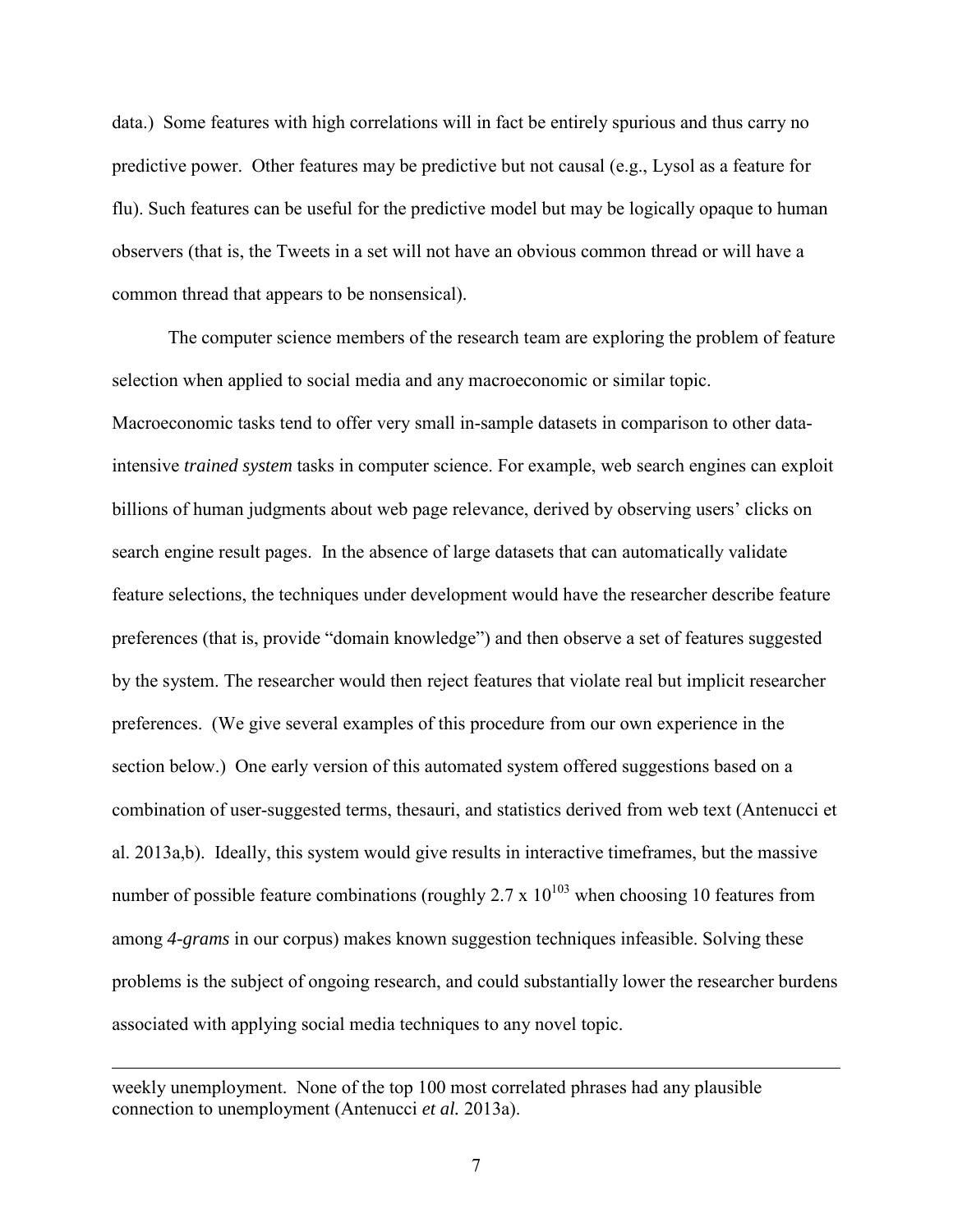In this paper, we solve this problem by first limiting our analysis to *k-grams*, which are essentially repeated cross sections of Tweets, aggregated first to days and then weeks. For the economics task at hand, we chose signals from a feature space in which each feature corresponds to a *k-gram* where *k*≤4. Second, we narrow the feature space further by using domain knowledge to select signals that we strongly believe are causally connected to job loss. Specifically, the research team identified terms that it believes are indicative of the phenomenon being measured, based on knowledge and expertise in the area. We describe this procedure in more detail in the next section.

This approach has drawbacks. First, we may unwittingly add bias during our selection of phrases. Second, some Tweet sets cannot be described at all (e.g., because we restrict ourselves to *4-grams*, we cannot characterize the set of all Tweets that contain the five-word phrase, "my Mom no longer works"). Finally, the feature space does not automatically group phrases that are textually distinct but semantically similar (e.g., "I got fired" and "my boss canned me" express the same idea but are not identical *k-grams*). Our choice of feature modeling has the benefits of being easy to describe and enabling many Tweet sets that are understandable to the user (e.g*.*, all Tweets that contain the phrase, "I lost my job"). Moreover, despite its restrictiveness, our design is sufficient to demonstrate that social media data contain genuinely useful information about labor flows.

#### B. Implementation

To implement the domain knowledge strategy, the research team developed a list of phrases related to job loss and unemployment that it expected to be found in Tweets that carried information about job loss in general and initial claims for unemployment insurance in particular. The phrases we use to aggregate signals of job loss and unemployment are listed in Table 1. A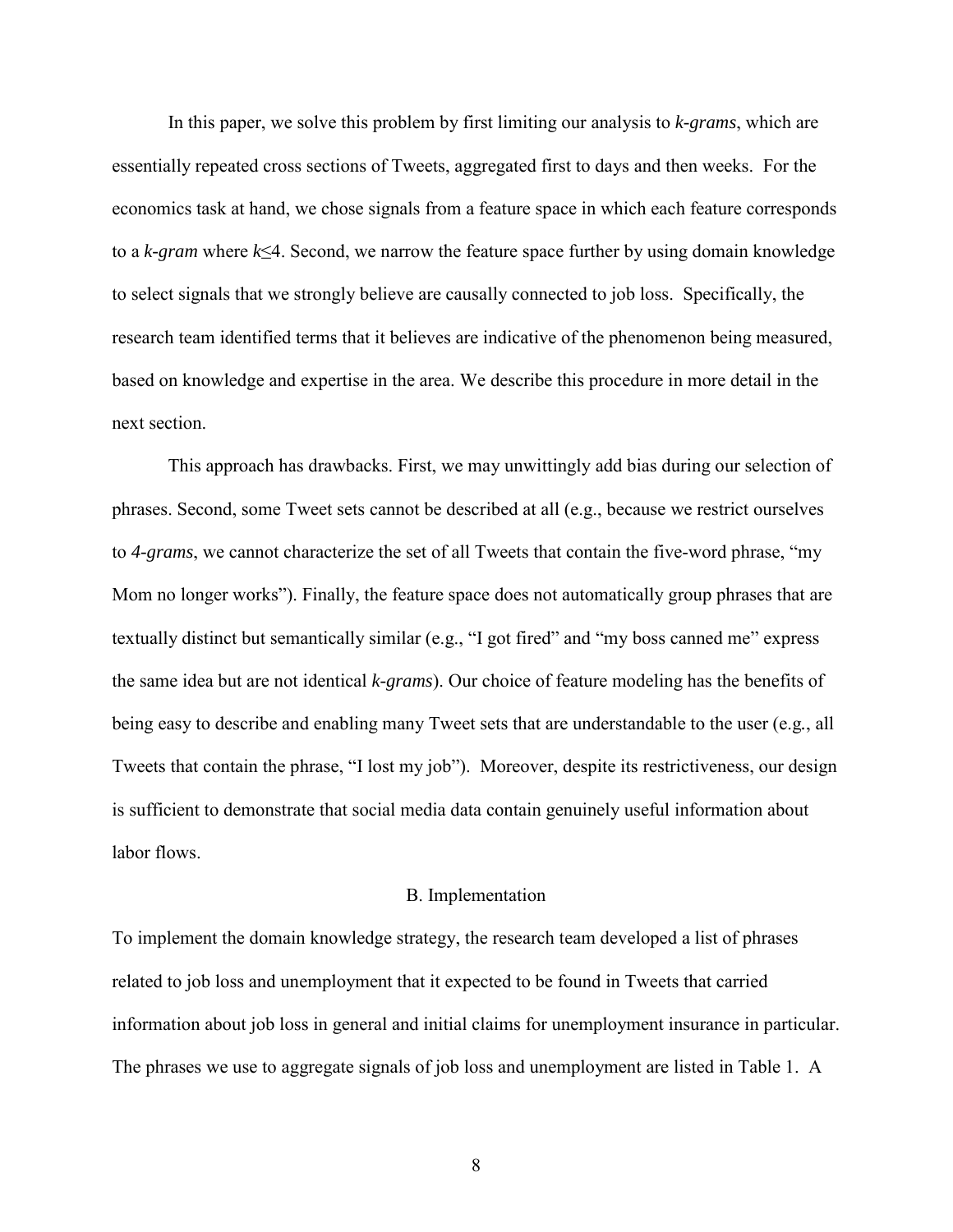space is denoted as "" and a wildcard as "\*" as in the detailed descriptions in Appendix Table 1. The process for generating the list of phrases includes the following steps:

- *A priori* specification of terms such as "lost job," "laid off," and "unemployment" that we expect to be contained in Tweets of interest.
- Expansion of the specification of the target phrases to include plausible misspellings and wildcards to capture variants such as "lost my job" or "lost his job."
- Deletion of phrases where—upon inspection—it becomes clear that the *a priori*  specified phrases have little to do with the labor market.

The first column of Table 1 gives the ten job loss and unemployment signals that we will analyze. We allow for variants in spelling and spacing. The variants we consider include the 27 search phrases listed in Appendix Table 1.

There are some terms one might expect to include *a priori,* but which we exclude or include only in combination with other words*.* For example, we do not include a search for the words "fired," "benefits," and "insurance" alone because each was used much more frequently in unrelated contexts (e.g., fired up). Note that "unemployment benefits" or "unemployment insurance" are captured because we do include any *k-gram* including the word "unemployment." In general, singleton terms can be problematic. We originally included the term "sacked" but eliminated the signal from further analysis because its frequency in the data—several orders of magnitude greater than other employment-related terms—suggested that its use referred to other linguistic meanings. Similarly, we eliminated "let go" because it appeared much more frequently than other employment-related phrases and seemed to have other plausible meanings.

In the case of the phrase "lost \* work," inspection of the matched *k-grams* clearly indicated nearly universal non-employment related concepts. Many phrases referred to computer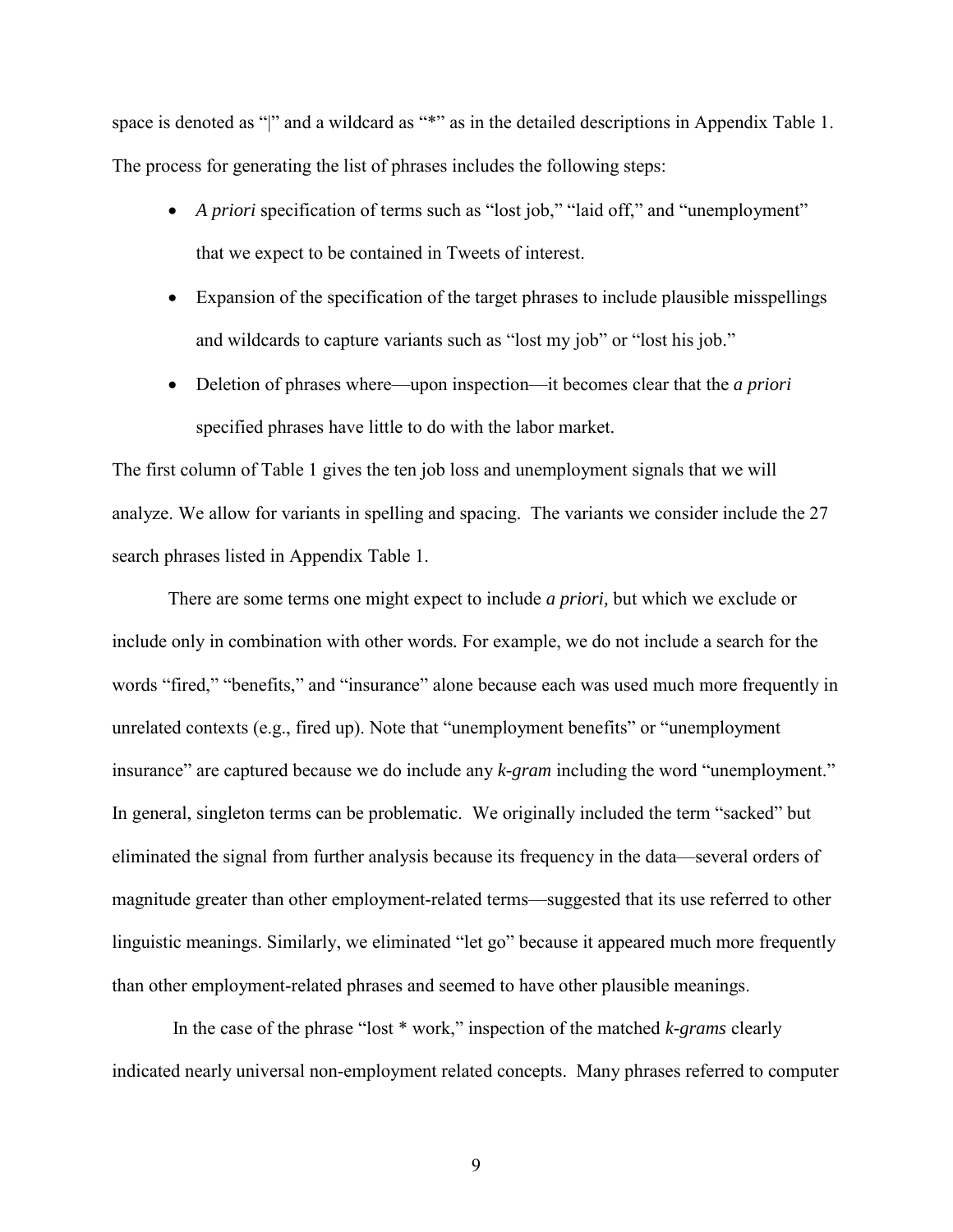problems such as "lost all my work" and "lost my #\$% work," as well as happier references such as "lost in my work" and "lost Beethoven work." As a consequence, we excluded all candidates related to this signal in the creation of the job loss measure. Having the wildcard in this search was critical for revealing that the "lost work" phrases were not about employment.

One concern about the use of social media to measure economic activity is that it will capture comments on releases of official statistics rather than provide independent measures of activity.<sup>[3](#page-10-0)</sup> We did not see evidence that there is a lot of Tweeting about the Department of Labor's release of initial claims data, but the monthly Employment Situation release does get a lot of attention and might account for a significant number of mentions of "unemployment." Indeed, the Bureau of Labor Statistics (BLS) plans to use Twitter as an official release channel, so re-Tweets of the unemployment report may be a significant confound in the future. To check for the importance of the unemployment report *per se* on Tweets about unemployment, we estimate a linear regression with the unemployment signal as the dependent variable and a dummy for weeks containing the unemployment report as the regressor. The estimated relationship is

$$
r\_unemp_t = 49.4 + 17.4 \text{ }emp\_sit_t + u_t
$$

$$
(1.9) (4.1)
$$

where *r\_unemp* is the unemployment signal, *emp\_sit* is the Employment Situation dummy, and *u* is the residual.<sup>[4](#page-10-1)</sup> Tweets about unemployment are about a third higher in an Employment Situation week than average, so we purge Tweet-derived signals containing "unemployment" of the Employment Situation effect using a regression as shown above.

<span id="page-10-0"></span><sup>&</sup>lt;sup>3</sup> There is evidence that a substantial amount of communication over social media consists of links to internet sites of content creators (CNN, Justin Bieber's Tweets, etc.). See Goel, Watts, and Goldstein (2012).

<span id="page-10-1"></span><sup>&</sup>lt;sup>4</sup> Standard errors are in parentheses.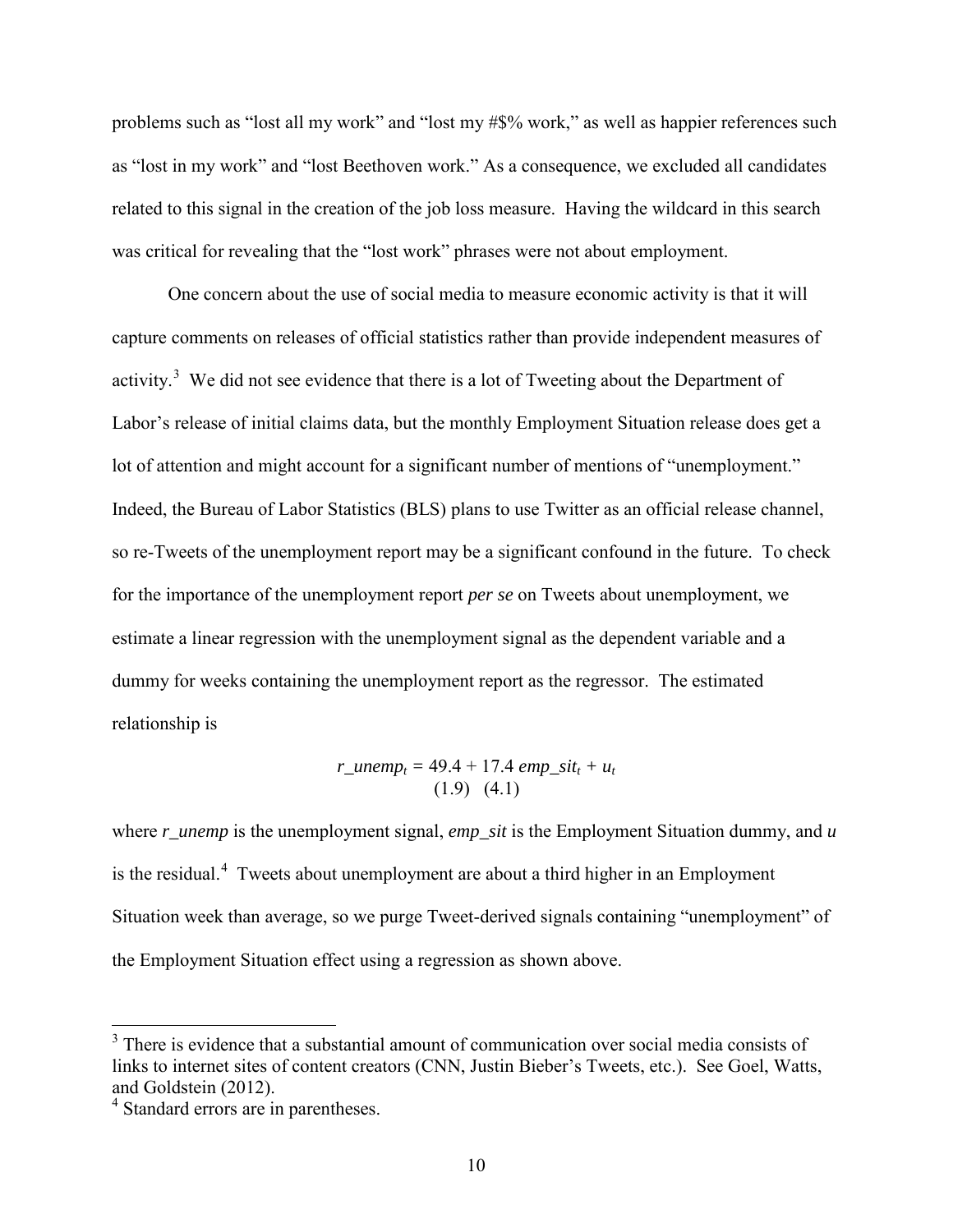Table 1 presents summary statistics of the signals. The signals are expressed as weekly rates per million Tweets. While the signals derived from the selected phrases are fairly rare between 0.5 and 54 per million Tweets—there are so many Tweets that the signals still provide a rich dataset. Of the 19.3 billion Tweets reflected in Table 1, there are 2.4 million associated with job loss and unemployment. The signals have roughly comparable coefficients of variation, so there is potentially information in each of them. The correlation matrix in Table 2 shows that the signals from the selected phrases are positively correlated (with the exception of "pink slip"), so they do appear to be picking up related phenomena in the Tweets.

 In order to preserve degrees of freedom while extracting as much information as possible from the Twitter signals, we perform a principal components analysis on the ten signals. Table 3 reports the factor loadings and variances. Not surprisingly, given the positive and fairly uniform correlation structure reported in Table 2, the first factor has fairly uniform coefficients across the signals and accounts for 43 percent of the variance. The next four factors each account for about 10 percent of the variance. Figure 1 plots the factors estimated over the entire sample from July 2011 through early November 2013. The first panel shows only the first factor, and the second panel shows the first four. The first factor is fairly volatile in the second half of 2011 and has a noticeable downward trend into 2012, when it flattens. This pattern is interrupted in late 2012. In 2013, the downward trend evident throughout the period resumes. The next panel adds the factors 2, 3, and 4. By construction, they have signal less and have spikes that might be suspect. Factor 2 has a spike in late 2011 that matches a spike in Factor 1, so it might be genuinely related to job flows.

On the other hand, note that Factor 3 is dominated by the "pink slip" signal (see Table 3). There is evidently a spike in that signal in December 2012. Without it, Factor 3 would not have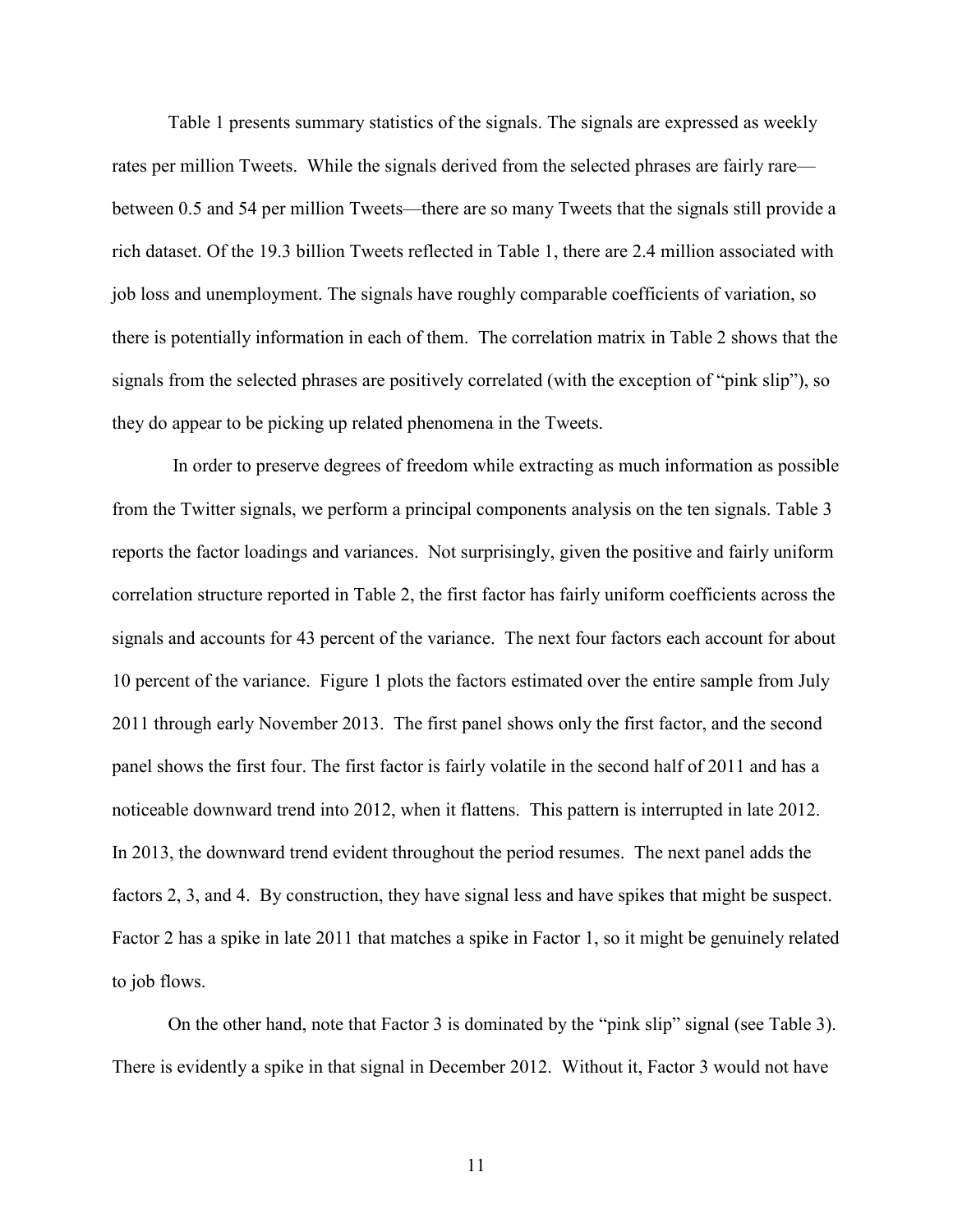emerged from the principal components analysis as having significant variance, so unless we are prepared to believe this spike is job related, it should be discounted.<sup>[5](#page-12-0)</sup>

C. Relating Social Media Data to the Economy and Economic Data These signals from social media and the factors that summarize them are new measures of economic activity. They are not based in any way on standard measures using conventional sources of data. It is natural to ask how they relate to a standard measure of economic activity: initial claims for unemployment insurance (UI). The initial claims data are well-suited for evaluating the social media signals. First, they are available at weekly frequency. Given that we have just over two years of Twitter data, a high-frequency economic indicator for comparison is very important. Second, initial claims for UI are a direct measure of transitions in the labor market. Hence, they are likely to have much more high-frequency variation than variables that measure stocks (e.g., the unemployment rate). We expect that social media data will be useful precisely for measuring such high-frequency changes in activity.

Figure 2 shows initial claims for UI (left scale) and the first factor from the Twitter job loss and unemployment signals (right scale). *The social media series is estimated completely independently from the new claims data.* The relationship between these two indicators of job loss is quite strong—both in the general trend and in some notable spikes. Over the sample period from July 2011 to early November 2013, initial claims have a general downward trend in new claims. They flatten in the first half of 2012 and then resume the downward trend in 2013. The social media series has a very similar pattern.

<span id="page-12-0"></span> $<sup>5</sup>$  We suspect that the spike was driven by Tweets about the November 19, 2012 launch of a</sup> marketing campaign titled "Pink Slip" featuring football player Tom Brady. See Business Wire, November 19, 2012 "UGG for Men Launches New 'Pink Slip' Integrated Campaign for Holiday 2012 Featuring Tom Brady."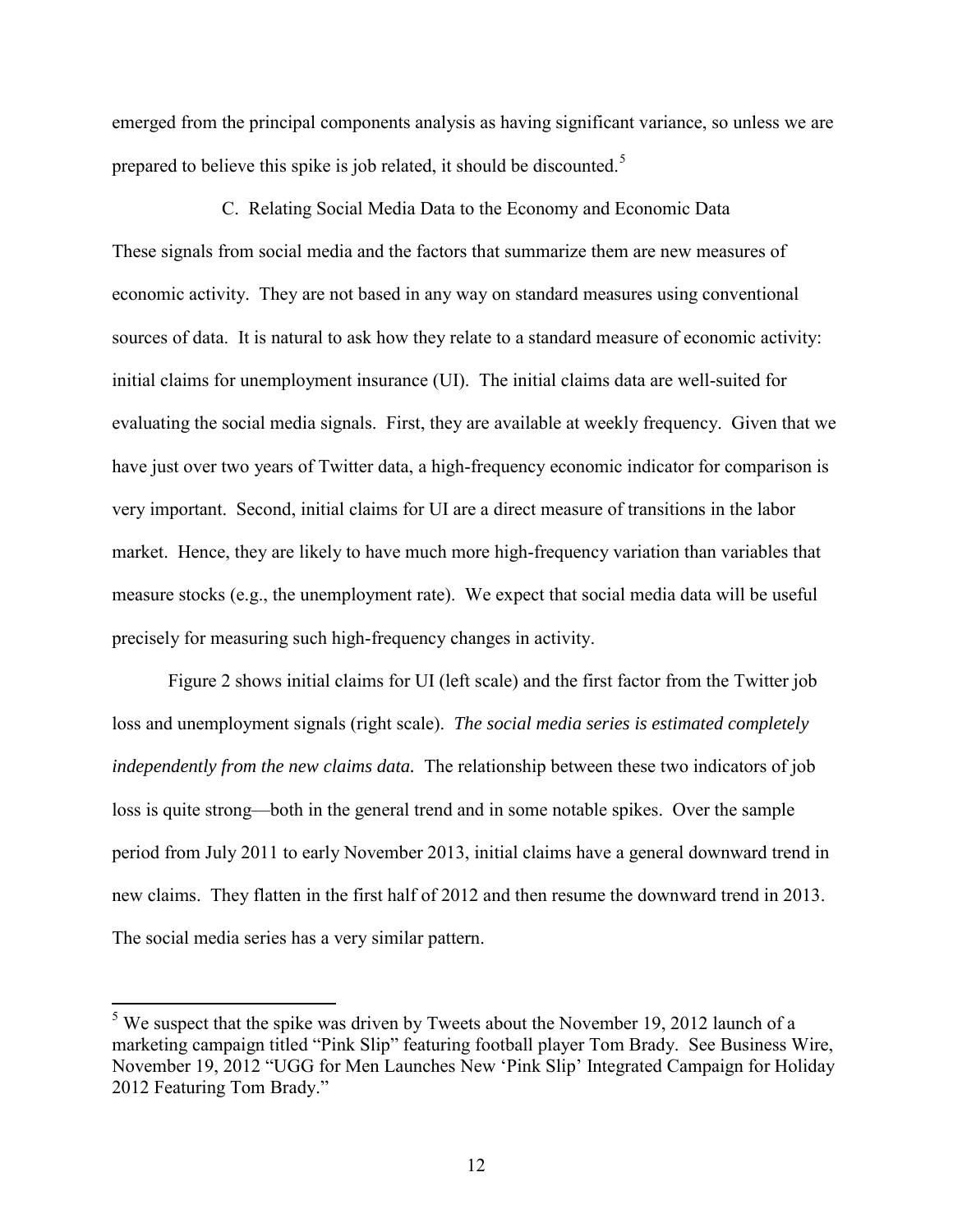There are also some high-frequency changes in new claims—notably the spike in late fall 2012. Our indicator also captures that spike in job loss. We will investigate this spike, associated with Hurricane Sandy, in some detail below.

Note also that the fit of the social media series to the new claims series is not perfect. Aside from period-by-period variation, the social media series has a spike in 2011 that is not in the initial claims data. More interestingly, it does not indicate the slowdown in job loss seen in the new claims data in September 2013. The social media information contains independent information about the job market. Indeed, as we will discuss below, the drop in initial claims in September relates to a processing problem in California.

Not all job loss is associated with applications for UI, so we are not seeking simply to predict UI. Nonetheless, the high- and low-frequency association of the series with the official data is reassuring.

We can test the association of the social media signal with the UI initial claims data statistically. Table 4 presents regressions of initial claims on the social media series and for comparison, lagged initial claims and the consensus forecast.<sup>[6,](#page-13-0)[7](#page-13-1)</sup> The social media series is not as good a predictor of new claims as are the lagged dependent variable or the consensus, though of course there is no reason to expect or hope it to be. Nonetheless, it is strongly predictive of new claims and remains significant in the regressions that include the lagged dependent variable and the consensus.

<span id="page-13-0"></span> $6$  The consensus forecast is produced by Bloomberg Surveys (various dates). It is the median forecast of a panel of approximately 50 economists.

<span id="page-13-1"></span> $<sup>7</sup>$  For this set of regressions, the social media index is normalized to make the regression</sup> coefficients comparable, normalizing so it has the same mean and standard deviation as the dependent variable. This normalization, of course, has no effect on the *t-*statistics or fit of the regression.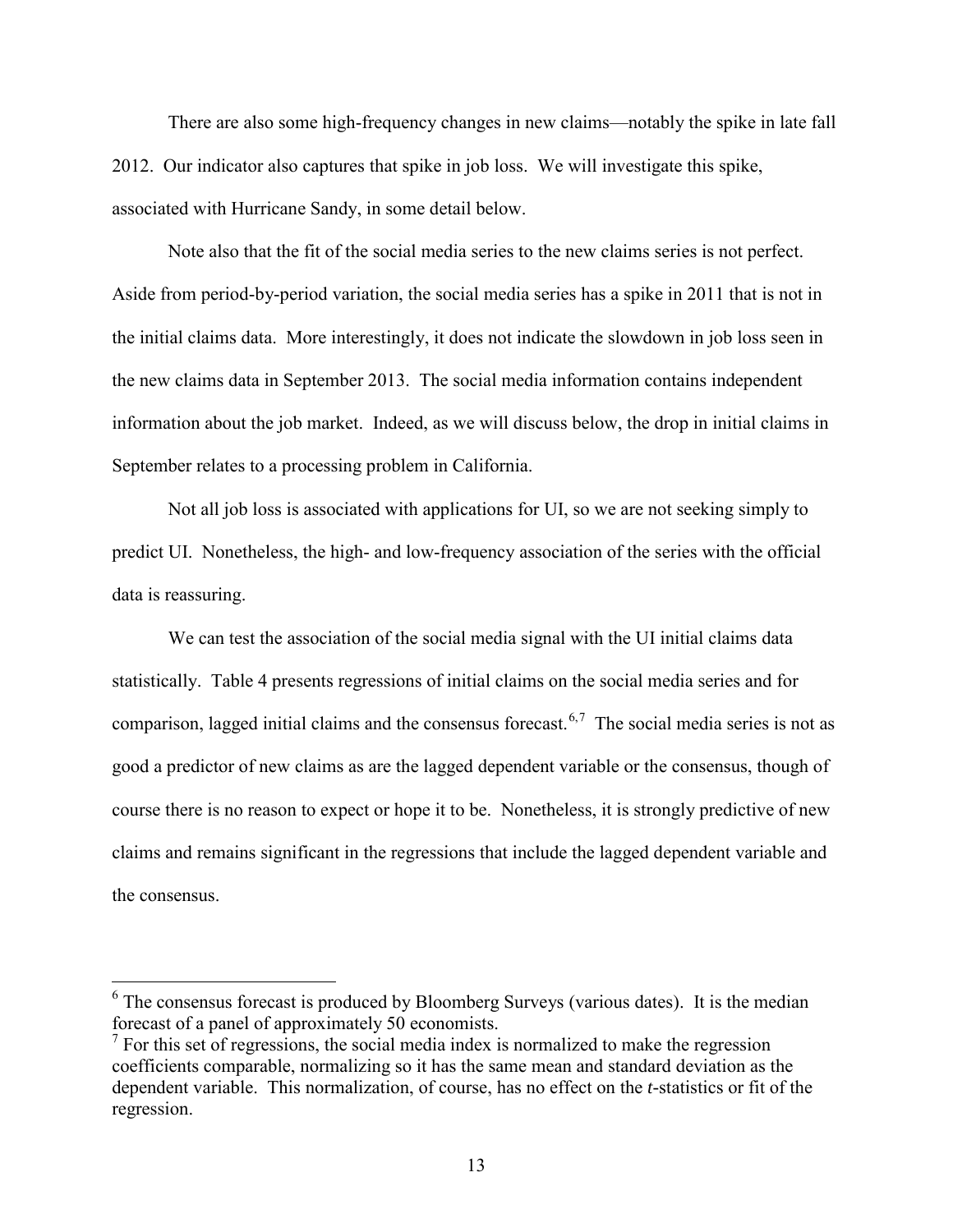#### **II. A Real-time Predictor from Social Media Data**

The social media series for job loss successfully tracks official data at both high and low frequency. This section constructs a real-time index for predicting initial claims for unemployment insurance, and evaluates its ability to provide a real-time indicator of economic activity. In contrast with the previous section, which sought to estimate time series from social media and show that they are related to economic activity, this section aims to construct a predictor that is feasible in real-time.

## A. Constructing the Real-time Predictor

To construct the University of Michigan Social Media Job Loss Index, we estimate a model relating initial claims for unemployment insurance to social media signals recursively, using only data that are available at the point of the prediction. The Twitter data are available almost immediately, so we can construct a prediction of the current week's new claims with virtually no lag. The procedure is as follows:

- 1. Estimate the factors on the social media signals from the beginning of the sample through the current week.
- 2. Estimate the University of Michigan Social Media Job Loss Index by regressing real-time initial claims data on the factors. The regression coefficients are updated each week.
- 3. Construct the prediction as the fitted value for the current week from that regression.
- 4. Update the data weekly and repeat this procedure.

Precise details of the procedure are provided in the appendix.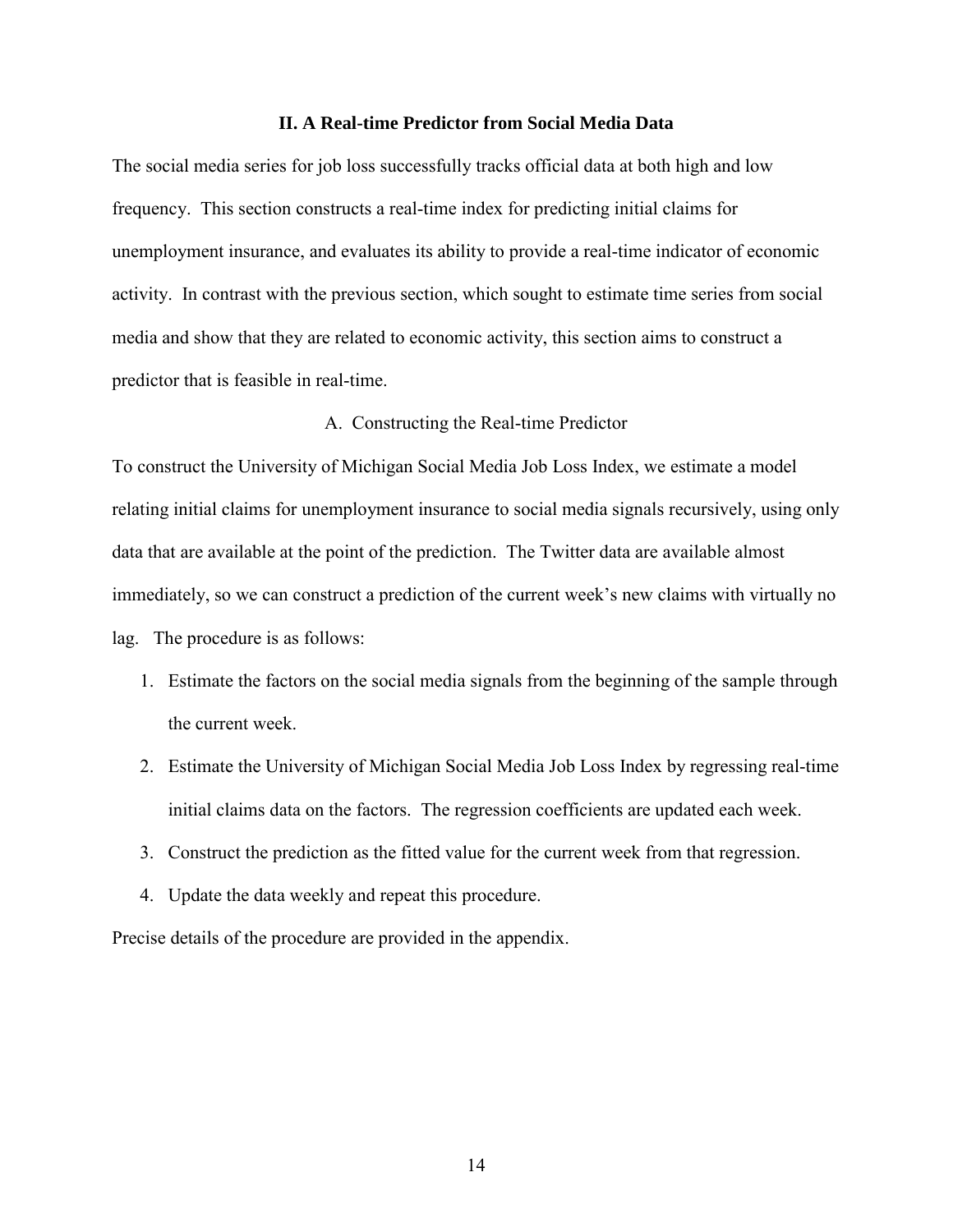We carry out this procedure recursively over periods ending July 7, 2012 through November 2, 2013. The starting period of the estimation is always July 16, 2011. $8$  We consider various specifications for the regression in step 2. Table 5 reports the estimates of these specifications for the final period. Table 6 reports the root mean squared error of these different specifications using the predictions estimated recursively. The specification with a constant and the first factor yields a strongly significant coefficient and an adjusted  $R^2$  of 5[9](#page-15-1) percent.<sup>9</sup> Adding factors 2 through 4 adds little to the fit of the regression. Table 6 shows that the RMSE of the specification with one factor is the lowest, so that is our preferred specification based both on goodness of fit and parsimony.

Table 5 also includes specifications with two additional explanatory variables. Specification 5 includes the seasonal factor for initial claims as an additional explanatory variable to evaluate whether there is discernible seasonality in the relationship between the social media index and initial claims. Flows into unemployment are highly seasonal with peaks in December/January and the summer. The Twitter data may also exhibit seasonality, but with less than three years of data, we cannot seasonally adjust it. Using the new claims seasonal factor implicitly seasonally adjusts, assuming the same seasonality in both series. The seasonal factor is small and insignificant, so we do not include it in our preferred specification. Given that job loss is indeed seasonal, it is interesting to note that the social media mentions of job loss do not have the same spike as the official data. An interpretation of this finding is that a predictable job transition relating, for example, to the end of a seasonal spell of employment, is not something

<span id="page-15-0"></span><sup>&</sup>lt;sup>8</sup> We experimented with various alternatives to having a fixed starting period. These included estimating over a rolling, one-year window and using the whole period, but with exponentially declining weights on older observations. The results were quite similar, so we report the simpler specification using OLS estimated over all the data available in real time.

<span id="page-15-1"></span>Note that the estimate in the first column of Table 5 is the same, apart from normalization, of that in the third column of Table 4B.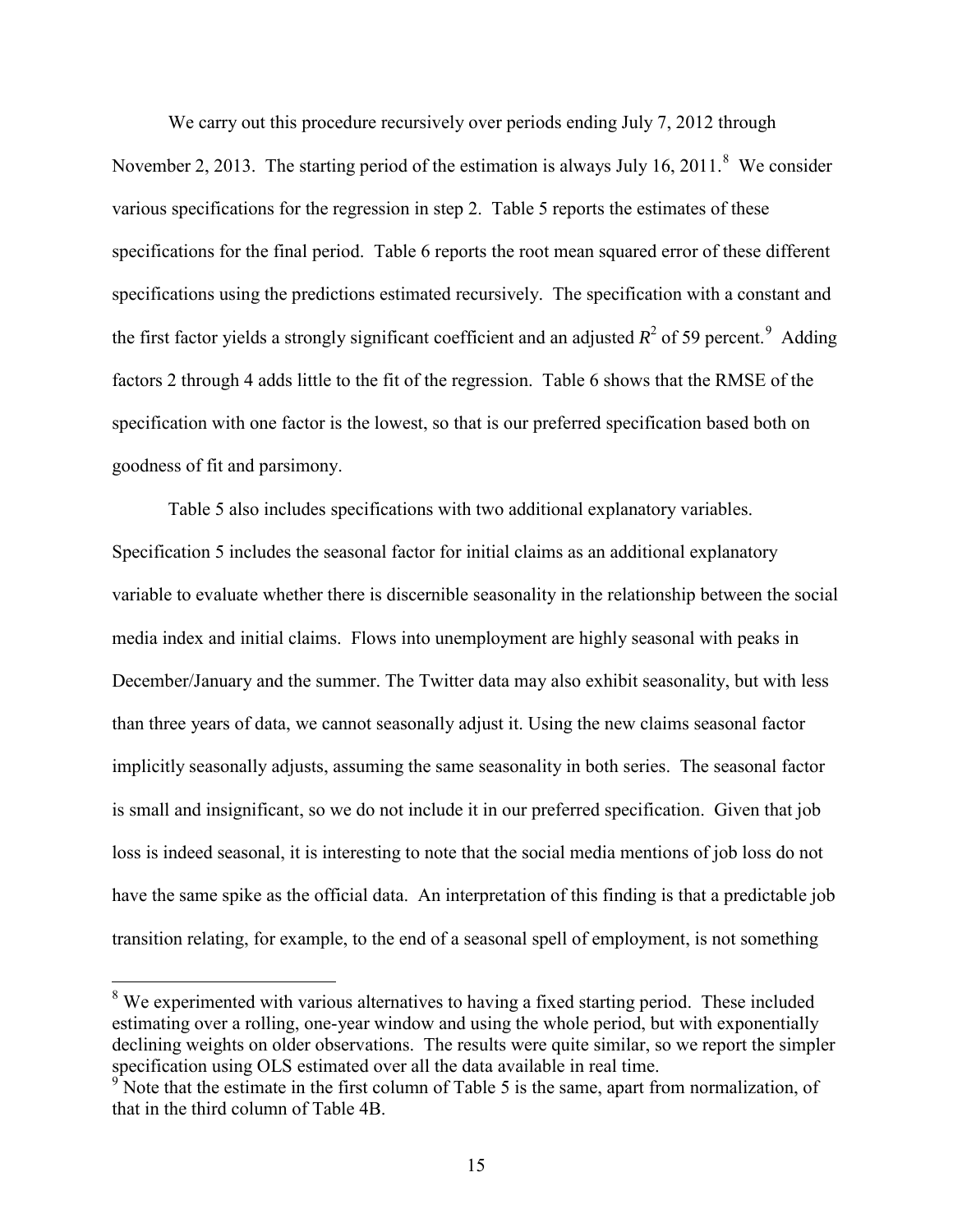that one would mention in a Tweet using the phrases we use to construct the signals. The absence of such predictable transitions is not necessarily a problem for the social media index indeed for some purposes it might be an advantage—but it needs to be kept in mind for the use and interpretation of the indicator.

 The last column of Table 5 considers whether the announcement of the Bureau of Labor Statistics unemployment data affects the index. As we describe in Section I, the signals mentioning "unemployment" are already purged of this announcement effect. The estimate in column (7) checks whether this processing is sufficient for removing the announcement effect from the index. The dummy for weeks that the unemployment rate is released is insignificant, so the procedure discussed in Section I does appear to suffice.

# B. Analyzing the Real-Time Social Media Job Loss Index

Figure 3 shows our preferred specification for the social media index with a constant and Factor 1. It is plotted against the initial claims data. The shaded area is the first year of data. Because it is not feasible to estimate the factors and perform the regression recursively, as described in steps 1 and 2 above, they are estimated over the whole period. The balance of the data shown in Figure 3 is estimated recursively, as described in the previous section. The social media index tracks the official data closely, both in overall trend and in some of the movements. On the other hand, it carries independent information about job loss, for example, indicating a spike in 2011 not present in the official data and failing to show the decline in job loss in September 2013 at the end of our sample. This drop in reported initial claims in the official data in September 2013 relates to a data processing issue in California;  $^{10}$  $^{10}$  $^{10}$  this is an example of where the social media

<span id="page-16-0"></span> $10$  Employment and Training Administration's Unemployment Insurance Weekly Claims Report, issued September 19, 2013, reports a decrease of 25,412 UI claims in California "due to Labor Day holiday and computer system updates."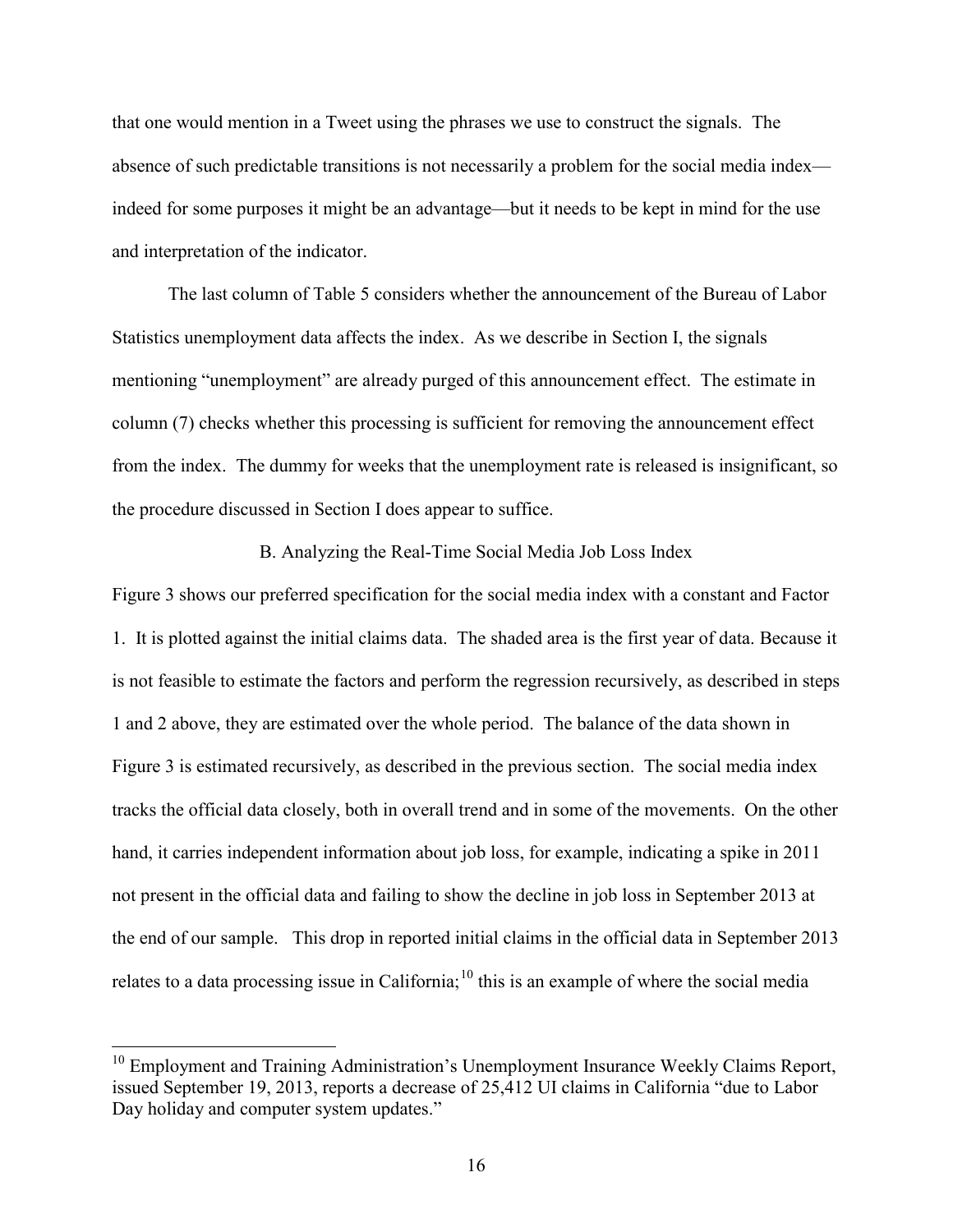index does not suffer from measurement error encountered by the official data, and thus may more closely track the true state of the economy.

 Additionally, the social media index tracks increases in job loss evidently associated with the government shutdown during the first two weeks of October 2013. The index rises noticeably in the first half of October and declines by about the same amount in the second half of the month. Initial claims have a similar pattern (after accounting for the rebound from the resolution of the processing issues in California).<sup>[11](#page-17-0)</sup>

While the UI series and social media index generally move together, they are certainly not perfectly correlated. This is to be expected, since they measure different things. While part of the proof of concept is to show that the social media index moves with the official data, the aim is not to replicate the official data perfectly. For myriad reasons relating to the concept being measured, the coverage and take-up of unemployment insurance benefits, and the makeup of the samples, the social media index measures something different from the official series. Nonetheless, our findings that they are related do provide evidence that the social media index is a meaningful measure of economic activity.

C. Assessing the Information in the Real-Time Social Media Job Loss Index Next we ask whether, from the perspective of predicting the state of the economy in real-time, there is incremental information in our social media index. The results in the previous section suggest this might be so. We know from column 6 of Table 4 that the consensus forecast is a

<http://www.dol.gov/opa/media/press/eta/ui/eta20131889.htm>The following week the Employment and Training Administration's Unemployment Insurance Weekly Claims Report, issued September 26, 2013, reported that a comparable increase in UI claims in California "reflects return to 5 day workweek and a full week of processing after computer system updates." See<http://www.dol.gov/opa/media/press/eta/ui/eta20131953.htm>

<span id="page-17-0"></span> $11$  Federal workers apply to a different unemployment insurance system. They are not included in the preliminary initial claims data used to construct the real-time job loss index.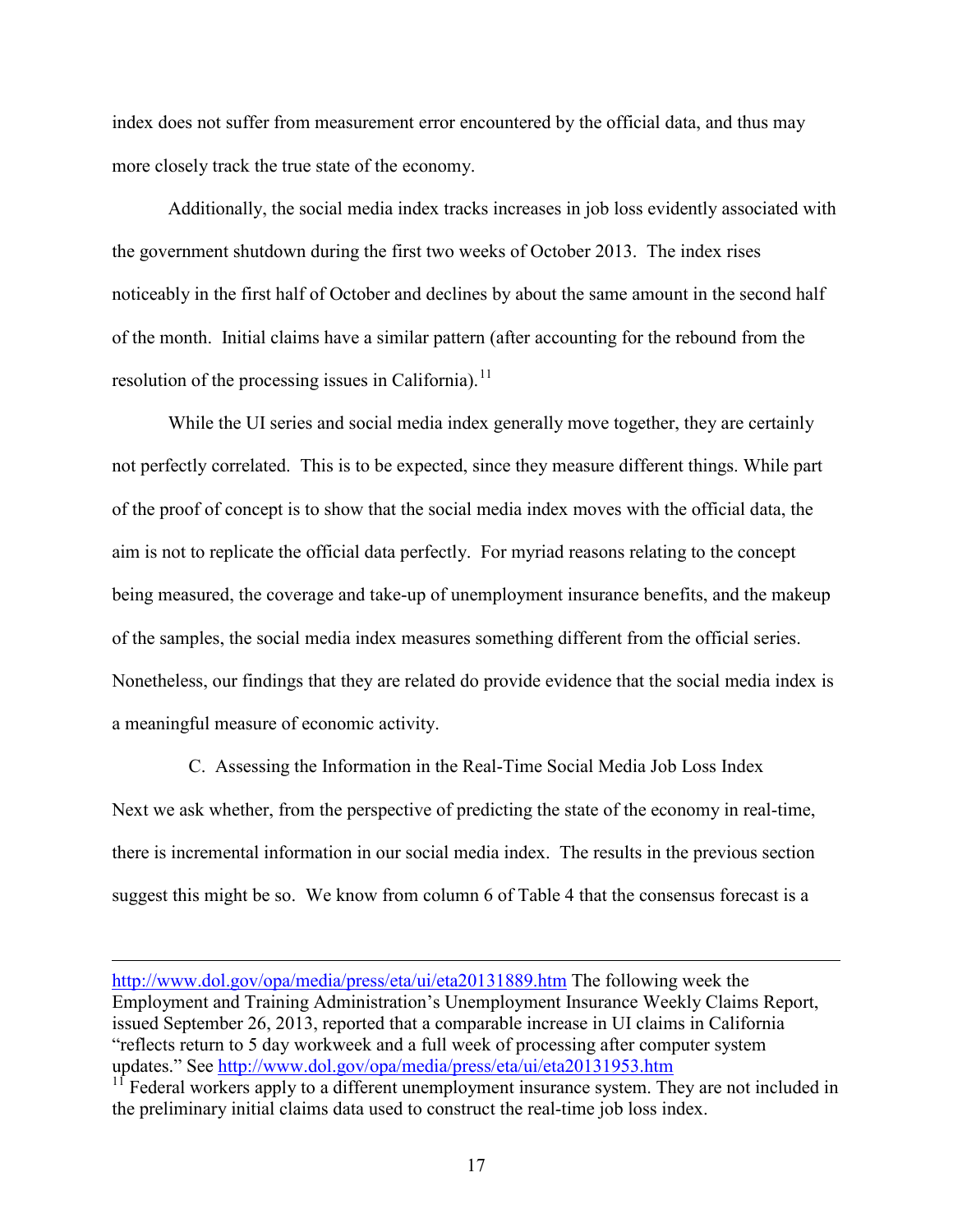very good predictor of the initial claims data, but that the social media factor has incremental explanatory power. In order to address the question of incremental information, we compare our Social Media Job Loss Index to the consensus forecast on the eve of the initial claims announcement. This consensus forecast is based on a survey of market experts several days prior to the release of initial claims for UI. Table 7 reports the results of this analysis. First, we examine the preliminary report of new UI claims. We subtract the consensus estimate from the preliminary UI claims report to calculate the error in the consensus view. We then compare these errors to the Social Media Job Loss Index, which we construct based on information available in real time as described above.

To assess the incremental information in the Social Media Job Loss Index, we examine the regression of the error (preliminary initial claims minus consensus) on the Social Media Job Loss Index minus the consensus (Table 7, Column 1). The social media index carries incremental information. It is statistically significant and explains about 15 percent of the variation in the surprise relative to the consensus. In Table 7, Column 2 we report an estimate that separates the impact of the University of Michigan Social Media Job Loss Index and the consensus. The University of Michigan Social Media Job Loss Index remains a significant predictor of the error in the consensus, while the coefficient on consensus itself is roughly equal and in opposite sign to the coefficient on the University of Michigan Social Media Job Loss Index minus consensus in the first estimate (the *p-*value of the test of equal and opposite coefficients is 0.16). These results are included to show that the correlation of the consensus with the surprise is not driving the result. Finally, in Column 3 we include a lagged index. It has a very small coefficient that is not significantly different from zero, suggesting that, after one week the information content in the Tweets had been incorporated into the consensus view.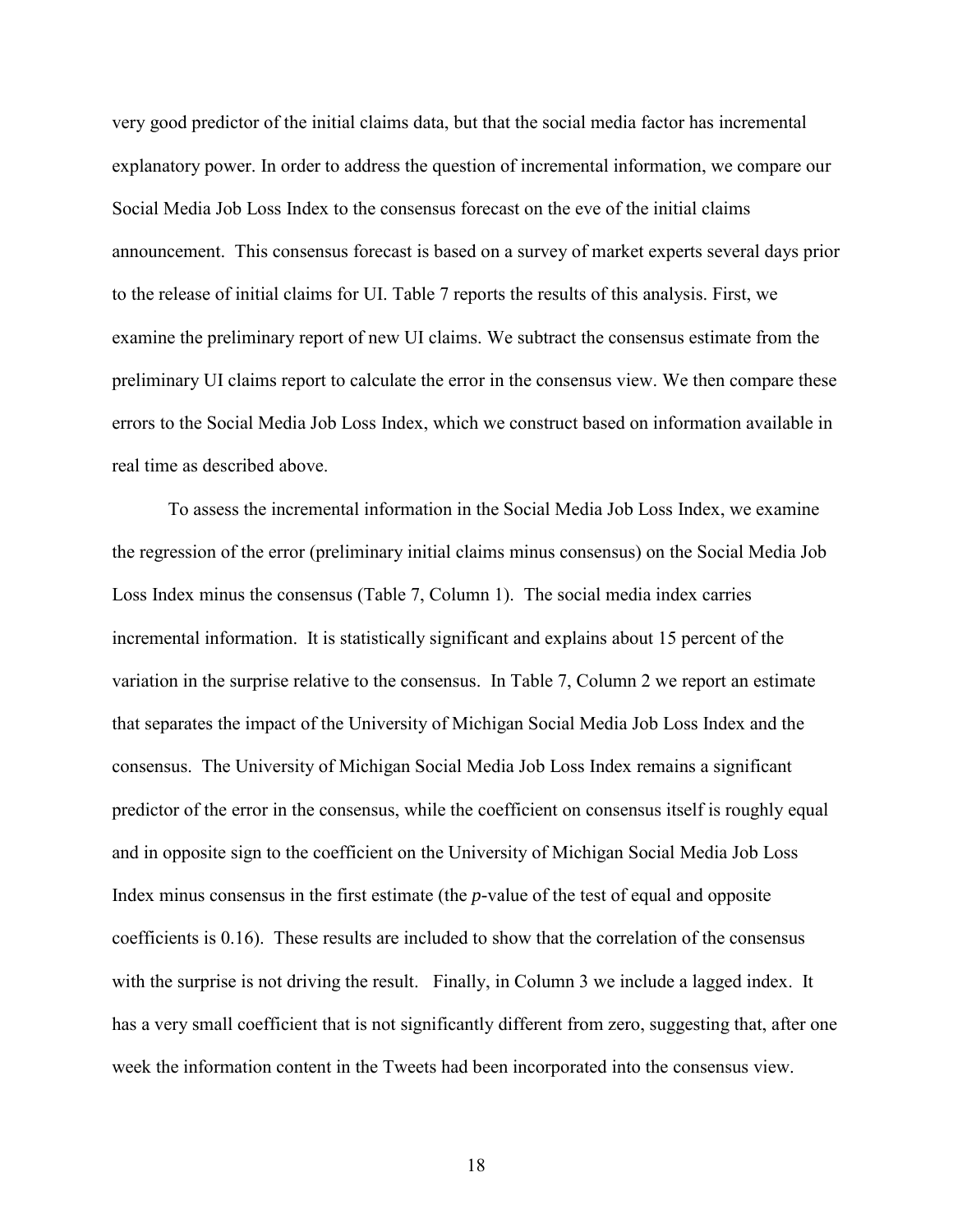Indeed, there is little evidence of any lags in the relationship between the social media signals and the UI data.

In the second part of Table 7, we compare our social media index to the UI claims, revised one week after the initial numbers. The results are similar to those for the preliminary UI claims, except that the explanatory power of the social media index increases to 19 percent of the variance, suggesting that the social media index is better at predicting the true, revised UI number than it is at predicting the original estimate. This finding suggests that the social media index is capturing information about the true state of the job market that is not captured in either the consensus or the preliminary UI claims estimate. The incremental information in the social media index is relevant relative to both the preliminary and revised data. Policymakers and forecasters will be more interested in information about the revised data. Market participants may be more interested in the incremental information for the preliminary announcement.

Figure 4 shows the incremental information in the social media index on a week-by-week basis. The figures show the surprise (initial claims minus consensus) and the part predicted by the University of Michigan Social Media Job Loss Index (that is, fitted value of the regression of the surprise on the University of Michigan Social Media Job Loss Index minus consensus) for the preliminary and revised initial claims data. Again, we do not aim to track all the surprise and indeed account for 15 to 20 percent of it. Much of the surprise is serially uncorrelated noise with no intrinsic interest. The social media index does capture some of the unexpected increase in initial claims in early 2012 and some of the swing from positive to negative surprises in the last quarter of 20[12](#page-19-0) to the first quarter of  $2013$ .<sup>12</sup>

<span id="page-19-0"></span> $12$  Choi and Varian (2009b) use Google search queries to predict initial claims. For "Welfare and Unemployment" (though less so for "Jobs") Google Trends captures the increase in unemployment at the onset of the Great Recession.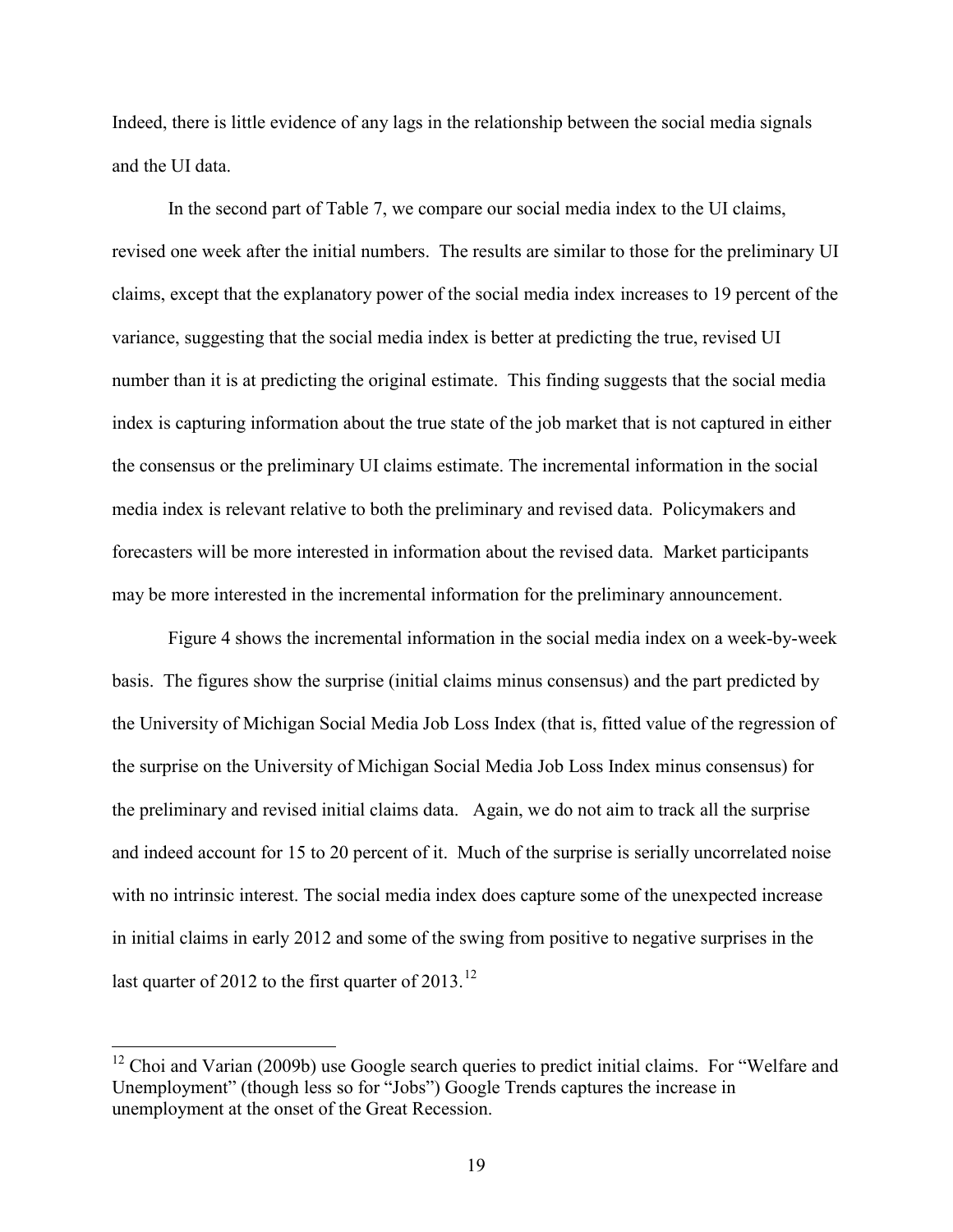#### D. Providing a Real-Time Economic Indicator from Social Media

This research project has implemented the creation of the University of Michigan Social Media Job Loss Index in real time. At the end of each week ending Saturday, our automated computer program processes the latest Tweets, recalculates the job loss index based on the one-factor model described in the previous section, and updates the prediction. The prediction is posted on the web each week at [http://econprediction.eecs.umich.edu/.](http://econprediction.eecs.umich.edu/) In this way, we are able to provide policymakers, forecasters, and other interested parties with a useful high-frequency economic indicator with virtually no lag between availability of the source data and availability of the indicator. Such virtually contemporaneous information should be useful to policymakers and market participants who need to make decisions in real time with incomplete information.

## **III. Additional Applications of Social Media for Measuring Labor Market Activity**

#### A. Job Search and Job Posting Indexes

We create and describe two additional series related to search, matching, and labor market equilibrium. Specifically, we examine Tweets containing phrases indicating that the Tweeter is searching for a job (e.g., "find," "look," "need," "search," or "seek," each followed by "job" or "work") and others that suggest that the Tweeter is searching for an employee ("hiring," and "job" or "work" followed by "opportunity" or a phrase indicating location or job type). The signals for job search and job posting are listed in Table 8 and the detailed phrases are given in Appendix Table 2.

Signals reflecting a job posting are much more frequent than those reflecting job search. Search signals are comparable in their frequency to those reflecting job loss (compare to Table 1). Table 9 presents the correlation matrix of all the job search and job posting terms. While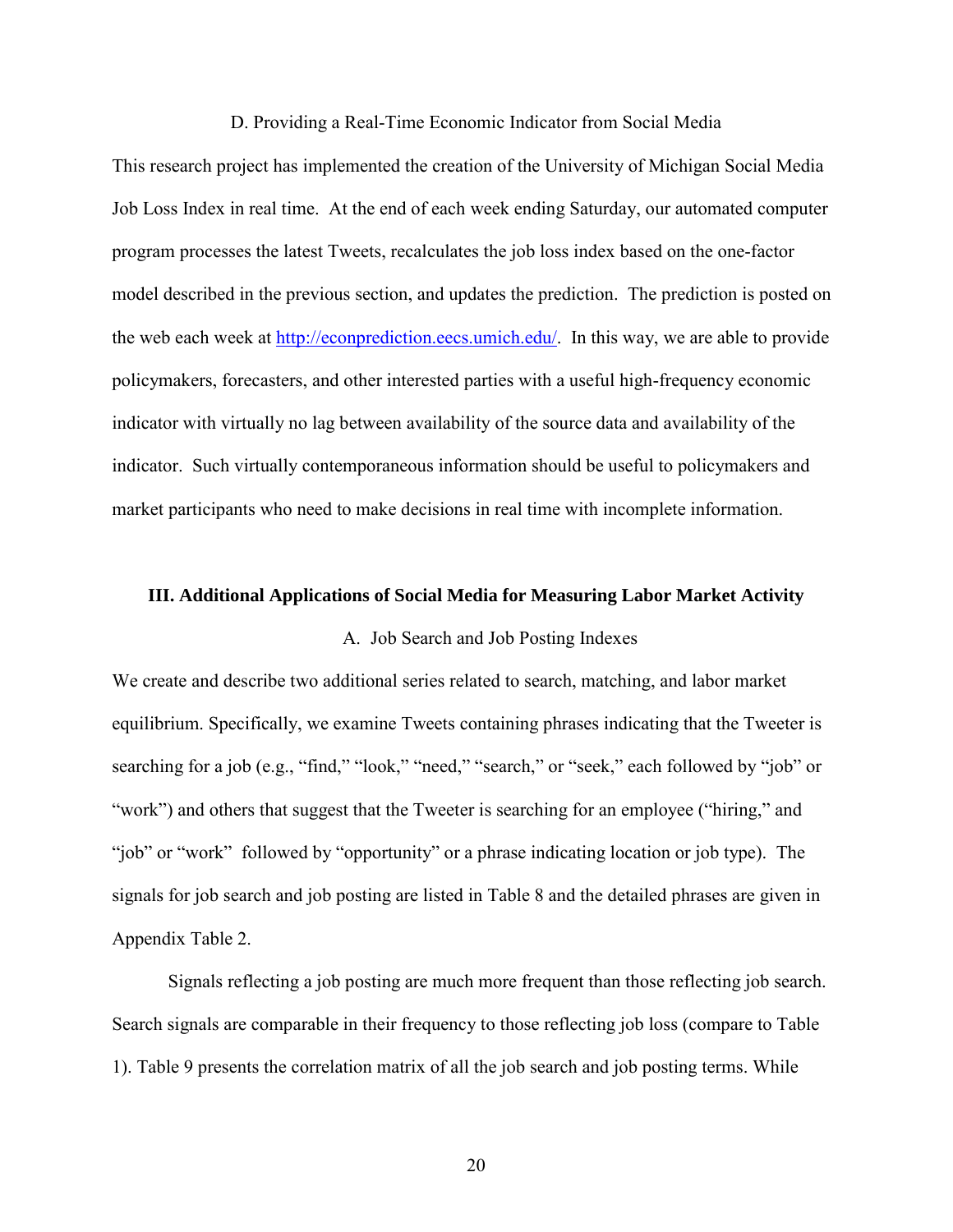"find" is not closely correlated with any other terms, the other search terms are positively and similarly correlated. As expected, the posting terms are more closely correlated to one another than to the search terms. The "seek" term is correlated across search and posting terms, and is syntactically related to both, so it is included in both sets of terms.

There are analogues to the Twitter signals for search and posting in conventional data sources:

- The unemployment rate is a measure of search activity, especially since the BLS requires a modicum of job search activity as part of the CPS definition of being unemployed.
- Help wanted advertising has been a traditional source of data on vacancies.<sup>[13](#page-21-0)</sup>
- The BLS JOLTS data provide a survey measure of job openings.<sup>[14](#page-21-1)</sup>

 $\overline{a}$ 

For the job loss index developed in the previous section, UI claims were a particularly good analogue in official data. New claims for UI are high frequency. Moreover, both the "lost job" Tweets and the new claims data are direct measures of flows. In contrast, the match of the search and posting terms with the unemployment rate and vacancies is not as clear-cut. First, it is not obvious which side of the market is generating the search and posting terms. Second, unlike in the job loss analysis, there may be a mismatch between stocks and flows when comparing the social media signals to unemployment or vacancies. There has been imaginative recent work on addressing the measurement issues relating to stocks versus flows in the labor

<span id="page-21-0"></span><sup>&</sup>lt;sup>13</sup> The Conference Board formerly produced a monthly Help Wanted Advertising Index based on print advertisements, but discontinued it in 2008. It currently produces a comparable series, drawn from internet postings of job advertisements, the Conference Board Help Wanted OnLine data series<http://www.conference-board.org/data/helpwantedonline.cfm>

<span id="page-21-1"></span> $14$  In the JOLTS, an opening needs to meet three criteria: A specific position exists; work could start within 30 days; and the firm is actively seeking workers from outside its location to fill the position. See Bureau of Labor Statistics, "Job Openings and Labor Turnover Report" (2013). The JOLTS data also have data on separations that can be compared to our job loss index. The social media index is more frequent and more timely than the JOLTS data. The JOLTS data are produced monthly and are available about two months after the reference week of the survey.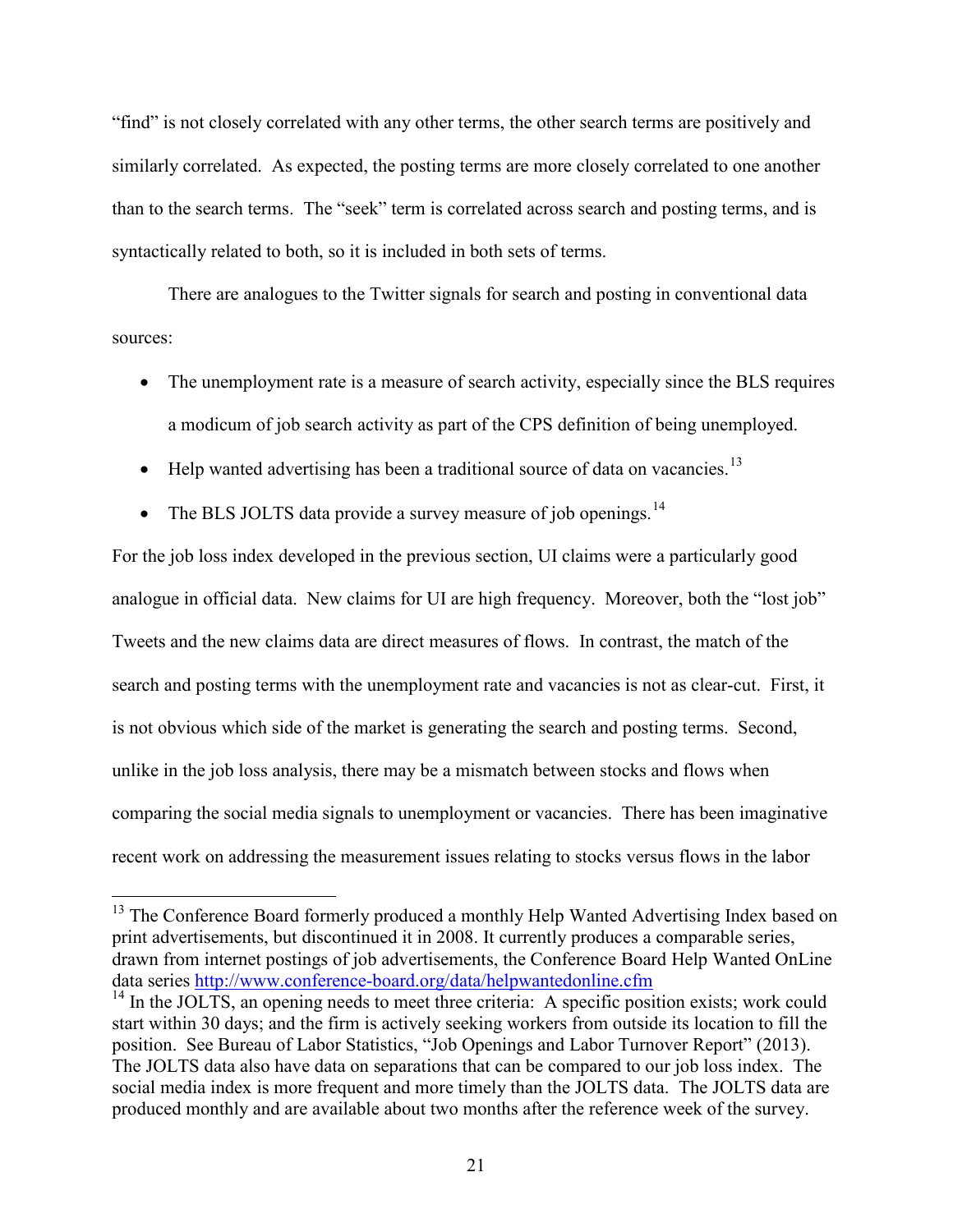market (see Davis, Faberman, and Haltiwanger (2013) and Barnichon et al. (2012)). Given the less than perfect analogy between our search and matching measures and potential official benchmarks, we do not pursue an econometric analysis along the lines of the previous section. We do, however, discuss our series in the context of recent findings from the JOLTS.

To construct the search and posting indexes, we do a factor analysis as discussed in the previous section. Table 10 presents the factor loadings for the first factor for the search and posting signals. As expected from the correlation matrix, the "find" signal has a smaller loading. Aside from the "find" signal in the first set of loadings and the "hiring" signal in the second, the loadings are fairly even across the signals. Figure 5 shows the indexes based on the first factors reported in Table 10. Since we are not benchmarking against an official index, there is no renormalization of this index. Hence, the index is not measured in meaningful units: it is the change in the index that has meaning. We use the same recursive procedure as before: after the starting period shaded in gray, the indexes are estimated recursively.

Overall, there is a downward trend similar to that found in the job loss index. There are also spikes at various points, for example, December 2012, but not the previous December. The dip in October 2013 associated with the government shutdown is discussed in Section D.

Note that the downward trend in our posting and search indexes is not seen in the JOLTS job openings rate over the same period. The JOLTS job opening rate was 2.4 percent in July 2011 (the start of our sample). In 2012 and 2013, it was higher than in 2011, but with no discernible trend. It reached 2.8 percent in early 2012 and—with small ups and downs—was still at 2.8 in late 2013 (see Bureau of Labor Statistics 2014, Chart 1). In contrast, our search and posting indexes have a substantial movement down in the second half of 2011 and a slight downward trend in 2012 and 2013. These differences suggest that the social media indexes are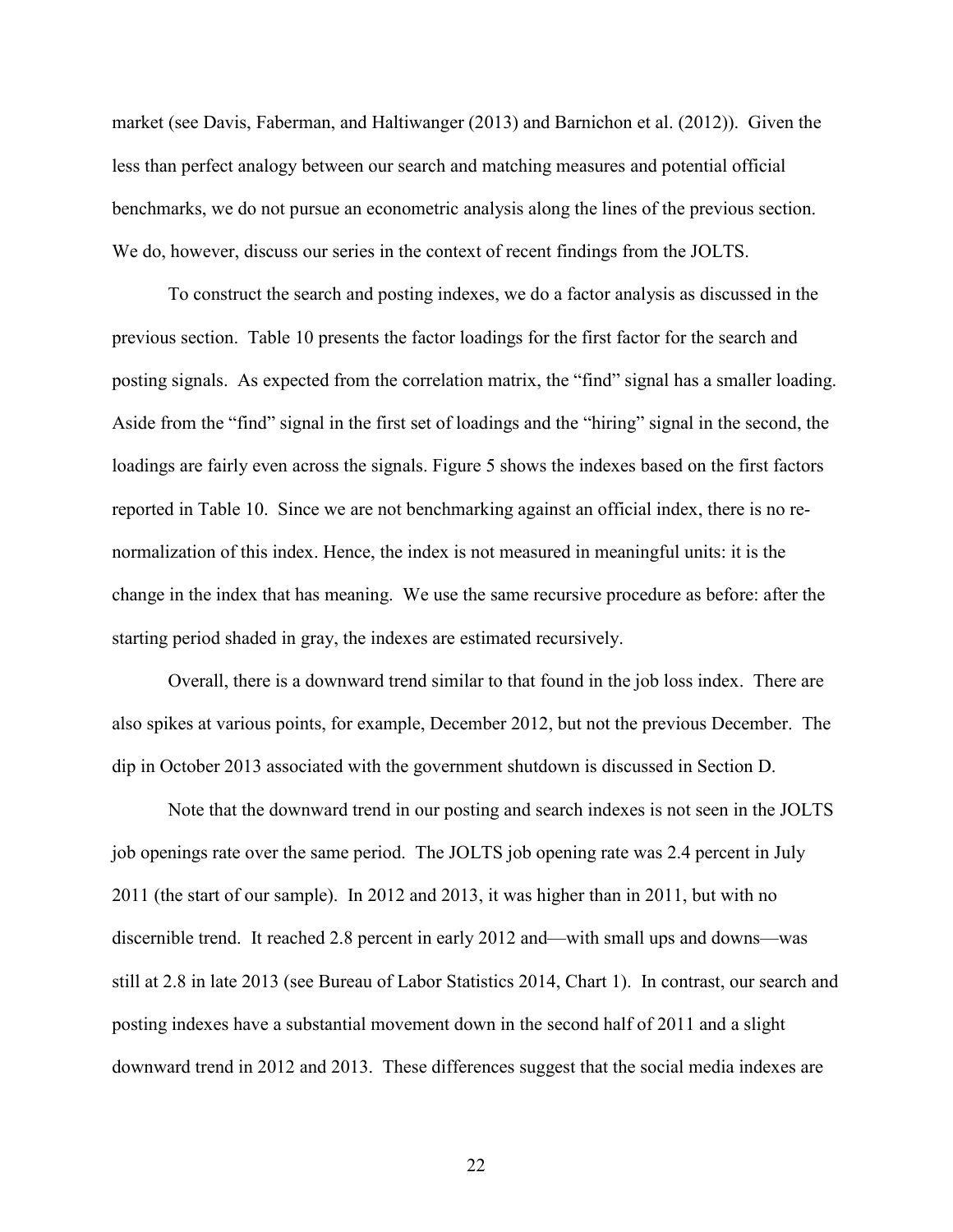measuring something different from the JOLTS openings, perhaps because of stock/flow considerations<sup>[15](#page-23-0)</sup>

# B. Beveridge Curves

We use our labor market indexes to study the relationship between job loss, search, and posting akin to the Beveridge Curve. Figure 6A shows the Search/Job Loss Beveridge Curve and Figure 6B show the Posting/Job Loss Beveridge Curve. Of course, these indicators are not identical to vacancies and unemployment in the standard Beveridge Curve, but they have potential to shed light on labor market equilibrium. Note that the relationship between the variables is mainly positive, especially in the posting/job loss figure that is most analogous to the traditional curve. Taken at face value, this finding suggests that over this period (July 2011 to early November 2013), inward shifts of the Beveridge Curve dominated movement along the Beveridge Curve. This finding is consistent with recent work by Barnichon, et al. (2012) and Hobijn and Şahin (2013) that shows that there were significant outward shifts of the Beveridge Curve, as measured by JOLTS data, with the onset of the Great Recession.<sup>16</sup> There are various explanations of the outward shift in the Beveridge Curve that started at the onset of the Great Recession relating to deterioration in matching jobs to the unemployed, especially those unemployed for long

<span id="page-23-0"></span> $15$  The Conference Board HWOL series has a similar flattening in 2013 after a recovery from the 2009 trough. The JOLTS separation rate (see Chart 2 of BLS (2014)) have a similar pattern to the job openings rate: moving slightly up from 3.2 percent to 3.4 percent from mid-2011 to the beginning of 2012, then bouncing between 3.1 and 3.4 in 2012 and 2013 with no discernible trend. Note that we are comparing our series to JOLTS for the period where we have data, beginning in 2011. The JOLTS openings rate has a strong upward movement from its trough in 2009 at the depth of the Great Recession.

<span id="page-23-1"></span><sup>&</sup>lt;sup>16</sup> In Section A, we noted that the JOLTS openings and separation rates both shift up from 2011 to 2012 and then exhibit no trend. In contrast, as discussed in the previous sub-section, our job loss and search and posting indexes both have opposite shifts over the same period. The work cited concerning the JOLTS focuses on the bigger shifts in the Beveridge curve surrounding the 2009 trough. Unfortunately, our Twitter data does not encompass the Great Recession.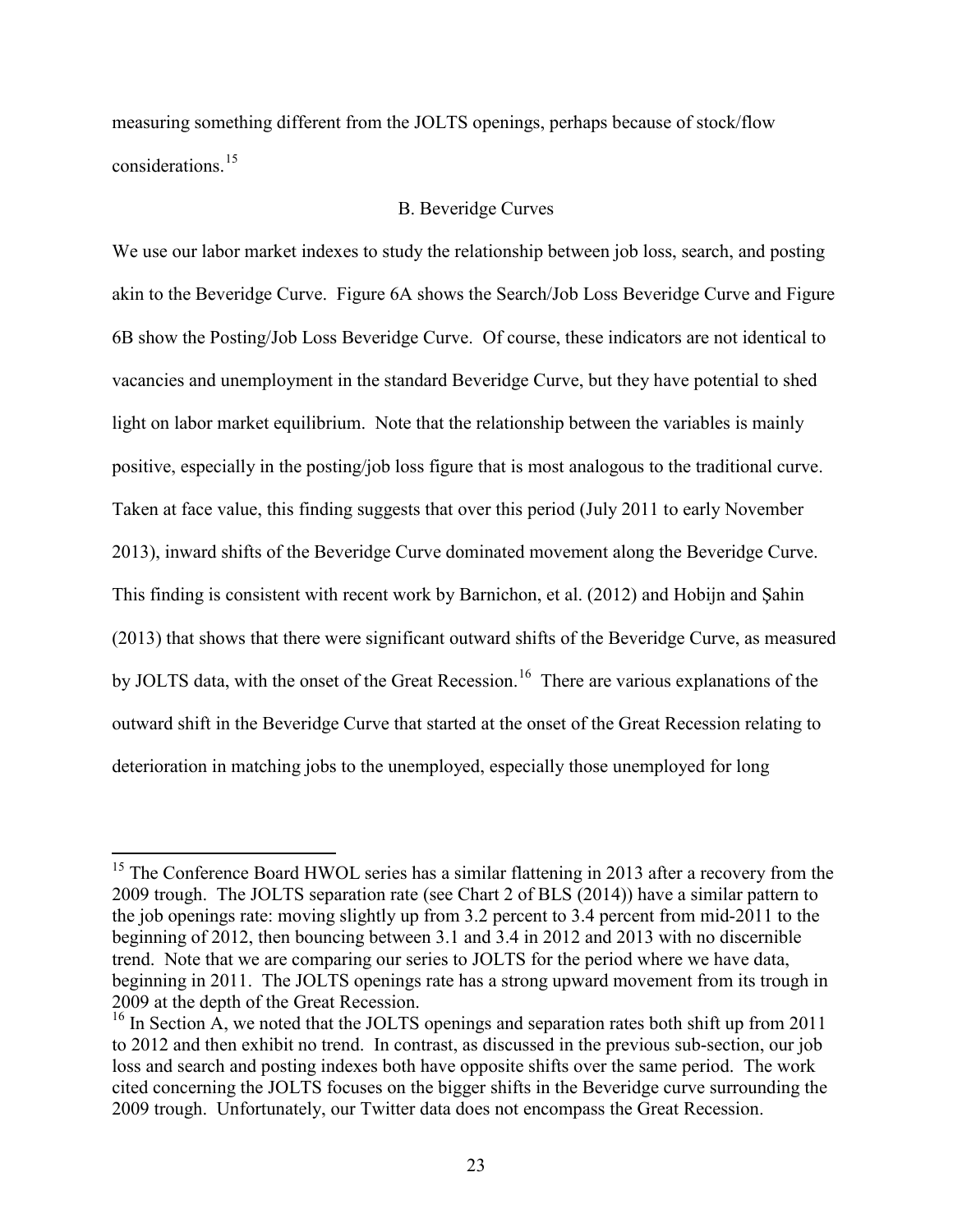durations. Our social media indexes suggest a reversal of this deterioration of labor market conditions at least since mid-2011.

# C. Labor Market and Hurricane Sandy

One of the potential benefits of analyses using social media data is that the researcher may examine the impact of unexpected events as they happen without relying on recall or chance surveying during such events.<sup>17</sup> We examine signals related to Hurricane Sandy to demonstrate this type of analysis. Figure 7 shows all Tweets (measured in thousands) that include the words "Sandy" or "hurricane." Unlike our previous analysis, carried out at weekly frequency, Figure 7 shows daily data. Additionally, we simply present raw counts rather than rates or a statistical index, because we have no historical baseline.<sup>18</sup> Not surprisingly, the number of such Tweets increases sharply as Hurricane Sandy headed toward the northeast coast of the United States in late October 2012. The series peaks on October 29 when Hurricane Sandy hit New York and New Jersey. Figure 7 also shows the subsets of signals that include either our job loss or search and posting terms. (Note that the scale differs by a factor of 1,000 from that of the total.) We can see that search and posting terms spike simultaneously with Sandy's arrival, while job loss references increase just after the hurricane arrived. The job market related signals continued at elevated rates well after mentions of the storm *per se* peaked.[19](#page-24-2)

<span id="page-24-0"></span> $17$  For example, Kimball et al. (2006) had a survey in the field when Hurricane Katrina hit; they used it to study the hurricane's effect on psychometric measures of happiness.

<span id="page-24-2"></span><span id="page-24-1"></span><sup>&</sup>lt;sup>18</sup> We do see increased mentions of hurricanes in the signals during the storm seasons in our data. <sup>19</sup> There is a sharp peak on December 7, 2012 in Tweets that mention "hurricane" or "Sandy" and "unemployment," presumably reflecting the release of the first Bureau of Labor Statistics Employment Situation report to reflect unemployment data after Sandy. This example illustrates the importance of controlling for data releases when analyzing the social media signals.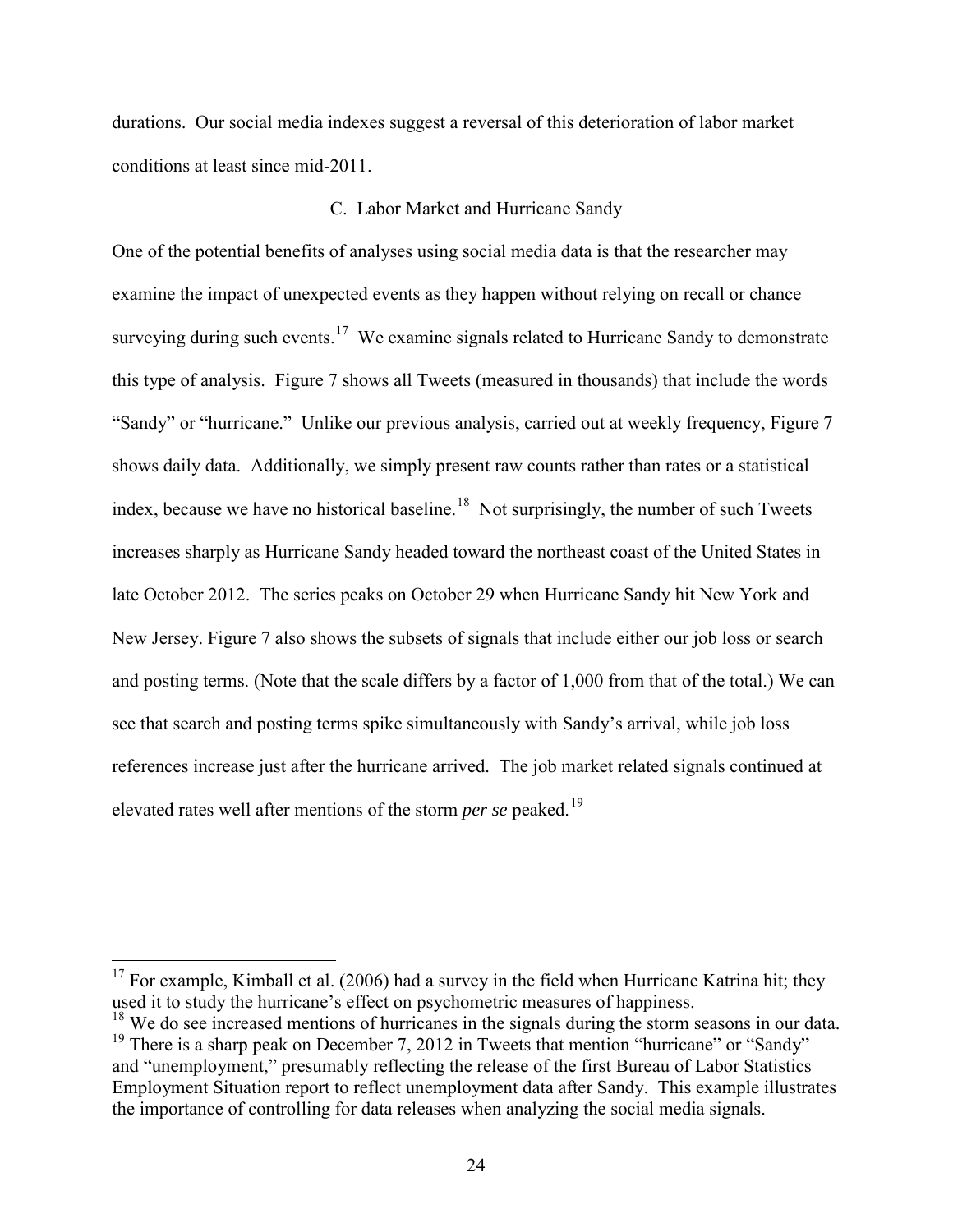## D. Government Shutdown

The effects of the government shutdown in October 2013 are clearly evident in the job loss index (Figure 3) and in the search and posting indexes (Figure 5). All have pronounced falls in the first two weeks during the shutdown and equal bounce backs in the weeks following the shutdown. These results imply that the shutdown had a significant effect on labor market activity, but that the effect was short lived.

Interestingly, beginning in September 2013, there are changes in search and posting relative to job loss that are consistent with movements along the Beveridge Curve (Figure 6). These observations are dominated by the effects of the government shutdown and reopening that are evident in the time series. Hence the labor market disruption associated with the government shutdown appears to be a classic demand shock instead of a disruption of the matching function.

This episode illustrates the usefulness of social media for measuring and analyzing the impact of unexpected events. Our social media indexes provide high-frequency and contemporaneous information that is not available in conventional sources.

#### E. Demographics

A concern about the use of social media data is that those who participate in social media are not representative of the population. We can assess this concern by estimating demographic characteristics of Tweeters. For a subset of signals, we can probabilistically estimate the age and sex of the sender based on attributes of the Tweet. By examining the distribution of word choices in a set of Tweets written by people with known age and gender, we can train statistical models to predict age and gender for the author of a novel Tweet. The training set for the age predictor includes up to 3,200 Tweets for each of 24,000 users, while the training set for gender includes 12,500 users' Tweets. We identify users with known age and gender by searching for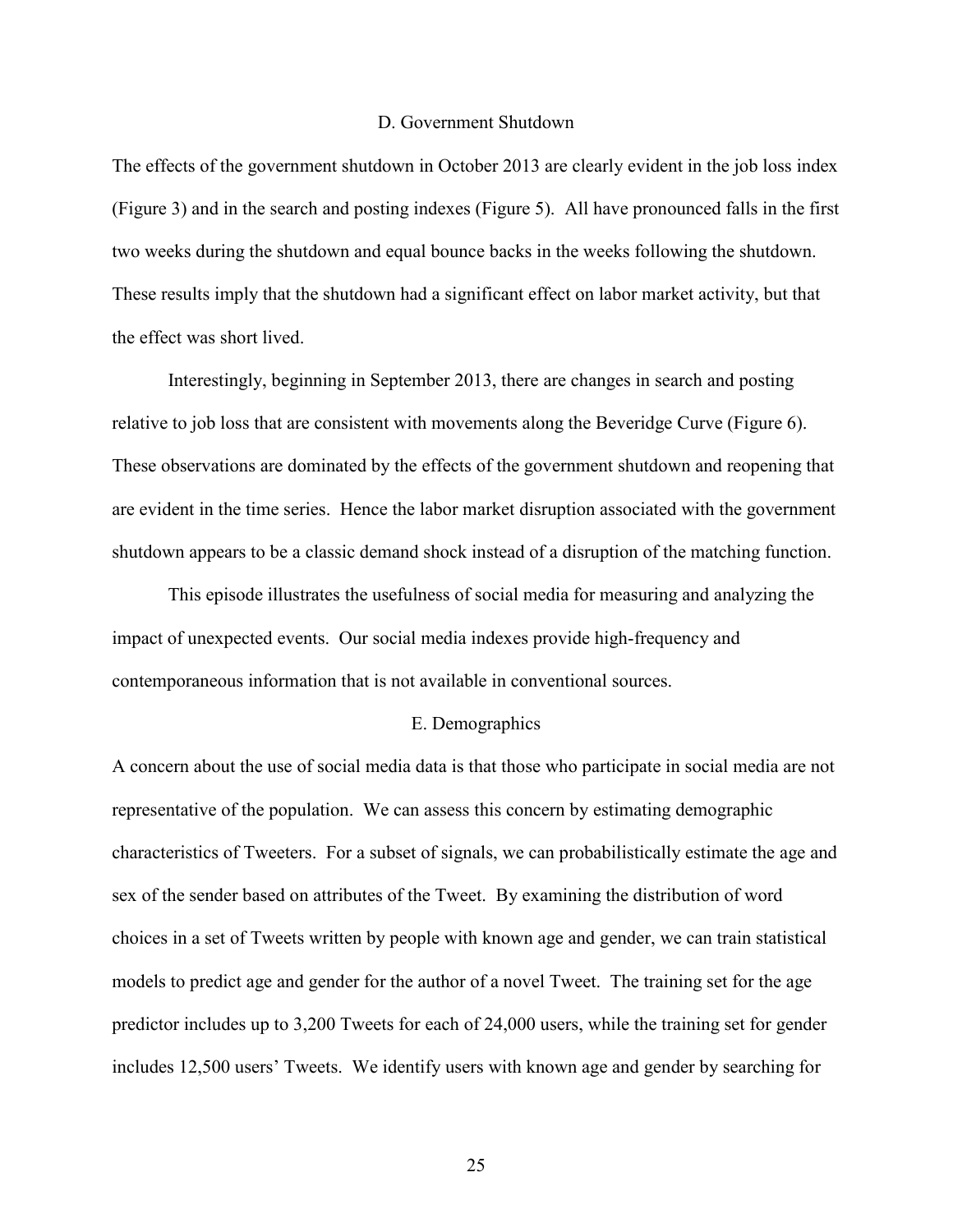Tweets that contain self-admission of demographic details, for example, "I'm 30 years old now, but still live with my mom" or "I'm a strong woman." The statistical technique we employ is a randomized decision tree classifier (Breiman 2001).

We use six age brackets: 14-18, 19-21, 22-24, 25-34, 35-44, and 45-64. Classifier accuracy on held-out data is 47.3 percent for age, and 82.4 percent for gender. Table 11 shows the fraction of job-related signals by age and sex for the subset of signals for which we can estimate demographic characteristics.<sup>[20](#page-26-0)</sup> Though the distribution of age and sex does not match the population, the use of social media to communicate about job-related issues is much more evenly spread across demographic groups than one might have expected. In particular, middleaged and older individuals are over-represented in the job-related signals, in comparison to how frequently they Tweet overall. Note that senders of a signal need not be Tweeting about themselves: for example, messages by a teenager could be commenting on a job transition for a parent. Even so, it is reassuring that a substantial majority of our job-related signals are from the working-age population.

# **IV. Conclusion**

This paper addresses the challenge of turning the vast output of social media into data that can be used to create meaningful measurements. Doing so requires processing a very large dataset, coding social media signals for analysis, and using statistical methods to transform them into economic data. This paper accomplishes these tasks. It creates a social media signal of job loss

<span id="page-26-0"></span> $20$ <sup>20</sup> The estimates in Table 11 are based on data only through June 2013. After that time, Twitter changed its public API, thereby reducing our ability to gather large numbers of Tweets for specific individuals. Further work is required to quantify how this change in data availability will affect the accuracy of demographic classification, and if accuracy is reduced, what novel methods can be used to improve quality.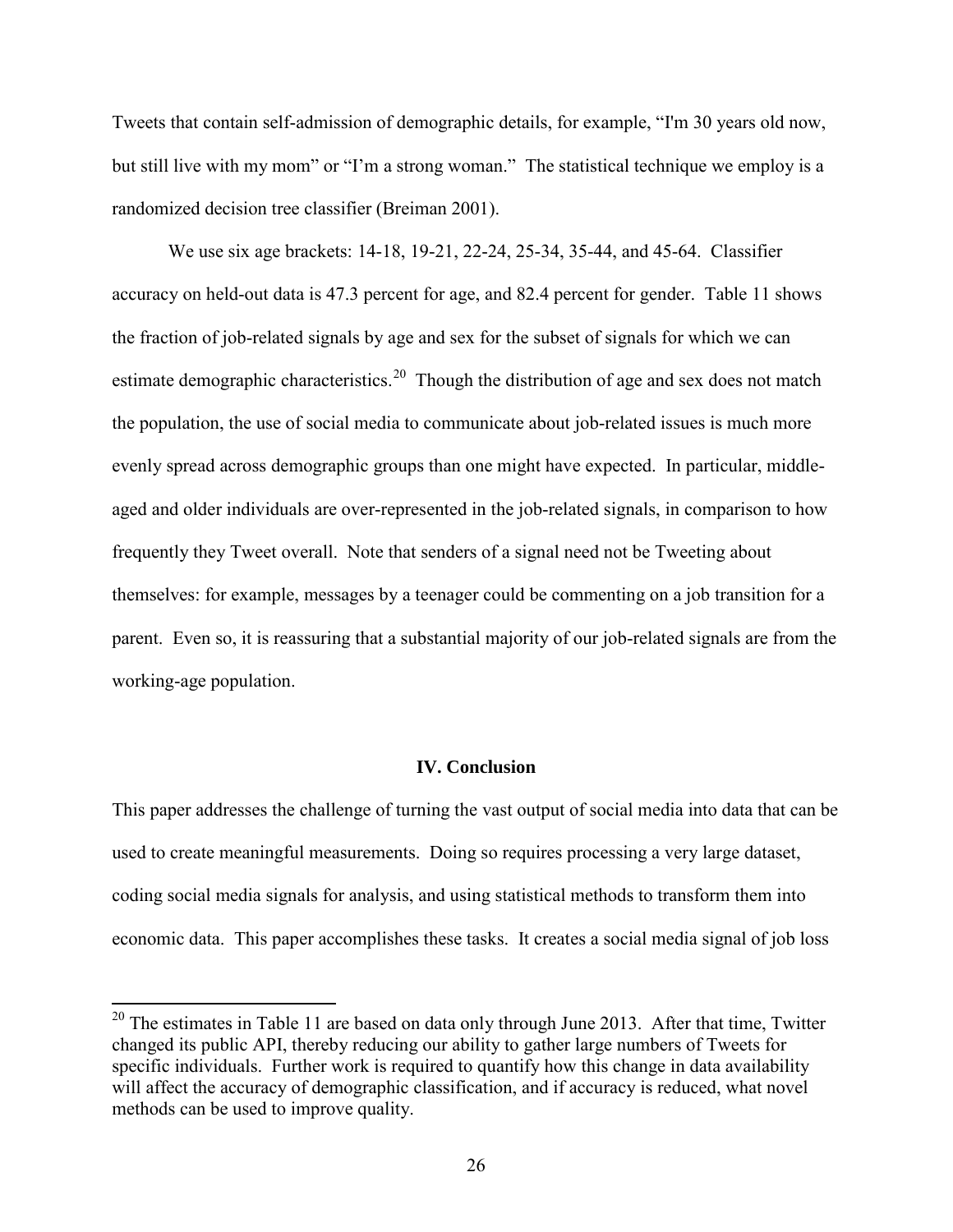that closely tracks initial claims for unemployment insurance. Despite obvious differences in the underlying processes generating unemployment insurance claims and Tweets about job loss, the social media index tracks the official data at both high and medium frequencies. We construct a real-time index and show that this index has information about initial claims not reflected in either the consensus forecast or the lagged data. The indexes shed light on specific events such as Hurricane Sandy and the government shutdown.

We began our analysis with a concept—job loss—that has a relatively well-measured analogue in high-frequency official data. Having shown that a social media index can track a concept that is relatively well-measured, we turn to concepts that are less well measured. In particular, we construct indexes of job search and job posting, concepts of keen interest to analysts of the labor market, but less well measured in official statistics. We apply these series to show that the Beveridge Curve appears to be shifting inward since mid-2011—reversing outward shifts that other researchers identified during the Great Recession.

 Longer time series and further analysis are needed to confirm the usefulness of social media in constructing indicators of economic activity. Nonetheless, this paper has demonstrated that it is both feasible and useful to infer information about the state of the labor market from postings on social media that are generated by individuals in the normal course of their social interactions. Variables derived from social media can be both substitutes and complements to data generated from surveys and administrative records by statistical agencies and the private sector. They have the promise of providing measurements at relatively low cost, with high frequency, and virtually in real time, so they have potential advantages over traditional data sources. That is not to suggest, however, that social media could supplant official statistics. Official statistics provide necessary benchmarks for understanding even the best measured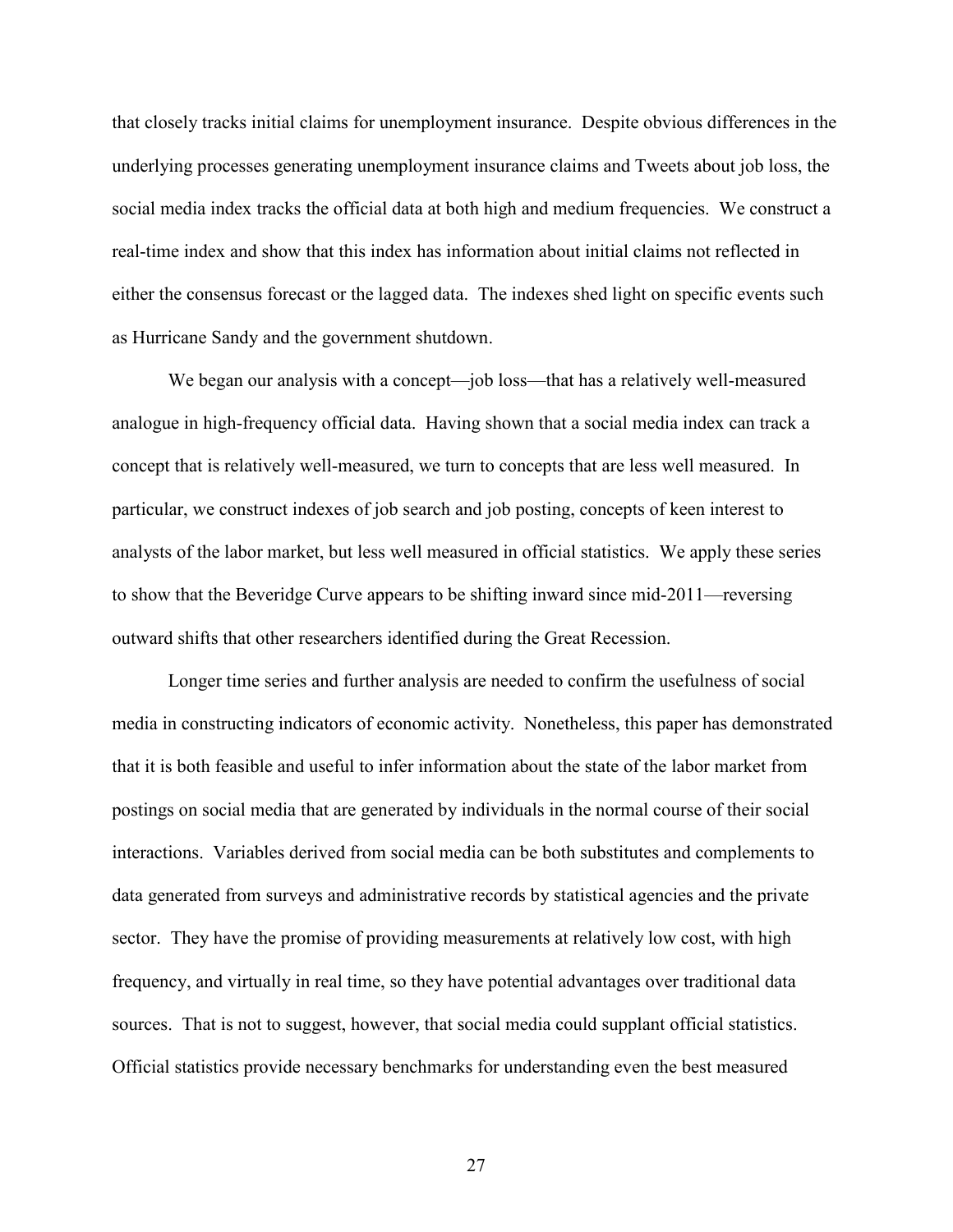variables from social media. In practice, the rapid evolution of the use of social media could make the relationship between the measurement and the underlying fundamental being measured unstable. Our recursive procedure in constructing the University of Michigan Social Media Job Loss Index is one approach to addressing this potential instability. As we accumulate longer time series, research using methods described in this paper is necessary to evaluate the extent to which social media data do track activity. Nonetheless, as with the search and posting series constructed in this paper, social media data provide an opportunity to track hard-to-measure components of economic activity by capturing information that has been previously neglected or is difficult to measure in traditional sources.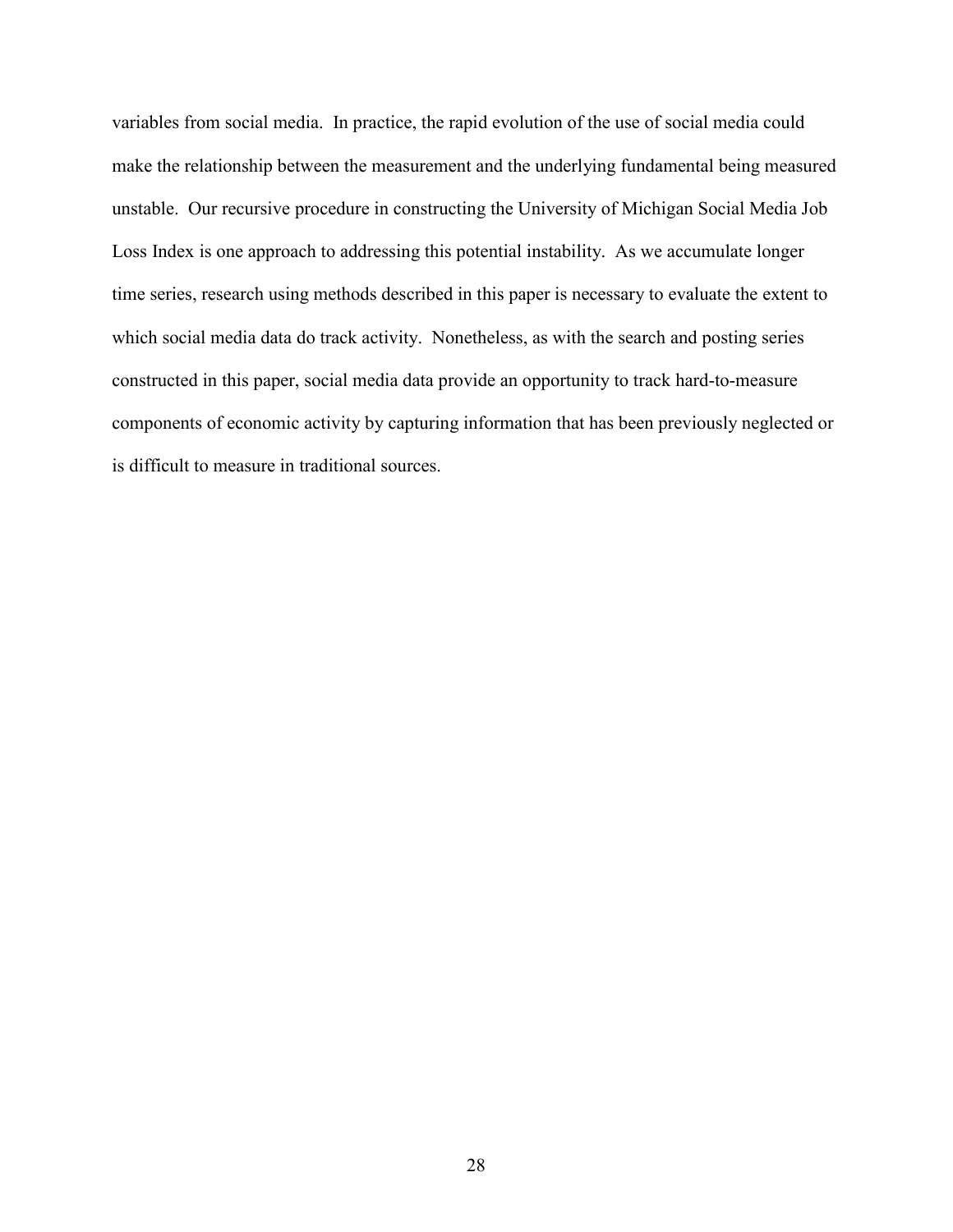#### **References**

- Antenucci, Dolan, Michael J. Cafarella, Margaret C. Levenstein, Christopher Ré, and Matthew D. Shapiro. (2013a). "AUTOMAN: Feature Selection for the Structure of Online Diffusion Networks."
- Antenucci, Dolan, Erdong Li, Shaobo Liu, Bochun Zhang, Michael J. Cafarella, and Christopher Ré (2013b). Ringtail: A Generalized Nowcasting System. Proceedings of the VLDB Endowment.
- Barnichon, Regis, Michael Elsby, Bart Hobijn, and Ayşegül Şahin (2012). "Which Industries are Shifting the Beveridge Curve" *Monthly Labor Review* 135, 25-37.

<http://www.bls.gov/opub/mlr/2012/06/art2full.pdf>

Bloomberg Surveys (various dates). *U.S. Economic Forecasts*. Downloaded from <http://www.bloomberg.com/markets/economic-calendar/>and Bloomberg terminal on November 8, 2013.

Brieman, Leo (2001). "Random Forests." *Machine Learning* 45(1), 5-32.

- Bureau of Labor Statistics (2013). "Job Openings and Labor Turnover Report." [Survey instrument downloaded February 5, 2014. [http://www.bls.gov/jlt/jltc1.pdf\]](http://www.bls.gov/jlt/jltc1.pdf)
- Bureau of Labor Statistics (2014). "Job Opening and Labor Turnover November 2013." [JOLTS new release (January 17, 2014) downloaded February 5, 2013.

[http://www.bls.gov/news.release/pdf/jolts.pdf\]](http://www.bls.gov/news.release/pdf/jolts.pdf)

Conference Board, The (2014). "The Conference Board Help Wanted Online (HWOL)." [Downloaded on February 5, 2014 from [http://www.conference](http://www.conference-board.org/data/helpwantedonline.cfm)[board.org/data/helpwantedonline.cfm\]](http://www.conference-board.org/data/helpwantedonline.cfm)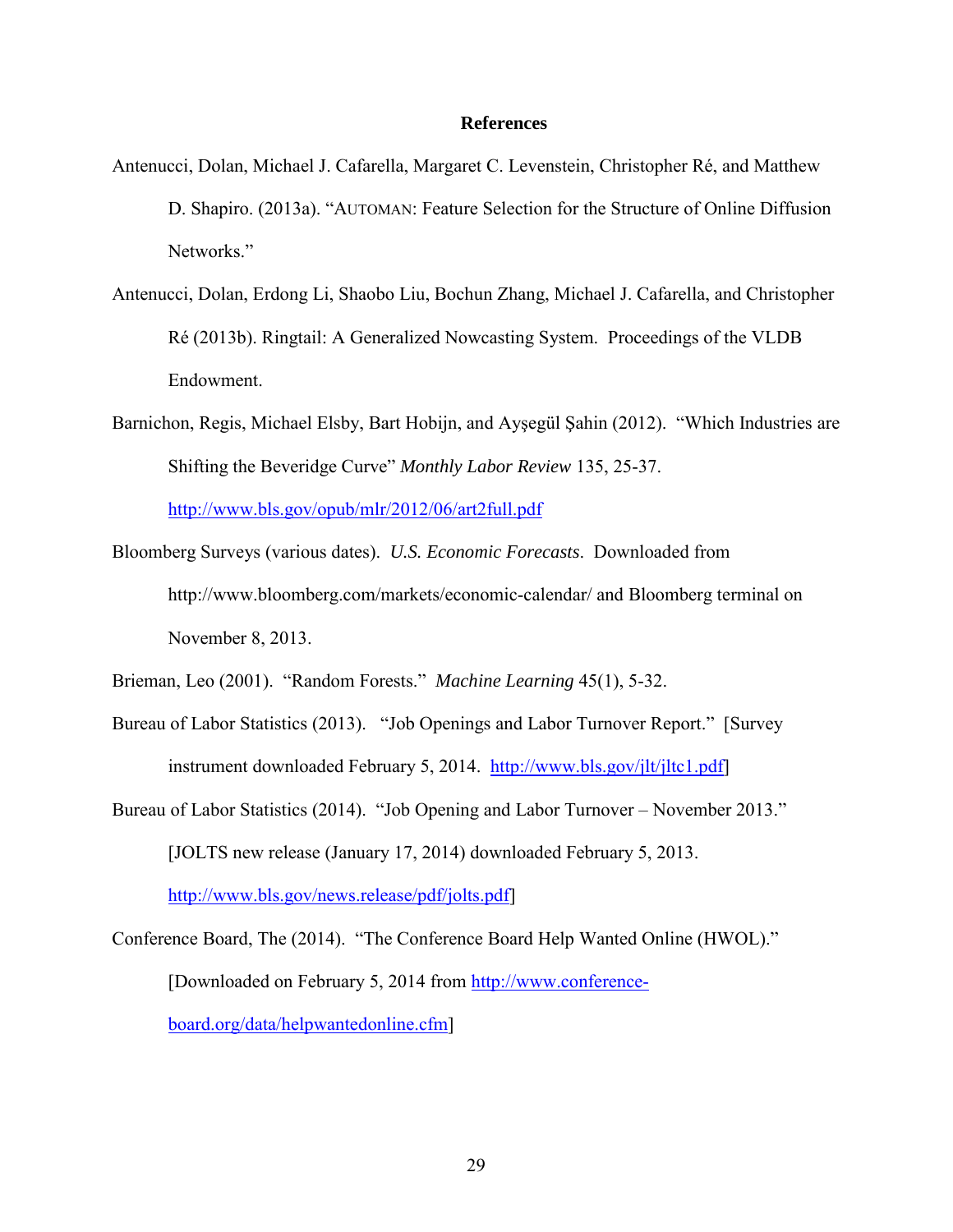Choi, Hyunyoung and Hal Varian (2009a). "Predicting the Present with Google Trends." Technical Report, Google.

[http://google.com/googleblogs/pdfs/google\\_predicting\\_the\\_present.pdf.](http://google.com/googleblogs/pdfs/google_predicting_the_present.pdf)

- Choi, Hyunyoung and Hal Varian (2009b). "Predicting Initial Claims for Unemployment Insurance Using Google Trends." Technical Report, Google. [http://research.google.com/archive/papers/initialclaimsUS.pdf.](http://research.google.com/archive/papers/initialclaimsUS.pdf)
- Davis, Steven J., R. Jason Faberman, and John C. Haltiwanger (2013). The Establishment-Level Behavior of Vacancies and Hiring." *Quarterly Journal of Economics* 128 (2), 581-622.
- Ginsberg, J., M. H. Mohebbi, R. Patel, L. Brammer, M.S. Smolinski, and L. Brilliant (2009). "Detecting Influenza Epidemics Using search Engine Query Data." *Nature* (February).
- Goel, Sharad, Duncan J. Watts, and Daniel G. Goldstein (2012). "The Structure of Online Diffusion Networks" Proceedings of the 13th ACM Conference on Electronic Commerce (EC 2012). http://5harad.com/papers/diffusion.pdf.
- Hobijn, Bart and Ayşegül Şahin (2013). "Beveridge Curve Shifts across Countries since the Great Recession." Federal Reserve Bank of San Francisco Working Paper 2012-24 http:*//*www.frbsf.org/economic-research/files/wp12-24bk.pdf *.*
- Kimball, Miles, Helen Levy, Fumio Ohtake, and Yoshiro Tsutsui (2006). "Unhappiness after Hurricane Katrina." NBER Working Paper No. 12062.
- Scott, Steven L. and Hal R. Varian (2013). "Bayesian Variable Selection for Nowcasting Economic Time Series" NBER Working Paper No 19567.

<http://www.nber.org/papers/w19567>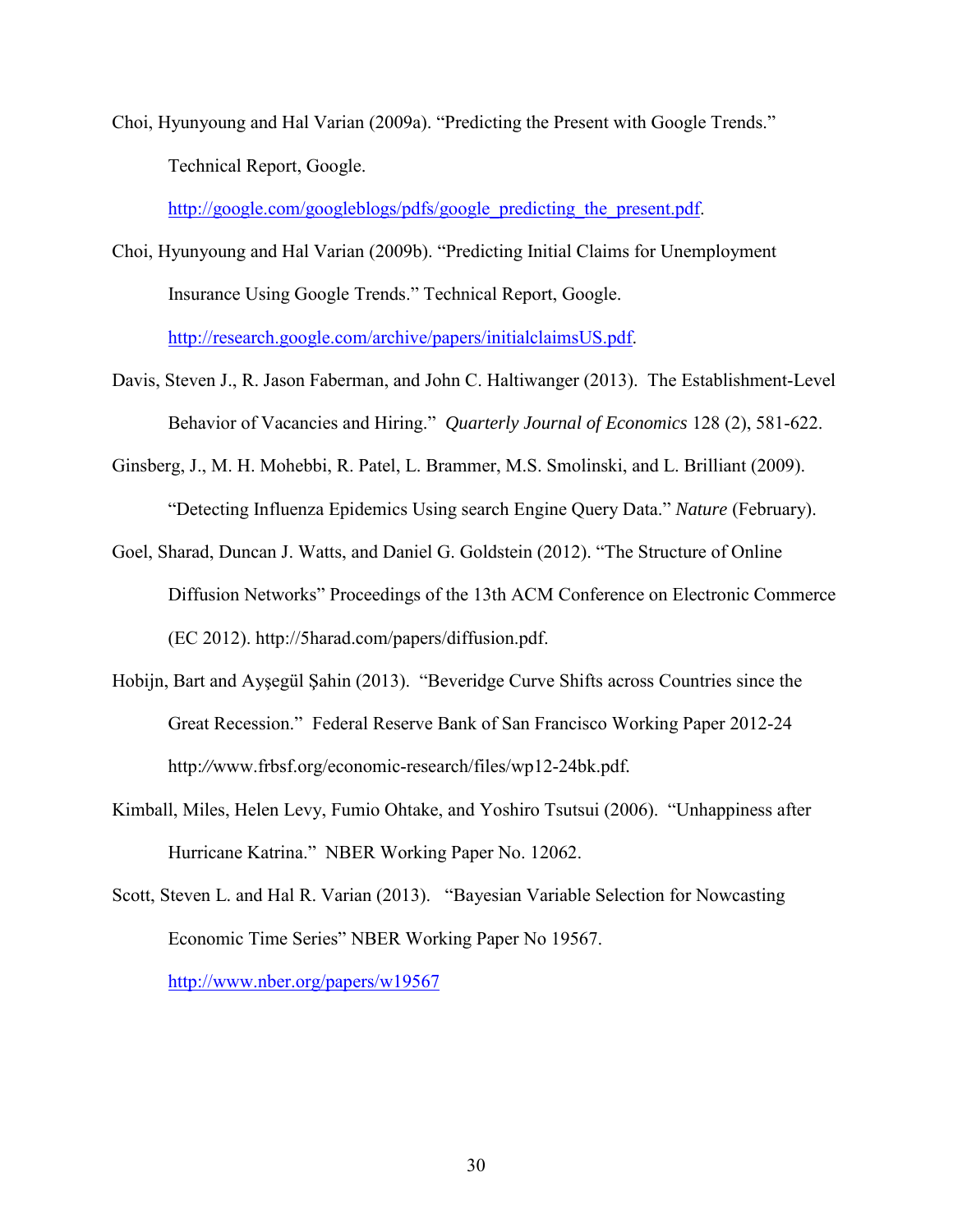



Note: Sample period is July 16, 2011 through November 2, 2013 (weeks ending Saturday). Principal component factors calculated based on the correlation matrix of signals shown in Table 2.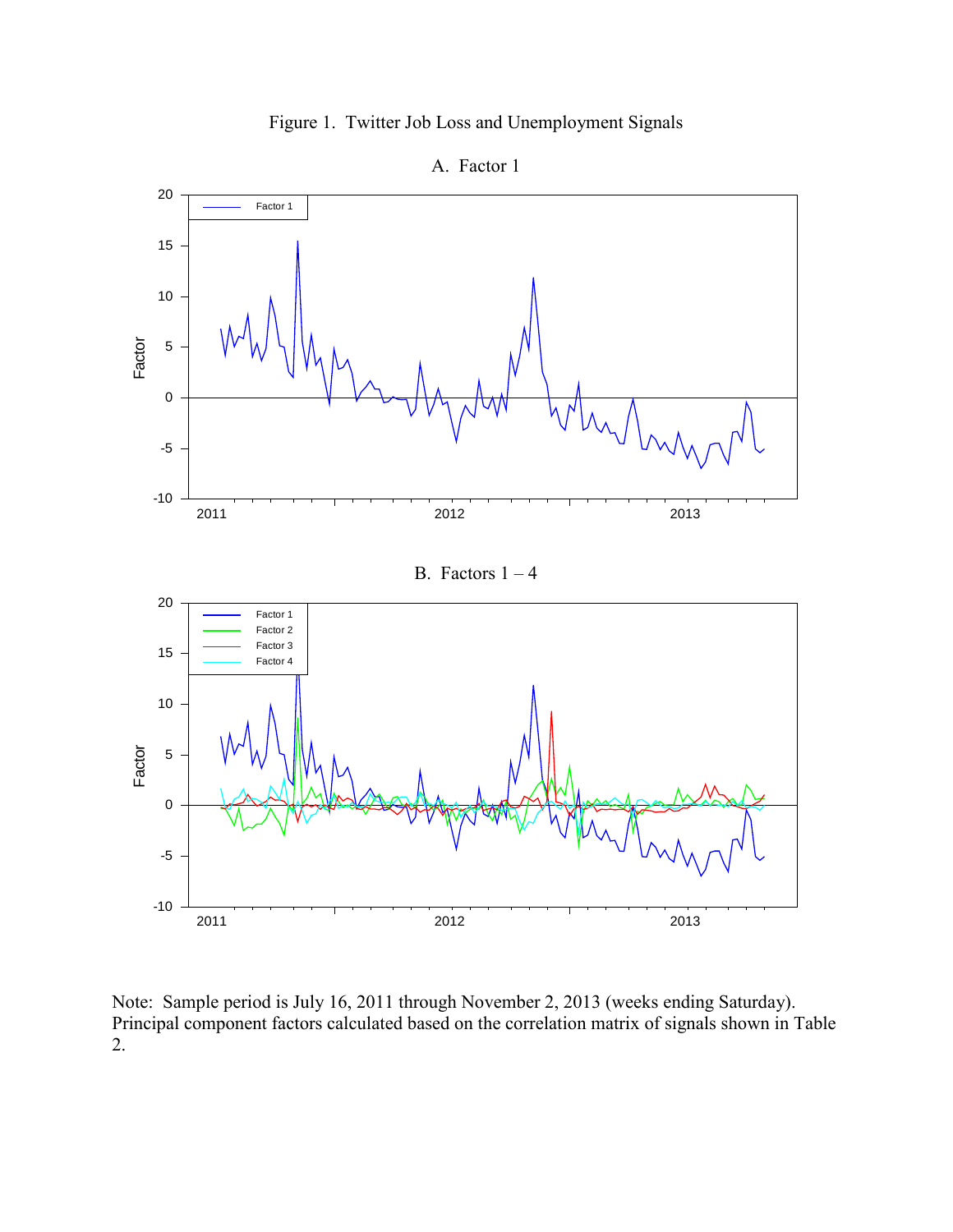Figure 2. Initial Claims for Unemployment Insurance and Job Loss and Unemployment Factor 1



Note: Figure shows the Department of Labor's Initial Claims for Unemployment Insurance (left scale, revised data, seasonally adjusted) and the Social Media Factor 1 (right scale). The factor is estimated as described in the text and is no way fit to the initial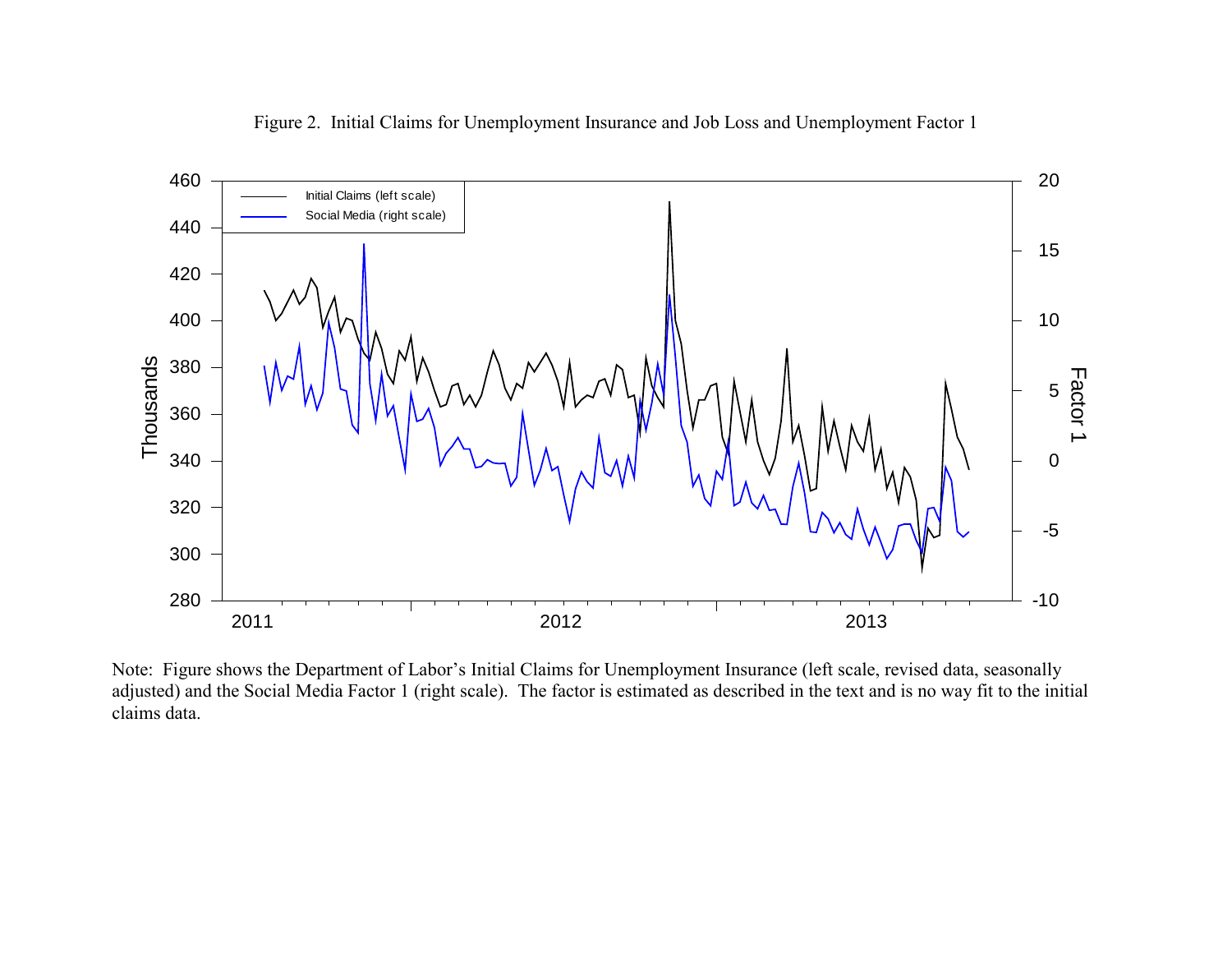

Figure 3. Initial Claims for Unemployment Insurance and the Social Media Job Loss Index

Note: Figure shows the Department of Labor's Initial Claims for Unemployment Insurance and the Social Medial Job Loss Index.<br>The Social Media Job Loss Index is estimated in sample in the shaded area and recursively thereaf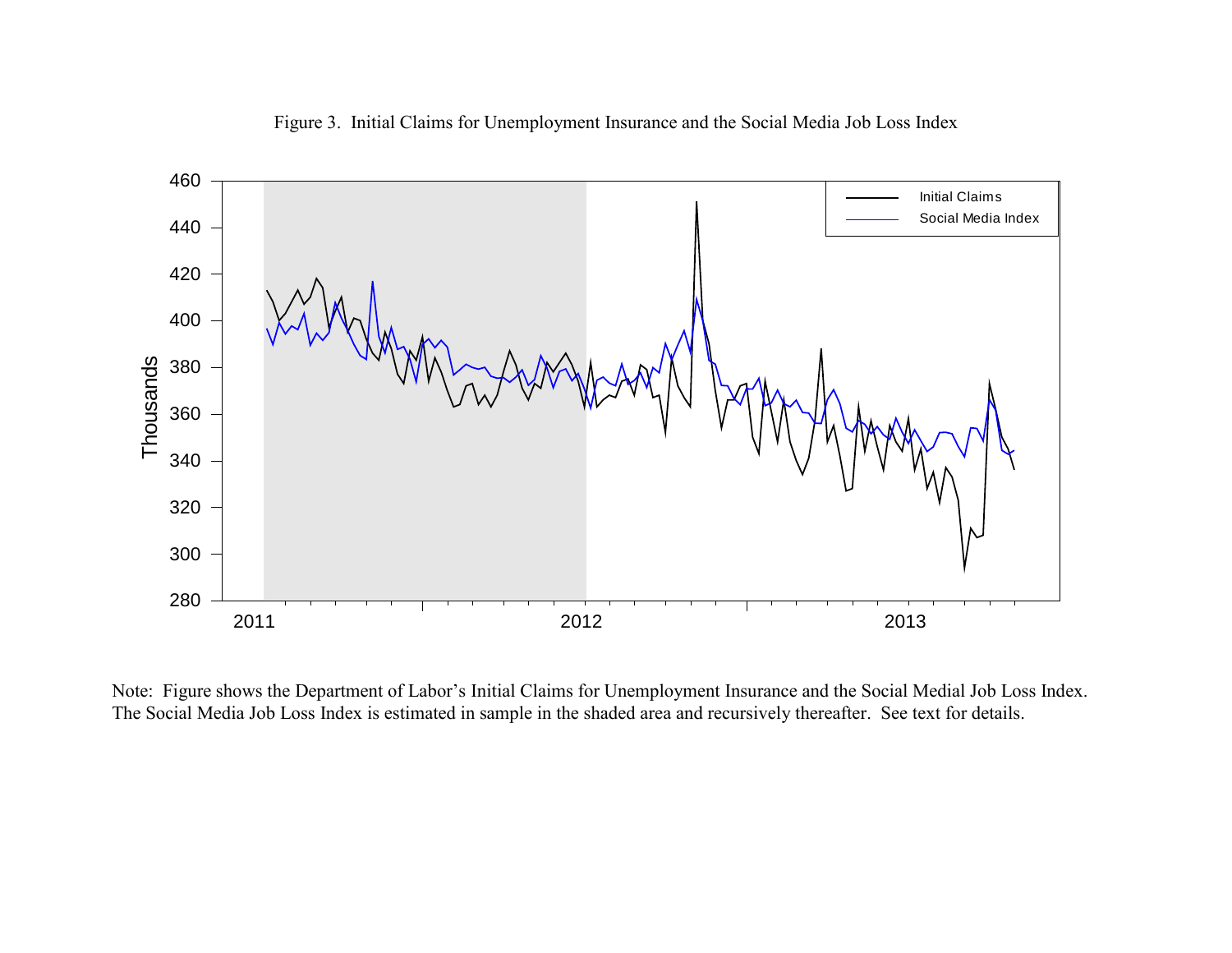



A. Preliminary Data

Note: Surprise is Department of Labor Initial Claims for Unemployment Insurance (preliminary or revised) minus the consensus forecast. Predicted with Social Media Job Loss Index constructed based on factor 1, as described in the text. The index is generated recursively except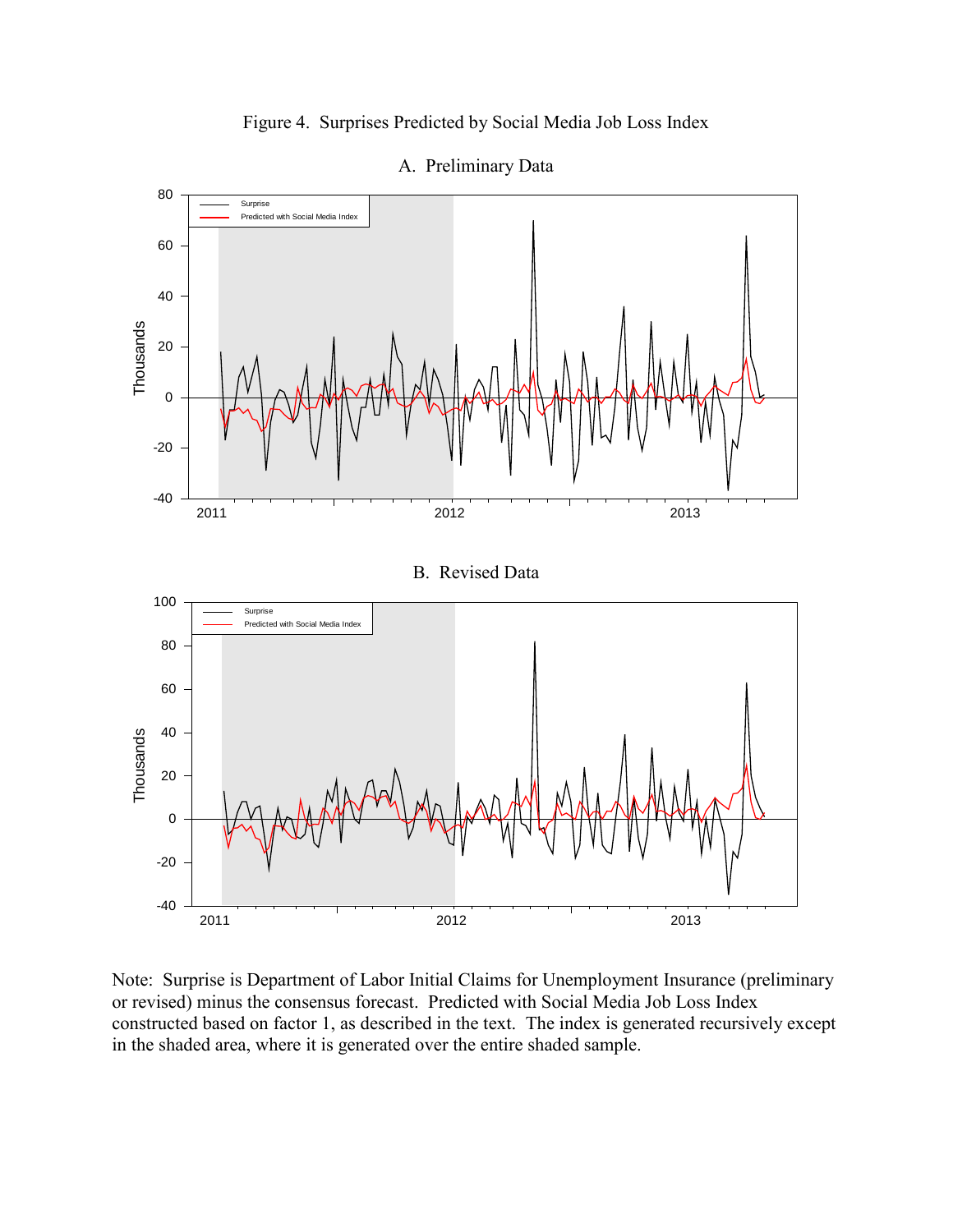

Figure 5. Social Media Indexes for Job Search and Job Posting

Note: Indexes are based on factor loadings in second two columns of Table 10. The social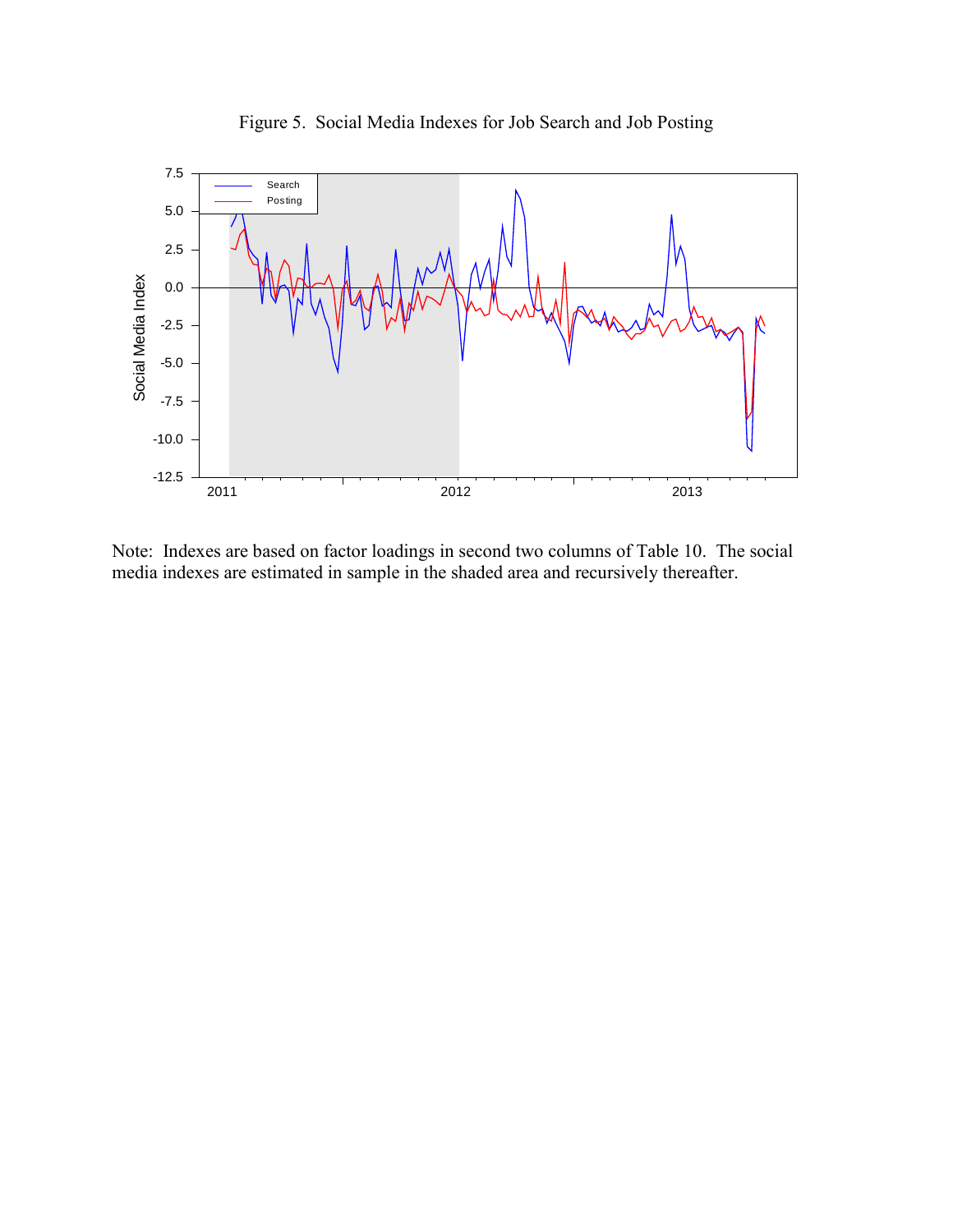# Figure 6. Beveridge Curve





# B. Posting



Note: Figures show the four-week moving averages of the Social Media Job Loss Index versus the Search and Posting indexes.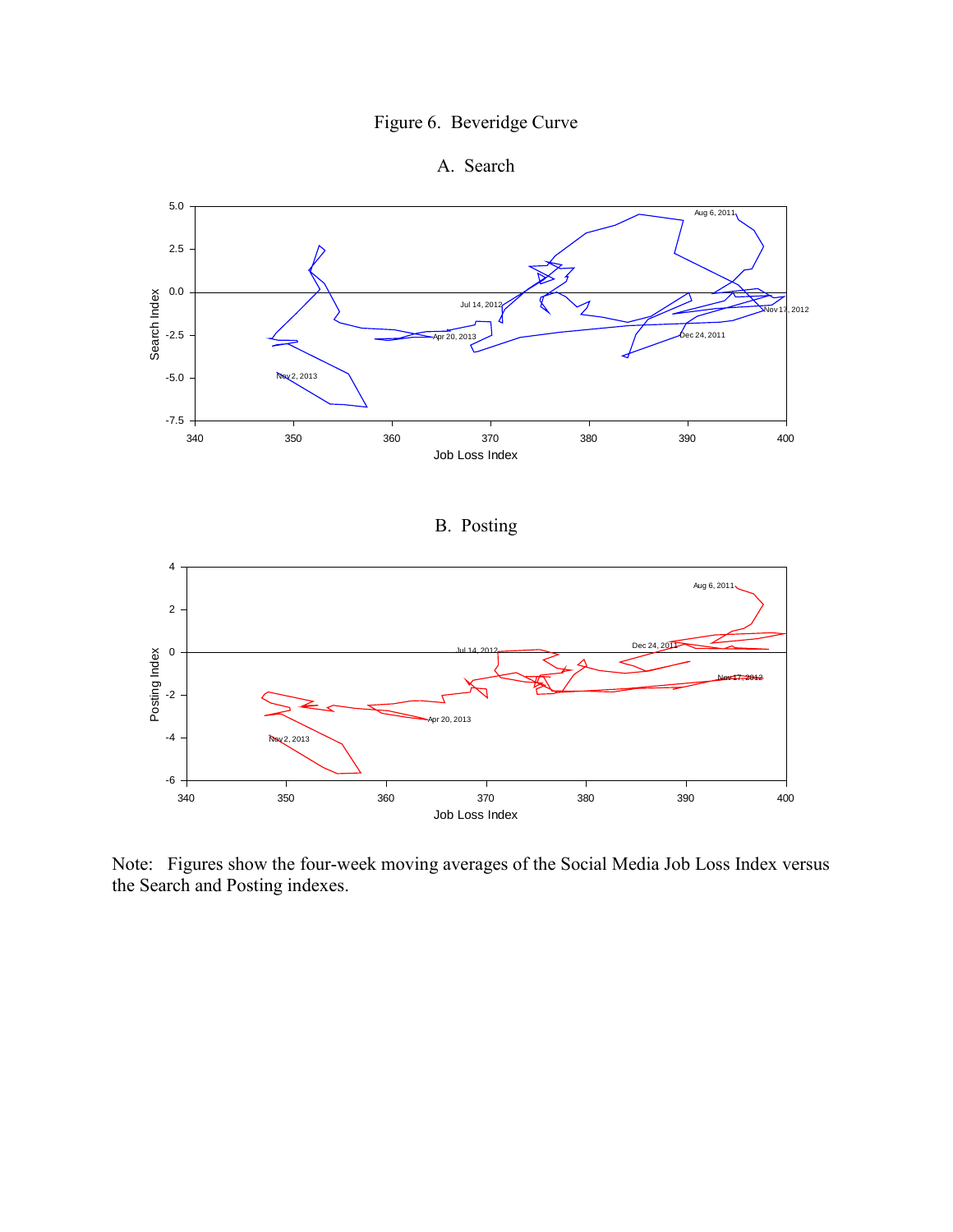

Figure 7. Social Media Signal Related to Hurricane Sandy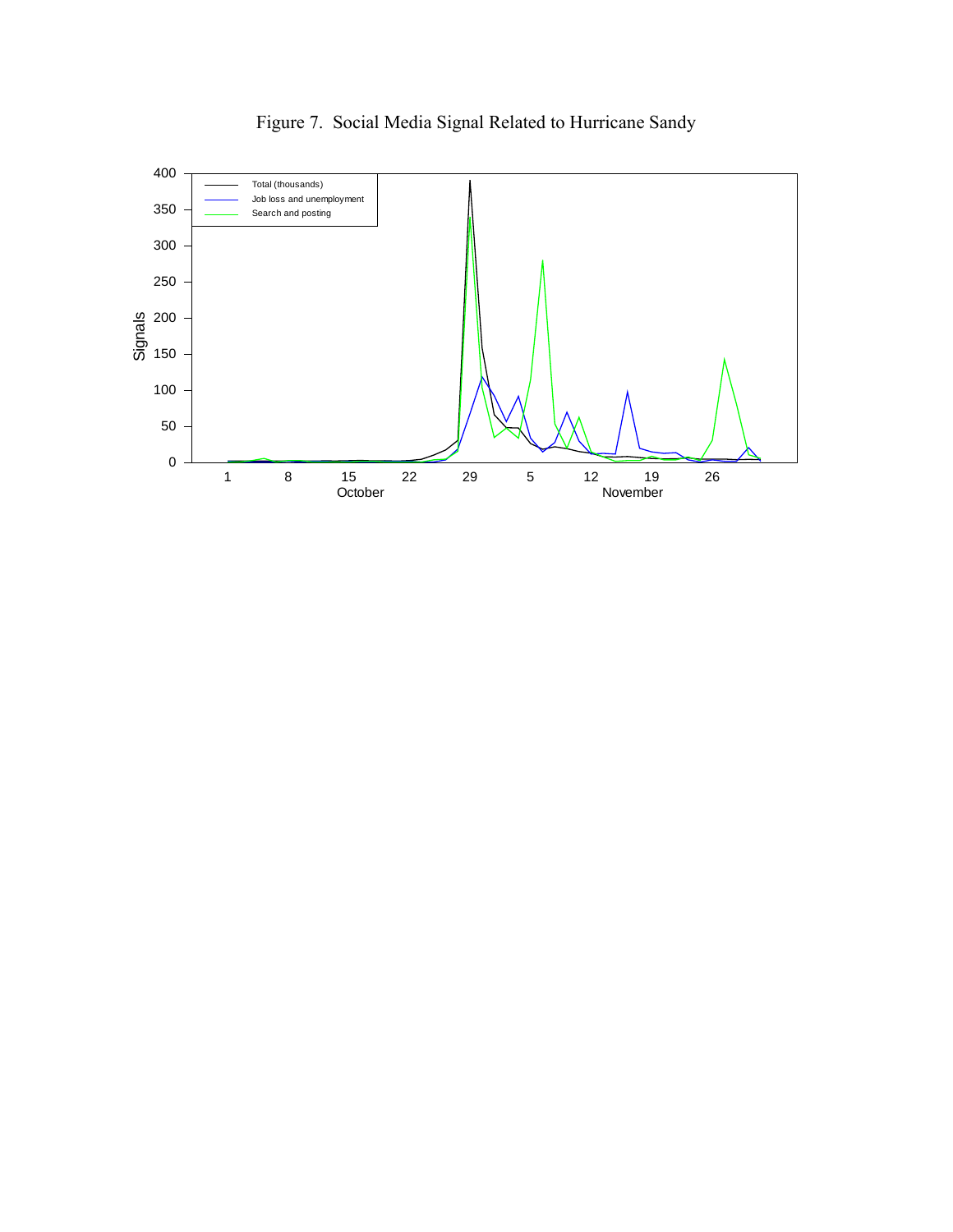|              |       | Standard  | Coefficient of |
|--------------|-------|-----------|----------------|
| Signal       | Mean  | Deviation | Variation      |
| Axed         | 3.25  | 1.51      | 0.46           |
| Canned       | 8.86  | 3.42      | 0.39           |
| Downsized    | 0.49  | 0.25      | 0.51           |
| Outsourced   | 2.11  | 1.35      | 0.64           |
| Pink slip    | 1.34  | 1.31      | 0.98           |
| Lost job     | 3.21  | 0.86      | 0.27           |
| Fired job    | 27.45 | 6.67      | 0.24           |
| Been fired   | 15.19 | 6.76      | 0.45           |
| Laid off     | 15.70 | 3.59      | 0.23           |
| Unemployment | 53.33 | 20.07     | 0.38           |

Table 1. Summary Statistics for Signals: Job Loss and Unemployment (Weekly Rate per Million Tweets)

Note: Sample period is July 16, 2011 through November 2, 2013 (weeks ending Saturday). Sample is 19.3 billion total Tweets of which 2.4 million are job loss and unemployment related.. See Appendix Table 1 for detailed descriptions of phrases for signals.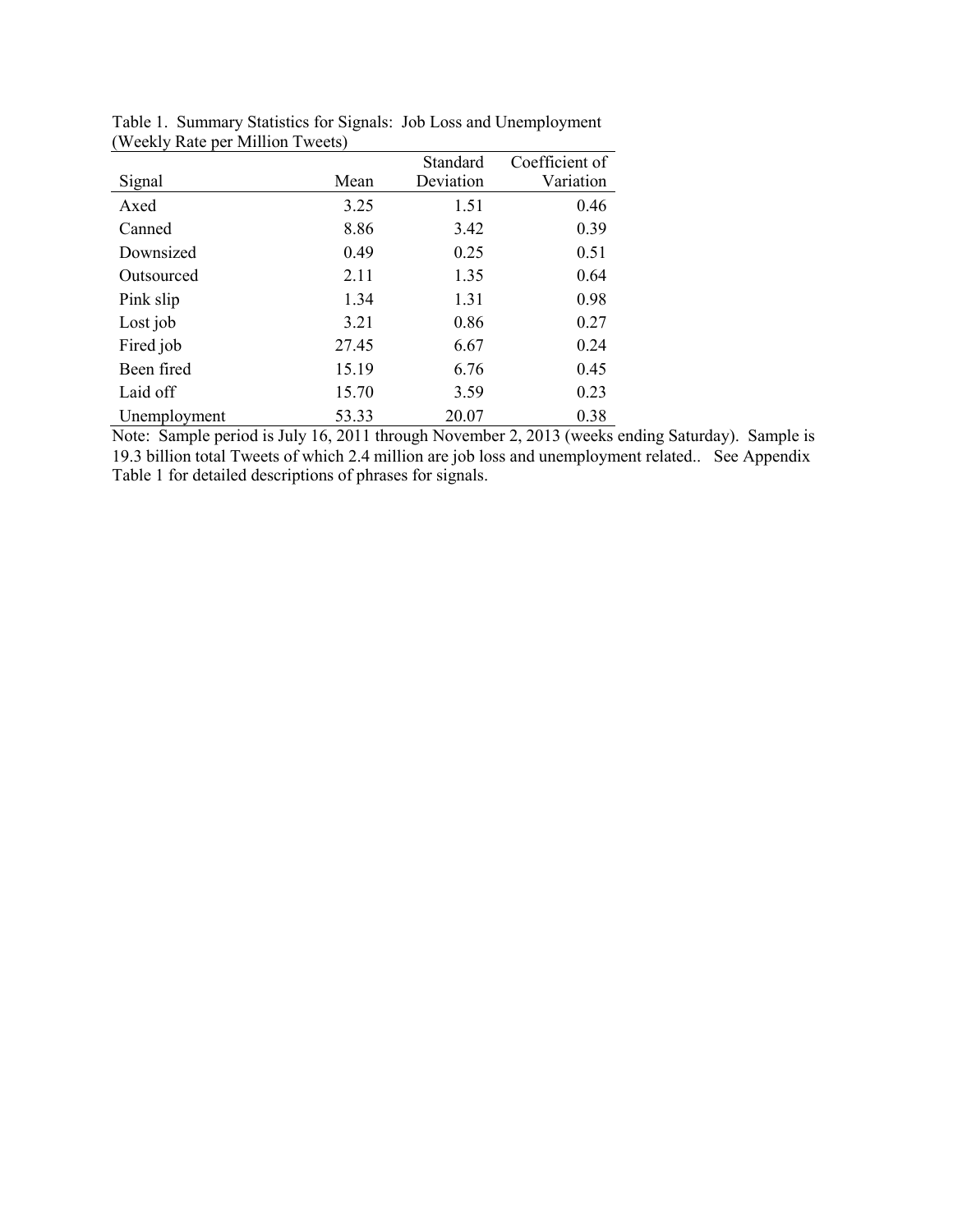|              | Axed    | Canned | Downsized | Outsourced | Pink slip | Lost job | Fired job | Been fired | Laid off | Unemployment |
|--------------|---------|--------|-----------|------------|-----------|----------|-----------|------------|----------|--------------|
| Axed         |         |        |           |            |           |          |           |            |          |              |
| Canned       | 0.37    |        |           |            |           |          |           |            |          |              |
| Downsized    | 0.34    | 0.29   |           |            |           |          |           |            |          |              |
| Outsourced   | 0.18    | 0.31   | 0.34      |            |           |          |           |            |          |              |
| Pink slip    | $-0.05$ | 0.00   | $-0.10$   | $-0.12$    |           |          |           |            |          |              |
| Lost job     | 0.45    | 0.49   | 0.46      | 0.40       | 0.02      |          |           |            |          |              |
| Fired job    | 0.48    | 0.46   | 0.28      | 0.18       | $-0.08$   | 0.52     |           |            |          |              |
| Been fired   | 0.45    | 0.36   | 0.04      | 0.01       | $-0.03$   | 0.30     | 0.65      |            |          |              |
| Laid off     | 0.43    | 0.52   | 0.46      | 0.43       | $-0.05$   | 0.59     | 0.63      | 0.24       |          |              |
| Unemployment | 0.35    | 0.40   | 0.50      | 0.44       | $-0.14$   | 0.54     | 0.47      | 0.21       | 0.66     |              |

Table 2. Correlation of Job Loss and Unemployment Signals

Note: Sample period is July 16, 2011 through November 2, 2013. The "Unemployment" signal is purged of the Employment Situation effect, as described in the text.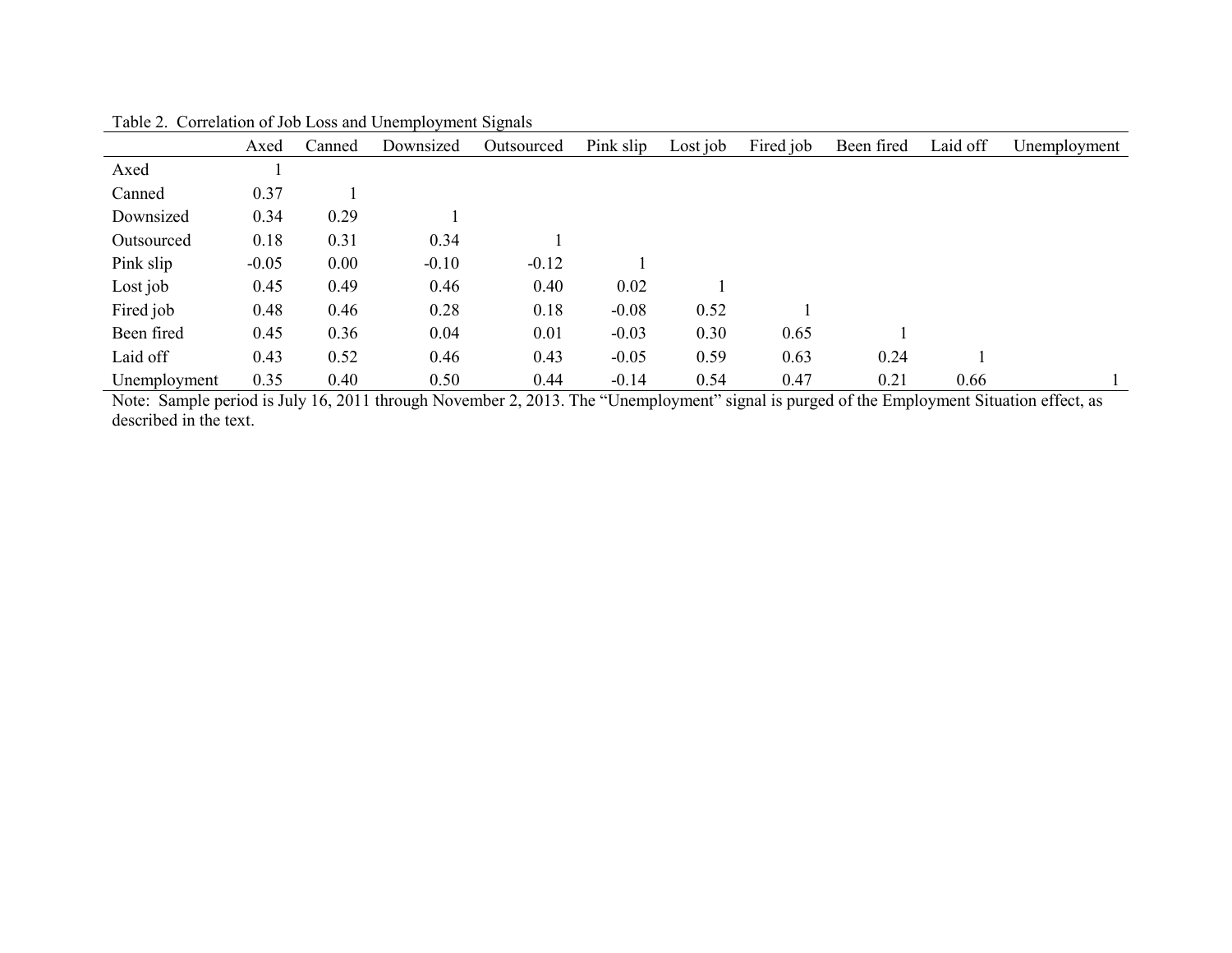|                      | Factor 1 | Factor 2 | Factor 3     | Factor 4                      | Factor 5 | Factor 6 | Factor 7             | Factor 8 | Factor 9 | Factor 10 |
|----------------------|----------|----------|--------------|-------------------------------|----------|----------|----------------------|----------|----------|-----------|
| Signal:              |          |          |              |                               |          |          |                      |          |          |           |
| Axed                 | 0.65     | 0.29     | $-0.06$      | 0.39                          | 0.45     | 0.13     | $-0.33$              | 0.07     | 0.03     | $-0.04$   |
| Canned               | 0.68     | 0.11     | 0.14         | $-0.36$                       | 0.21     | $-0.56$  | $-0.02$              | 0.11     | 0.04     | $-0.05$   |
| Downsized            | 0.60     | $-0.42$  | 0.04         | 0.51                          | 0.01     | $-0.18$  | 0.36                 | 0.14     | $-0.12$  | 0.01      |
| Outsourced           | 0.52     | $-0.54$  | 0.02         | $-0.40$                       | 0.33     | 0.37     | 0.13                 | 0.09     | $-0.09$  | $-0.03$   |
| Pink slip            | $-0.11$  | 0.22     | 0.95         | 0.04                          | $-0.03$  | 0.13     | 0.03                 | 0.11     | 0.01     | $-0.02$   |
| Lost job             | 0.78     | $-0.07$  | 0.19         | 0.03                          | 0.04     | 0.00     | 0.08                 | $-0.56$  | 0.12     | 0.02      |
| Fired job            | 0.77     | 0.41     | $-0.11$      | $-0.05$                       | $-0.27$  | 0.11     | 0.05                 | $-0.02$  | $-0.24$  | $-0.28$   |
| Been fired           | 0.51     | 0.72     | $-0.17$      | $-0.08$                       | 0.04     | 0.14     | 0.32                 | 0.11     | 0.11     | 0.20      |
| Laid off             | 0.83     | $-0.13$  | 0.08         | $-0.07$                       | $-0.26$  | 0.00     | $-0.29$              | 0.03     | $-0.26$  | 0.25      |
| Unemployment         | 0.76     | $-0.29$  | $-0.04$      | 0.01                          | $-0.32$  | 0.09     | $-0.10$              | 0.18     | 0.42     | $-0.06$   |
| Variance of factor   | 4.27     | 1.40     | 1.02         | 0.72                          | 0.60     | 0.55     | 0.46                 | 0.42     | 0.36     | 0.19      |
| Cumulative           |          |          |              |                               |          |          |                      |          |          |           |
| fraction of variance | 0.43     | 0.57     | 0.67<br>1.37 | 0.74<br>$\sim$ 0.010 $\prime$ | 0.80     | 0.86     | 0.90<br>$1 \times n$ | 0.95     | 0.98     | 1.00      |

Table 3. Factor Loadings on Job Loss and Unemployment Signals

Note: Sample period is July 16, 2011 through November 2, 2013 (weeks ending Saturday). Principal component factors calculated based on the correlation matrix of signals shown in Table 2.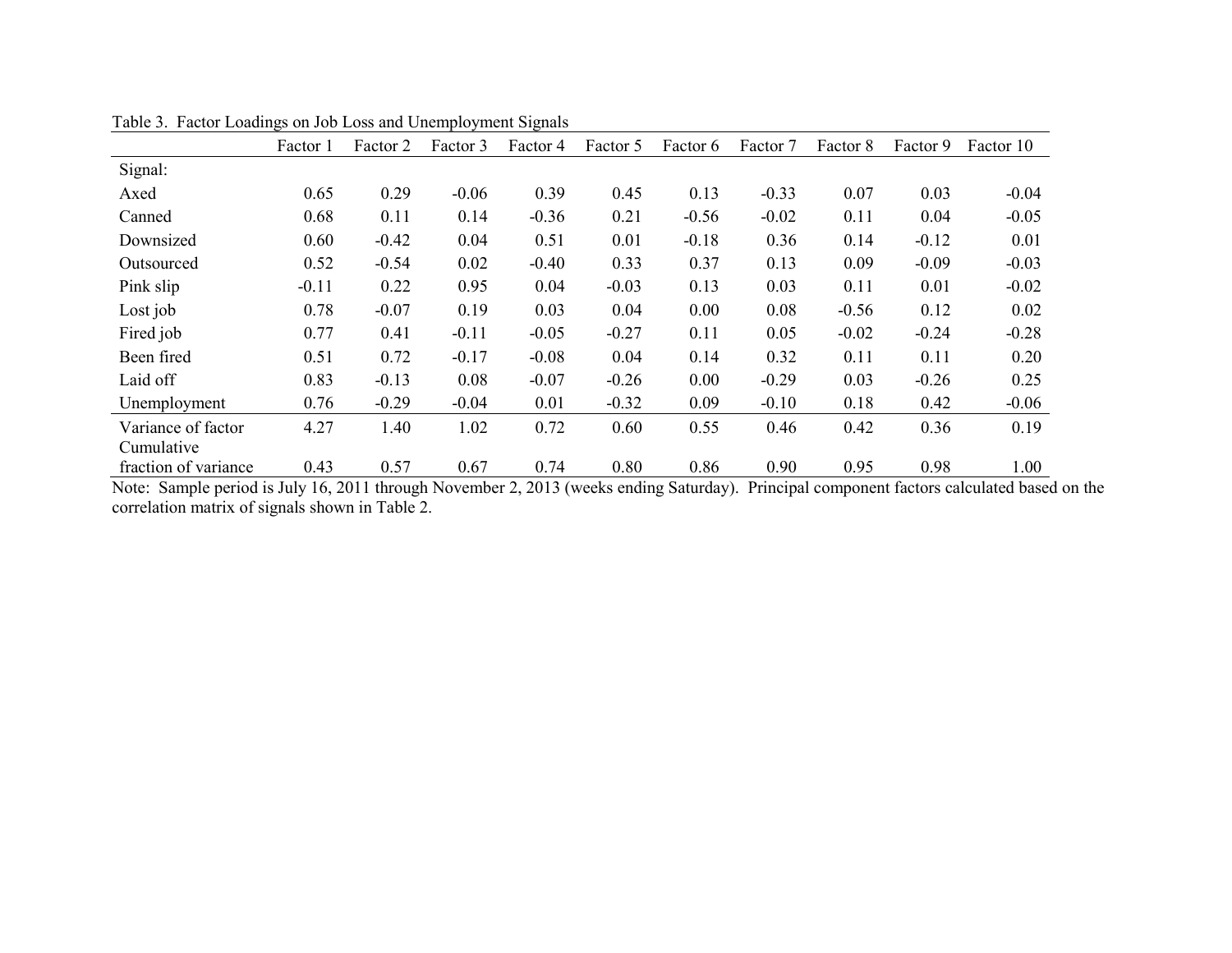Table 4. Predicting Initial Claims: Consensus, Social Media Factor, and Lagged Dependent Variable

|                                 | (1)     | (2)     | (3)     | (4)     | (5)     | (6)     | (7)     |
|---------------------------------|---------|---------|---------|---------|---------|---------|---------|
| Constant                        | 90.24   | 30.16   | 98.46   | 31.57   | 43.00   | 19.87   | 23.60   |
|                                 | (21.98) | (23.09) | (22.93) | (23.56) | (21.51) | (22.48) | (22.72) |
| Lagged initial claims           | 0.75    |         |         | 0.05    | 0.48    |         | 0.17    |
|                                 | (0.06)  |         |         | (0.16)  | (0.07)  |         | (0.15)  |
| Consensus forecast              |         | 0.92    |         | 0.86    |         | 0.67    | 0.48    |
|                                 |         | (0.06)  |         | (0.18)  |         | (0.10)  | (0.21)  |
| Social media: factor 1 (scaled) |         |         | 0.73    |         | 0.40    | 0.27    | 0.29    |
|                                 |         |         | (0.06)  |         | (0.07)  | (0.08)  | (0.09)  |
| Adjusted $R^2$                  | 0.57    | 0.64    | 0.53    | 0.63    | 0.65    | 0.66    | 0.66    |
|                                 |         |         |         |         |         |         |         |
|                                 |         |         |         |         |         |         |         |
| <b>B.</b> Revised Data          |         |         |         |         |         |         |         |
|                                 | (1)     | (2)     | (3)     | (4)     | (5)     | (6)     | (7)     |
| Constant                        | 74.73   | 46.33   | 103.43  | 46.56   | 43.36   | 34.17   | 34.22   |
|                                 | (20.27) | (20.75) | (20.02) | (20.55) | (18.81) | (19.56) | (19.28) |
| Lagged initial claims           | 0.80    |         |         | 0.27    | 0.50    |         | 0.29    |
|                                 | (0.05)  |         |         | (0.15)  | (0.07)  |         | (0.14)  |
| Consensus forecast              |         | 0.88    |         | 0.61    |         | 0.59    | 0.30    |
|                                 |         | (0.06)  |         | (0.16)  |         | (0.08)  | (0.16)  |
| Social media: factor 1 (scaled) |         |         | 0.73    |         | 0.38    | 0.32    | 0.33    |
|                                 |         |         | (0.05)  |         | (0.07)  | (0.07)  | (0.07)  |

A. Preliminary Data

Note: Sample period is July 16, 2011 through November 2, 2013. Standard errors in parentheses.

Dependent variable: Initial Claims for Unemployment Insurance (preliminary data in panel A, revised data in panel B). Regressors: Lagged dependent variable, consensus forecast, and social media factor 1 scaled to have same units as initial claims.

Adjusted R<sup>2</sup> 0.64 0.67 0.59 0.67 0.71 0.71 0.72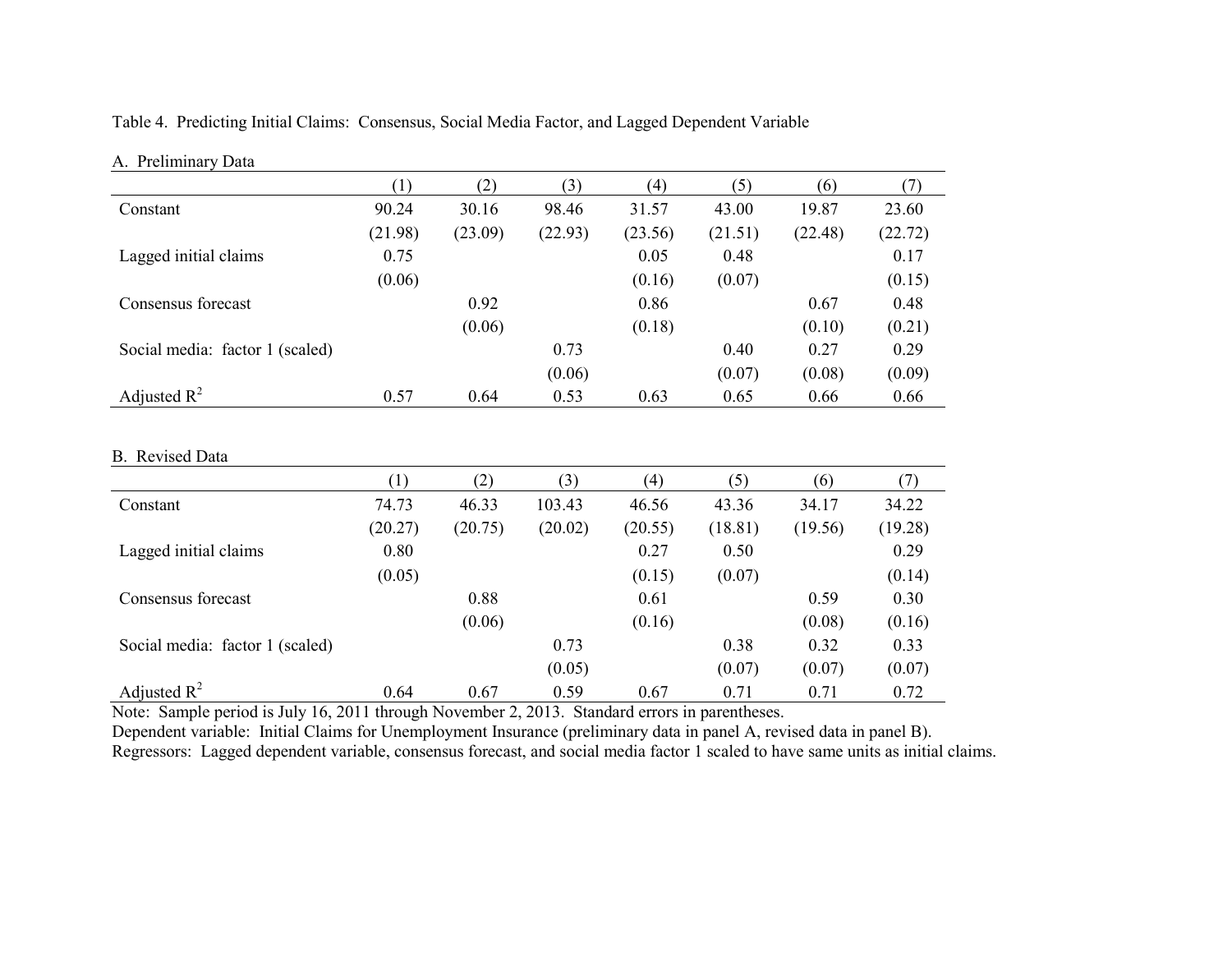|                                    | (1)    | (2)     | (3)     | (4)     | (5)    | (6)     |
|------------------------------------|--------|---------|---------|---------|--------|---------|
| Constant                           | 368.26 | 368.25  | 368.23  | 368.23  | 365.77 | 368.81  |
|                                    | (1.52) | (1.50)  | (1.50)  | (1.48)  | (9.11) | (1.73)  |
| Factor 1                           | 4.70   | 4.70    | 4.71    | 4.71    | 4.69   | 4.69    |
|                                    | (0.36) | (0.35)  | (0.35)  | (0.35)  | (0.36) | (0.36)  |
| Factor 2                           |        | $-2.35$ | $-2.35$ | $-2.35$ |        |         |
|                                    |        | (1.07)  | (1.07)  | (1.06)  |        |         |
| Factor 3                           |        |         | $-1.52$ | $-1.52$ |        |         |
|                                    |        |         | (1.48)  | (1.47)  |        |         |
| Factor 4                           |        |         |         | 3.76    |        |         |
|                                    |        |         |         | (2.05)  |        |         |
| Seasonal factor for initial claims |        |         |         |         | 2.54   |         |
|                                    |        |         |         |         | (9.16) |         |
| <b>Employment Situation week</b>   |        |         |         |         |        | $-2.43$ |
|                                    |        |         |         |         |        | (3.66)  |
| Adjusted R2                        | 0.59   | 0.60    | 0.60    | 0.61    | 0.59   | 0.59    |

Table 5. Constructing the Social Media Job Loss Index

Note: The dependent variable is the Department of Labor Initial Claims for Unemployment Insurance (thousands, seasonally adjusted). The independent variables are the job loss and unemployment factors. The Social Media Job Loss Index is based on regressions re-estimated each week using real-time data available as of the prediction period, as described in text. This table presents the estimates for the final week in the sample. Sample period is July 16, 2011 through November 2, 2013. Standard errors in parentheses.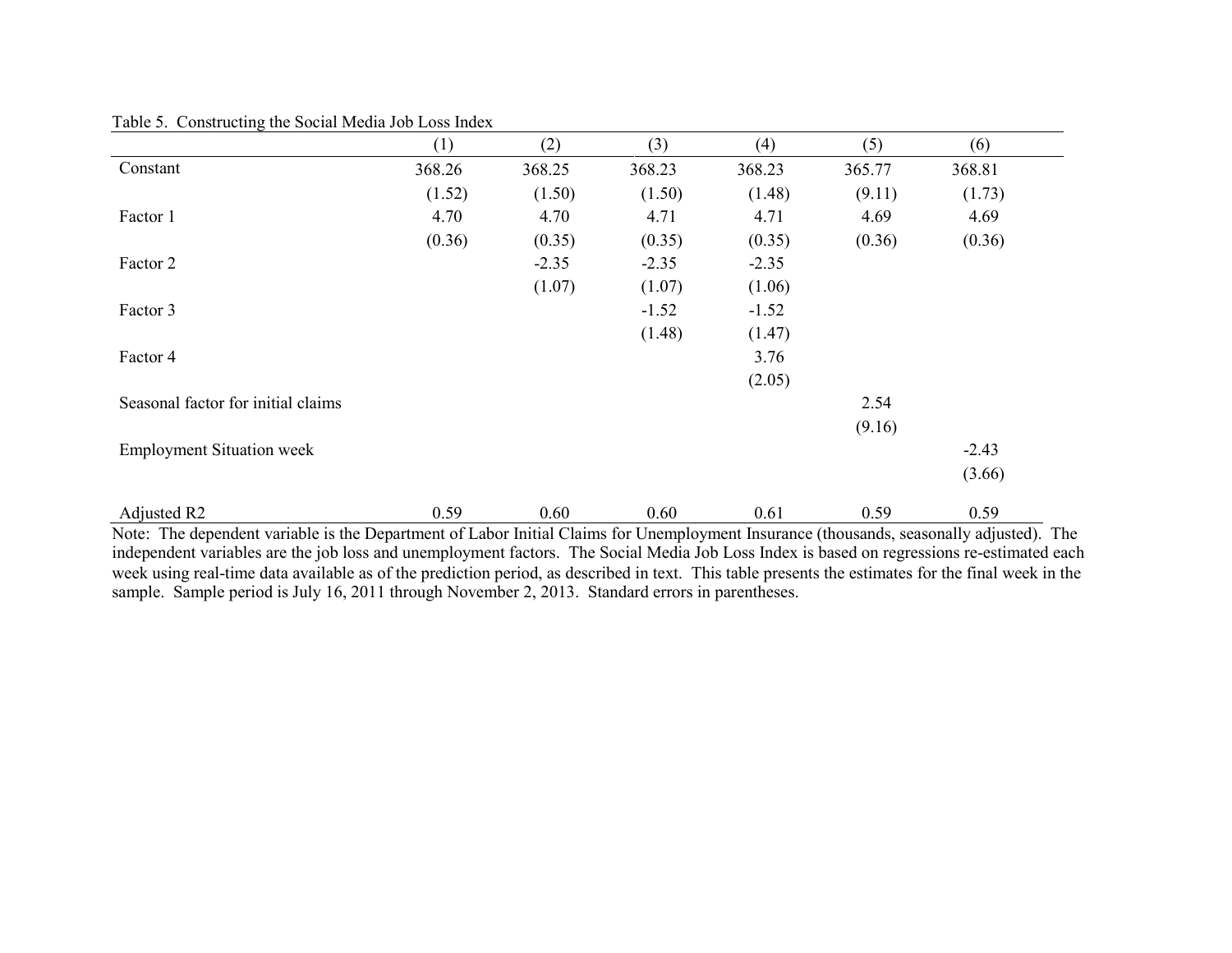| Table 6. Prediction Errors of Social Media Job Loss Index |  |  |  |  |  |  |  |
|-----------------------------------------------------------|--|--|--|--|--|--|--|
|-----------------------------------------------------------|--|--|--|--|--|--|--|

|                                         | Root Mean Squared Error |              |  |  |  |
|-----------------------------------------|-------------------------|--------------|--|--|--|
| Specification                           | Preliminary Data        | Revised Data |  |  |  |
| $(1)$ Factor 1                          | 21.9                    | 19.2         |  |  |  |
| $(2)$ Factor 1,2                        | 22.7                    | 20.0         |  |  |  |
| $(3)$ Factor 1,2,3                      | 23.7                    | 21.4         |  |  |  |
| $(4)$ Factor 1,2,3,4                    | 22.6                    | 20.6         |  |  |  |
| (5) Factor 1, Seasonal Factor           | 22.1                    | 19.4         |  |  |  |
| (6) Factor 1, Employment Situation Week | 22.1                    | 19.3         |  |  |  |

Note: Table gives the root mean squared error (RMSE) of the Social Media Job Loss Index for initial claims for unemployment insurance (preliminary data and revised data). The models and RMSEs are estimated recursively, using data from July 16, 2011 forward, for weeks ending July 16, 2011 through November 2, 2013.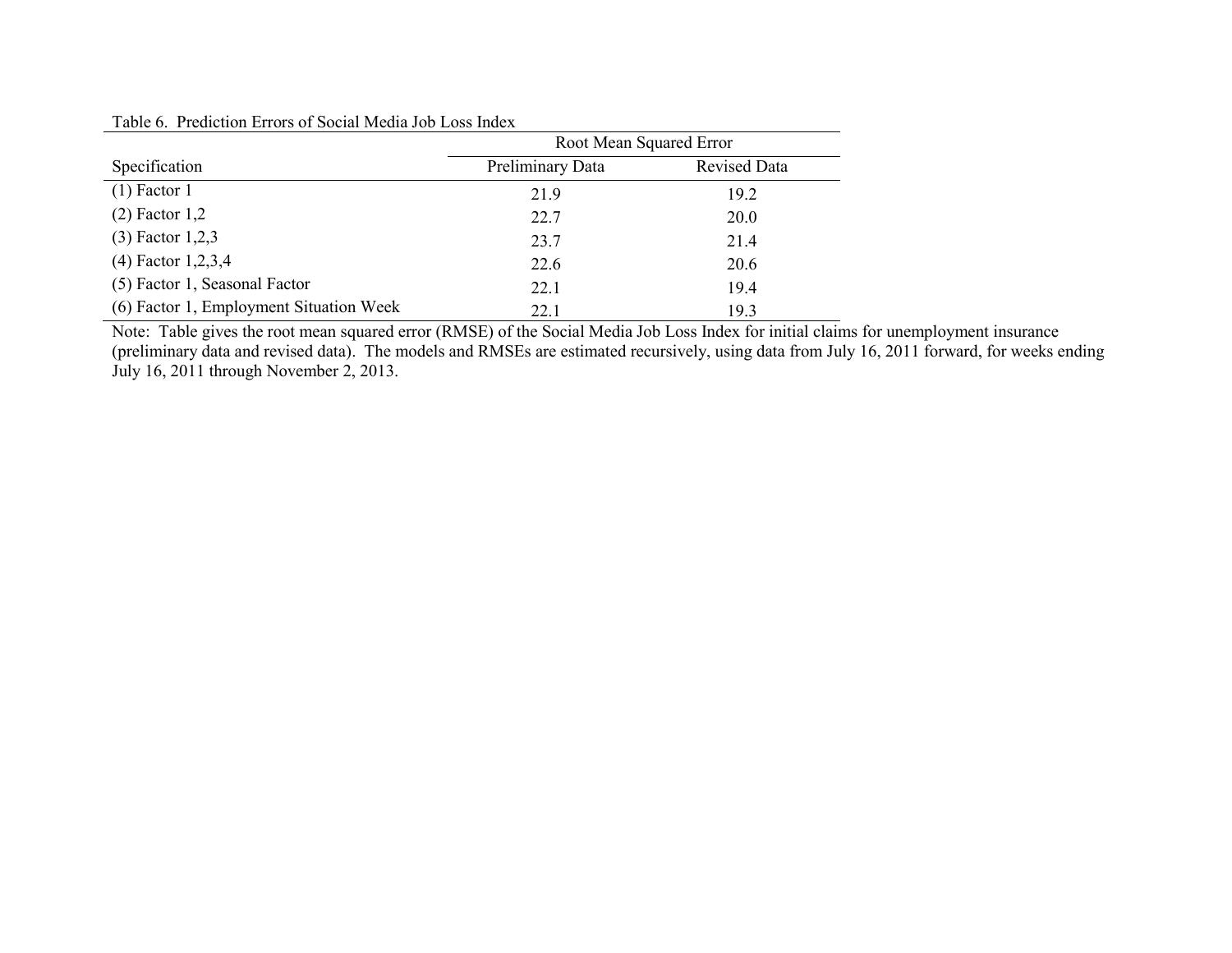| Dependent Variable                      | (1)     | (2)<br>Preliminary Initial Claims<br>$-$ Consensus | (3)      | (4)     | (5)<br><b>Revised Initial Claims</b><br>$-$ Consensus | (6)     |
|-----------------------------------------|---------|----------------------------------------------------|----------|---------|-------------------------------------------------------|---------|
| Constant                                | $-9.41$ | $-55.49$                                           | $-10.57$ | $-6.78$ | $-75.54$                                              | $-7.29$ |
|                                         | (3.16)  | (53.78)                                            | (3.43)   | (2.92)  | (49.19)                                               | (3.18)  |
| Social Media Job Loss Index – consensus | 0.72    |                                                    | 0.63     | 0.75    |                                                       | 0.71    |
|                                         | (0.20)  |                                                    | (0.22)   | (0.18)  |                                                       | (0.21)  |
| Social Media Job Loss Index             |         | 0.85                                               |          |         | 0.94                                                  |         |
|                                         |         | (0.25)                                             |          |         | (0.23)                                                |         |
| Consensus                               |         | $-0.72$                                            |          |         | $-0.75$                                               |         |
|                                         |         | (0.20)                                             |          |         | (0.18)                                                |         |
| Lag of                                  |         |                                                    | 0.19     |         |                                                       | 0.09    |
| Social Media Job Loss Index – consensus |         |                                                    | (0.22)   |         |                                                       | (0.20)  |
| Adjusted $R^2$                          | 0.15    | 0.15                                               | 0.15     | 0.19    | 0.20                                                  | 0.18    |

# Table 7. Incremental Information in Social Media Job Loss Index

Note: Sample period is July 16, 2011 through November 2, 2013 (recursive sample). Standard errors in parentheses.

Dependent variables: Columns (1)-(3), Preliminary initial claims minus consensus;

Columns (4)-(6), Revised initial claims minus consensus.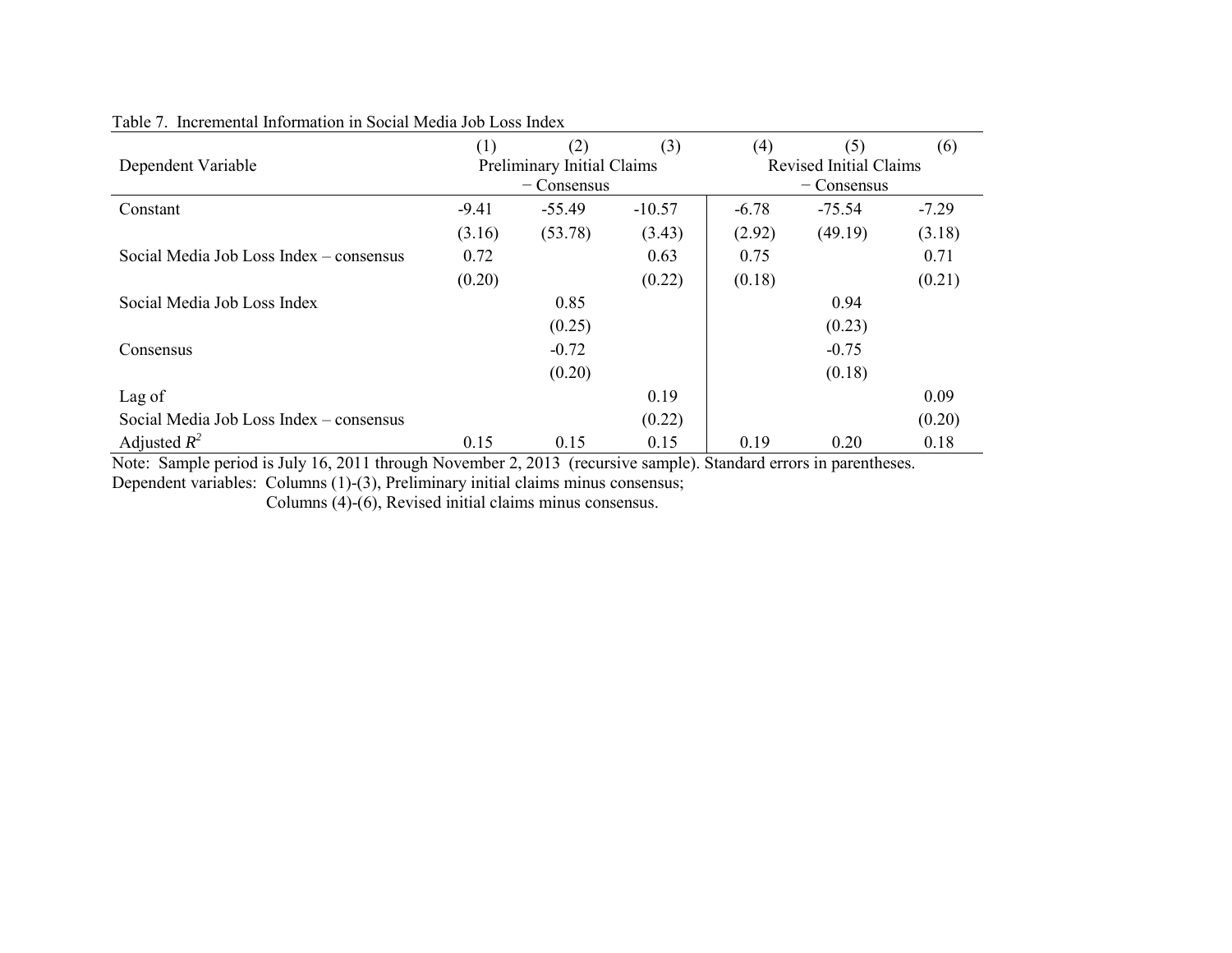|                    |        |        | Standard  | Coefficient of |
|--------------------|--------|--------|-----------|----------------|
| Category           | Signal | Mean   | Deviation | Variation      |
| Search             | Find   | 25.23  | 4.96      | 0.20           |
|                    | Look   | 25.31  | 8.28      | 0.33           |
|                    | Need   | 90.74  | 19.79     | 0.22           |
|                    | Search | 2.13   | 0.93      | 0.44           |
| Search and posting | Seek   | 0.64   | 0.29      | 0.45           |
| Posting            | Hiring | 220.81 | 212.79    | 0.96           |
|                    | Job    | 161.14 | 59.97     | 0.37           |
|                    | Work   | 384.37 | 67.66     | 0.18           |

# Table 8. Summary Statistics for Signals: Job Search and Job Posting (Weekly Rate per Million Tweets)

Note: Sample period is July 16, 2011 through November 2, 2013 (weeks ending Saturday). Sample is 17.2 billion Tweets (116 weeks, 148.21 million Tweets per week on average). See Appendix Table 2 for detailed descriptions of phrases for signals.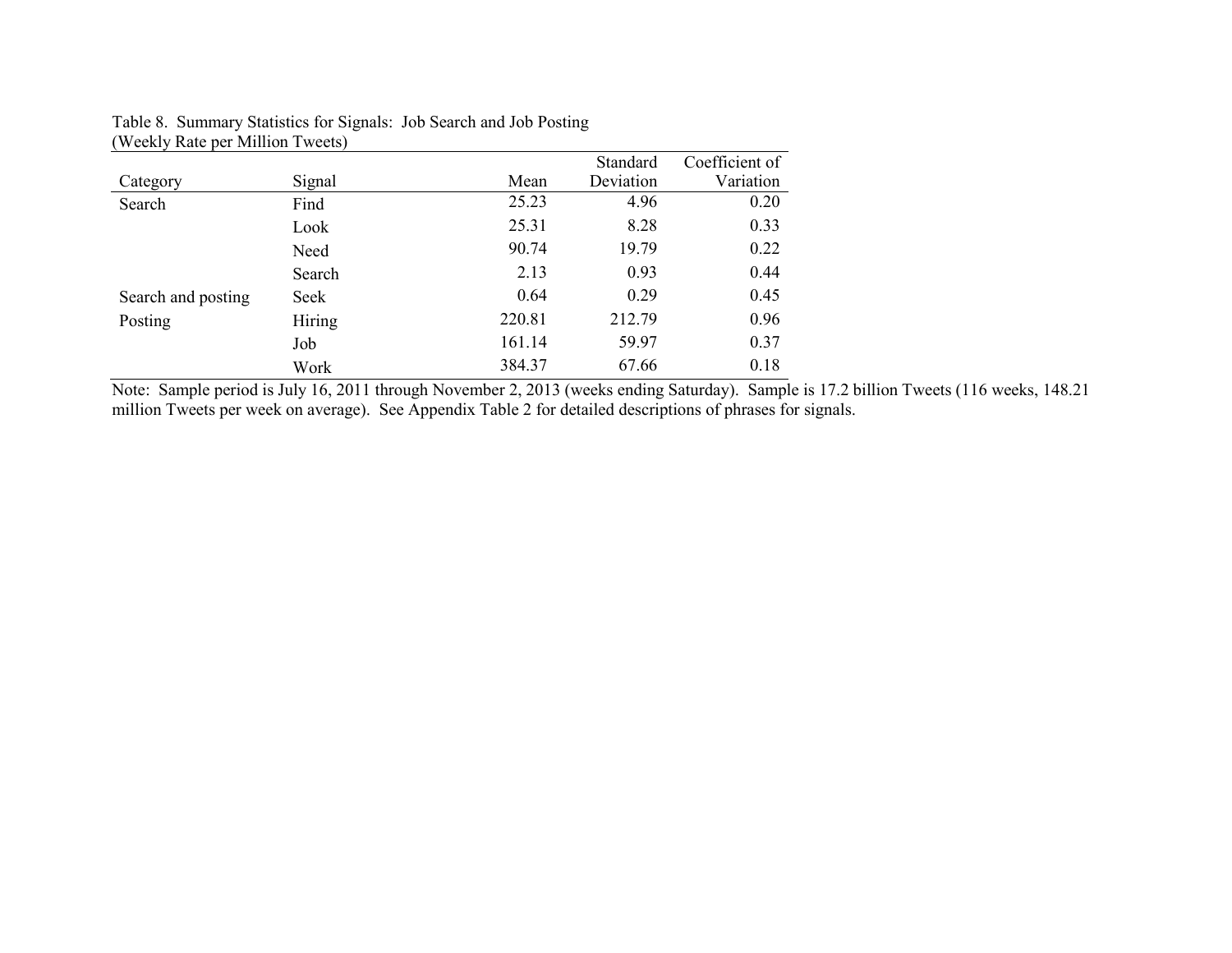|        | Find    | Look | Need | Search | Seek | Hiring | Job  | Work |
|--------|---------|------|------|--------|------|--------|------|------|
| Find   |         |      |      |        |      |        |      |      |
| Look   | 0.20    |      |      |        |      |        |      |      |
| Need   | 0.34    | 0.85 |      |        |      |        |      |      |
| Search | 0.14    | 0.45 | 0.45 |        |      |        |      |      |
| Seek   | 0.25    | 0.33 | 0.29 | 0.45   |      |        |      |      |
| Hiring | $-0.01$ | 0.05 | 0.21 | 0.13   | 0.21 |        |      |      |
| Job    | 0.26    | 0.24 | 0.13 | 0.30   | 0.46 | 0.24   |      |      |
| Work   | 0.39    | 0.50 | 0.52 | 0.31   | 0.50 | 0.19   | 0.56 |      |

Table 9. Correlation of Job Search and Job Posting Signals

Note: Sample period is July 16, 2011 through November 2, 2013.

|  | Table 10. Job Search and Job Posting Factors: Loadings of First Factor, Alternative Sets of Signals |  |  |
|--|-----------------------------------------------------------------------------------------------------|--|--|
|  |                                                                                                     |  |  |

|                      | Search | Posting |
|----------------------|--------|---------|
| Find                 | 0.45   |         |
| Look                 | 0.86   |         |
| Need                 | 0.87   |         |
| Search               | 0.70   |         |
| Seek                 | 0.61   | 0.77    |
| Hiring               |        | 0.46    |
| Job                  |        | 0.81    |
| Work                 |        | 0.82    |
| Variance             | 2.57   | 2.14    |
| Fraction of variance | 0.51   | 0.53    |

Note: Table shows the factor loading for the first factor for the selected signals. The bottom two rows report the variance of the first factor and the fraction of the overall variance accounted for by the first factor.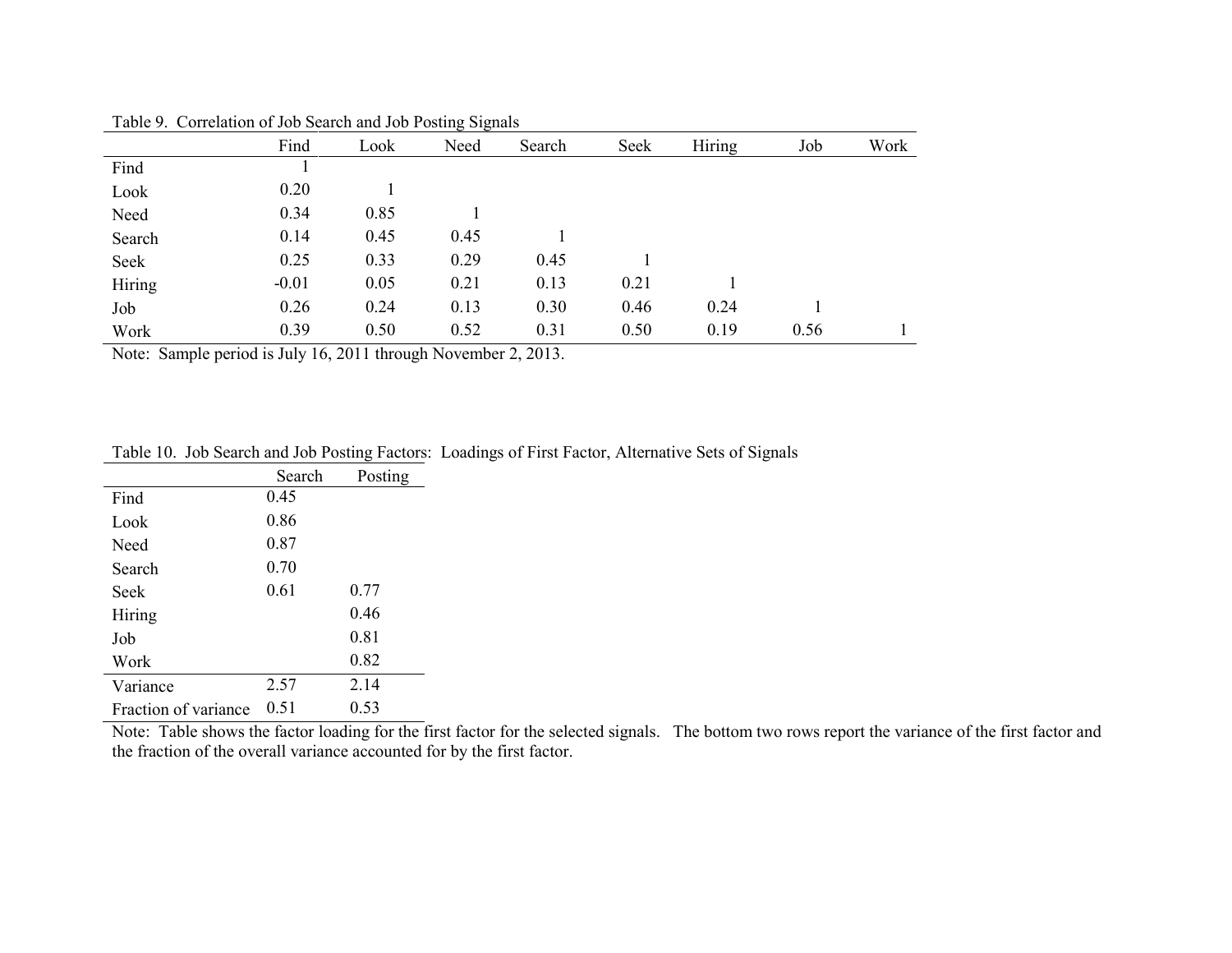| Table 11.  | Signals by Age and Sex |                               |          |        |         |  |
|------------|------------------------|-------------------------------|----------|--------|---------|--|
|            |                        | Fraction of Signals (percent) |          |        |         |  |
|            |                        | All                           | Job loss | Search | Posting |  |
|            | $14 - 18$              | 20.9                          | 12.3     | 37.1   | 9.6     |  |
| Age        | $19 - 21$              | 8.2                           | 5.6      | 13.0   | 5.4     |  |
|            | $22 - 24$              | 10.1                          | 9.0      | 12.4   | 6.8     |  |
|            | 25-34                  | 14.5                          | 15.2     | 14.0   | 11.0    |  |
|            | 35-44                  | 13.1                          | 15.9     | 8.3    | 14.5    |  |
|            | $45 - 64$              | 33.2                          | 42.1     | 15.1   | 52.7    |  |
|            | Total                  | 100.0                         | 100.0    | 100.0  | 100.0   |  |
|            | Male                   | 60.6                          | 66.7     | 50.5   | 59.8    |  |
| <b>Sex</b> | Female                 | 39.4                          | 33.3     | 49.5   | 40.2    |  |
|            | Total                  | 100.0                         | 100.0    | 100.0  | 100.0   |  |

Table shows fraction of job-related signals by age and sex of sender. The demographics are estimated probabilistically and are coded for only a subset of signals. Because of changes in the API, this sample ends June 15, 2013.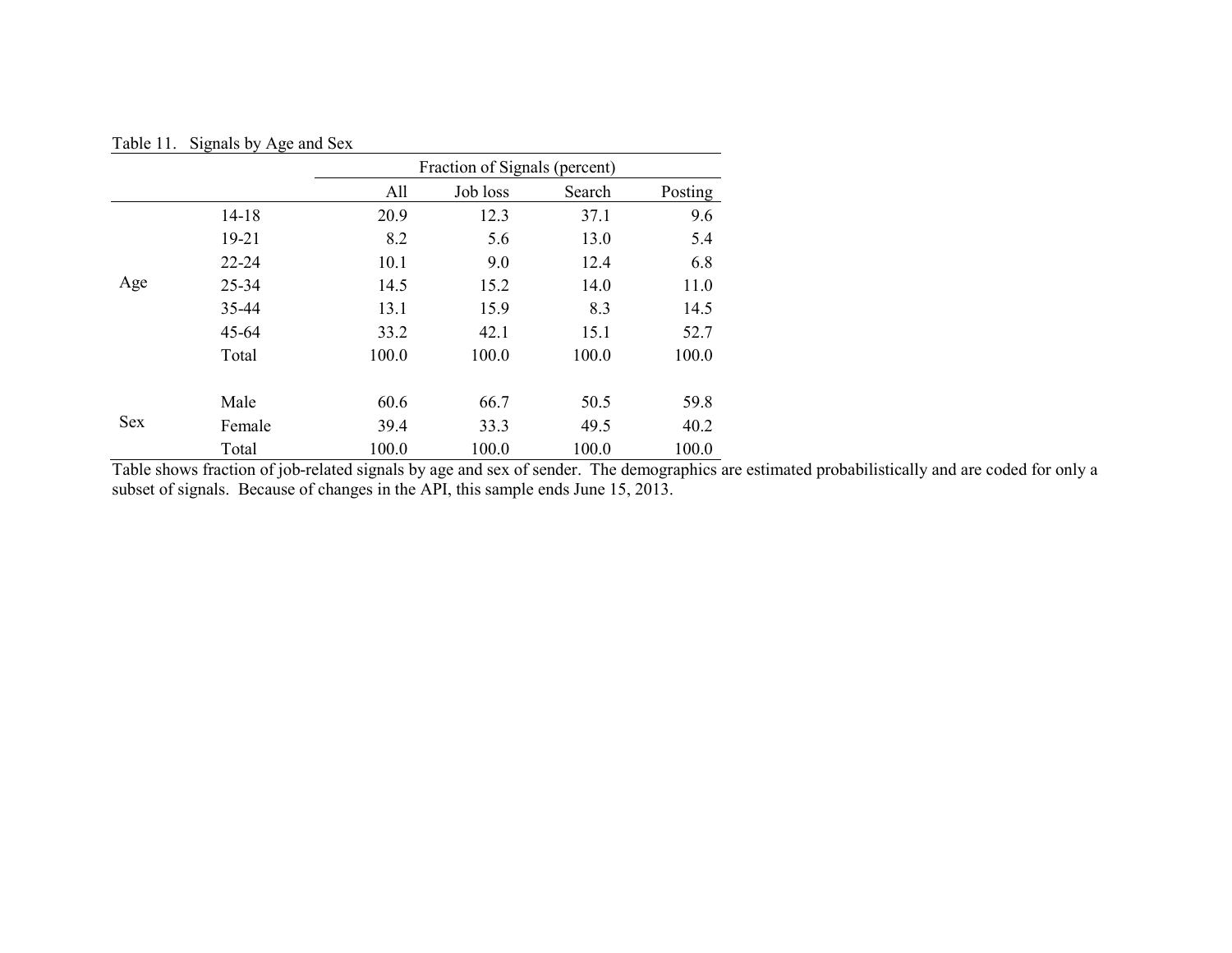|              |              |              | Number of distinct |
|--------------|--------------|--------------|--------------------|
| Category     | Signal       | Phrase       | matched phrases    |
| Job loss     | Axed         | axed         | 1                  |
|              | Canned       | canned       | 1                  |
|              | Downsized    | downsized    | 1                  |
|              |              | down sized   | 1                  |
|              | Outsourced   | outsourced   | 1                  |
|              | Pink slip    | pinkslip     | 1                  |
|              |              | pink slip    | 1                  |
|              | Lost job     | $lost * job$ | 45                 |
|              | Fired        | fired * job  | 28                 |
|              |              | fired * work | 16                 |
|              |              | fired from   | $\mathbf{1}$       |
|              |              | fired lol    | 1                  |
|              |              | get fired    | 1                  |
|              |              | got fired    | 1                  |
|              |              | just fired   | 1                  |
|              | Been fired   | been fired   | 1                  |
|              |              | being fired  | 1                  |
|              |              | belfired     | 1                  |
|              |              | was fired    | 1                  |
|              | Laid off     | laidoff      | 1                  |
|              |              | laid off     | 1                  |
|              |              | layed off    | 1                  |
|              |              | layoff       | 1                  |
|              |              | lay off      | 1                  |
| Unemployment | Unemployment | unemploy     | 1                  |
|              |              | unemployed   | 1                  |
|              |              | unemployment | 1                  |

Appendix Table 1. Social Media Signals: Job Loss and Unemployment

Note: The signals are counts of Tweets that contain 4-grams with the indicated phrase where "|" denotes a space and "\*" is a wildcard. The last column indicates the number of distinct phrases found in the database of Tweets matching the target phrases with wildcards. See text for details.